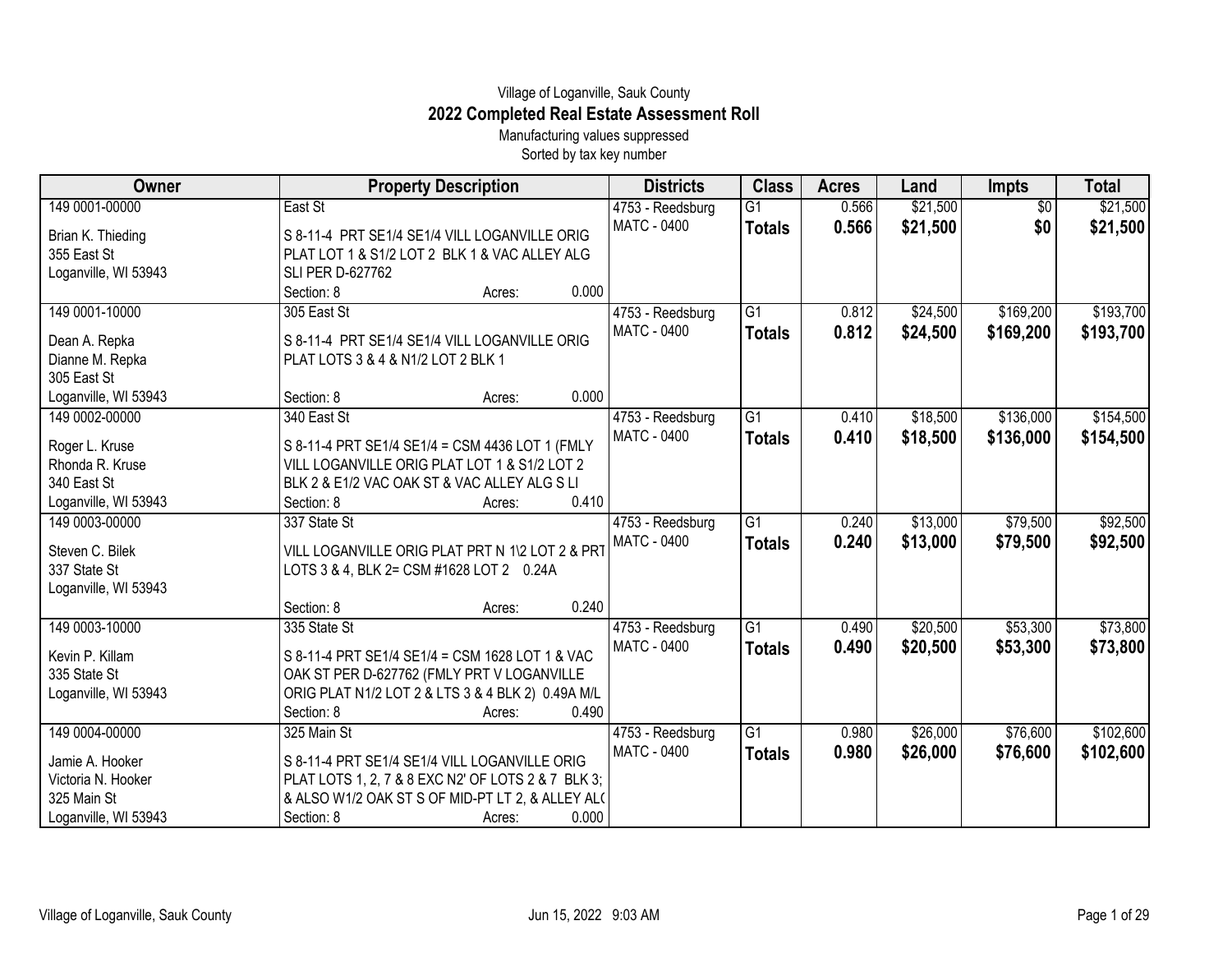| Owner                     | <b>Property Description</b>                      | <b>Districts</b>   | <b>Class</b>    | <b>Acres</b> | Land                                | <b>Impts</b> | <b>Total</b> |
|---------------------------|--------------------------------------------------|--------------------|-----------------|--------------|-------------------------------------|--------------|--------------|
| 149 0005-00000            | 315 Main St                                      | 4753 - Reedsburg   | $\overline{G1}$ | 0.431        | \$19,000                            | \$83,000     | \$102,000    |
| Donna Hahn                | VILL LOGANVILLE ORIG PLAT LOTS 3 & 6 & N2' OF    | <b>MATC - 0400</b> | <b>Totals</b>   | 0.431        | \$19,000                            | \$83,000     | \$102,000    |
| 315 Main St               | LOTS 2 & 7 BLK 3 (INCL POR VAC ALLEY PER         |                    |                 |              |                                     |              |              |
| Loganville, WI 53943      | D-931219) (S/EASE PER D-830794)                  |                    |                 |              |                                     |              |              |
|                           | Section: 8<br>Acres:                             | 0.000              |                 |              |                                     |              |              |
| 149 0006-00000            | 305 Main St                                      | 4753 - Reedsburg   | $\overline{G1}$ | 0.220        | \$12,000                            | \$121,900    | \$133,900    |
|                           |                                                  | MATC - 0400        | <b>Totals</b>   | 0.220        | \$12,000                            | \$121,900    | \$133,900    |
| Stefanie J. Judd          | VILL LOGANVILLE ORIG PLAT PRT LOTS 4 & 5 BLK 3   |                    |                 |              |                                     |              |              |
| 305 Main St               | = CSM #5470 LOT 1 (INCL POR VAC ALLEY PER        |                    |                 |              |                                     |              |              |
| Loganville, WI 53943      | D-931219) 0.22A                                  |                    |                 |              |                                     |              |              |
|                           | Section: 8<br>Acres:                             | 0.220              |                 |              |                                     |              |              |
| 149 0006-10000            | Main St                                          | 4753 - Reedsburg   | $\overline{G1}$ | 0.190        | \$8,000                             | \$0          | \$8,000      |
| Dale R. Judd              | VILL LOGANVILLE ORIG PLAT PRT LOT 4 BLK 3 =      | <b>MATC - 0400</b> | <b>Totals</b>   | 0.190        | \$8,000                             | \$0          | \$8,000      |
| 305 Main St               | CSM #5470 LOT 2 0.19A                            |                    |                 |              |                                     |              |              |
| Loganville, WI 53943      |                                                  |                    |                 |              |                                     |              |              |
|                           | Section: 8<br>Acres:                             | 0.190              |                 |              |                                     |              |              |
| 149 0007-00000            | 330 Main St                                      | 4753 - Reedsburg   |                 |              | <b>Assessed with 149 0008-00000</b> |              |              |
| Dale R. Judd              | VILL LOGANVILLE ORIG PLAT LOT 1 BLK 4 & ALLEY    | <b>MATC - 0400</b> |                 |              |                                     |              |              |
| c/o Dale R. Judd          | ALG SLI & E1/2 ALLEY ON W LI BOTH VAC PER        |                    |                 |              |                                     |              |              |
| S6793 Spring Valley Rd    | R689-638 (ASSESSED W/ 149-0008)                  |                    |                 |              |                                     |              |              |
| Loganville, WI 53943-0000 | Section: 8<br>Acres:                             | 0.000              |                 |              |                                     |              |              |
| 149 0008-00000            | 330 Main St                                      | 4753 - Reedsburg   | $\overline{G1}$ | 0.476        | \$20,500                            | \$44,900     | \$65,400     |
|                           |                                                  | MATC - 0400        |                 | 0.476        | \$20,500                            | \$44,900     | \$65,400     |
| Dale R. Judd              | VILL LOGANVILLE ORIG PLAT LOT 2 BLK 4 & E1/2     |                    | <b>Totals</b>   |              |                                     |              |              |
| c/o Dale R. Judd          | VAC ALLEY PER R689-638 (ASSESSMENT INCL          |                    |                 |              |                                     |              |              |
| S6793 Spring Valley Rd    | 149-0007)                                        |                    |                 |              |                                     |              |              |
| Loganville, WI 53943-0000 | Section: 8<br>Acres:                             | 0.000              |                 |              |                                     |              |              |
| 149 0009-00000            | 310 Main St                                      | 4753 - Reedsburg   | $\overline{G1}$ | 0.200        | \$11,000                            | \$76,100     | \$87,100     |
| Christopher R. Knuth      | S 8-11-4 PRT SE1/4 SE1/4 = V LOGANVILLE ORIG     | <b>MATC - 0400</b> | <b>Totals</b>   | 0.200        | \$11,000                            | \$76,100     | \$87,100     |
| 310 Main St               | PLAT N 62' OF LOT 4 BLK 4 & INCL E1/2 VAC ALLEY  |                    |                 |              |                                     |              |              |
| Loganville, WI 53943      | PER D-627762 (S/ROW)                             |                    |                 |              |                                     |              |              |
|                           | Section: 8<br>Acres:                             | 0.000              |                 |              |                                     |              |              |
| 149 0010-00000            | 320 Main St                                      | 4753 - Reedsburg   | $\overline{G1}$ | 0.220        | \$12,000                            | \$72,500     | \$84,500     |
|                           |                                                  | MATC - 0400        | <b>Totals</b>   | 0.220        | \$12,000                            | \$72,500     | \$84,500     |
| Walter L. Clark           | VILL LOGANVILLE ORIG PLAT LOT 3 & S4' OF LOT 4 & |                    |                 |              |                                     |              |              |
| 320 Main St               | ROW BLK 4 & E1/2 VAC ALLEY PER R689-638          |                    |                 |              |                                     |              |              |
| Loganville, WI 53943      |                                                  |                    |                 |              |                                     |              |              |
|                           | Section: 8<br>Acres:                             | 0.000              |                 |              |                                     |              |              |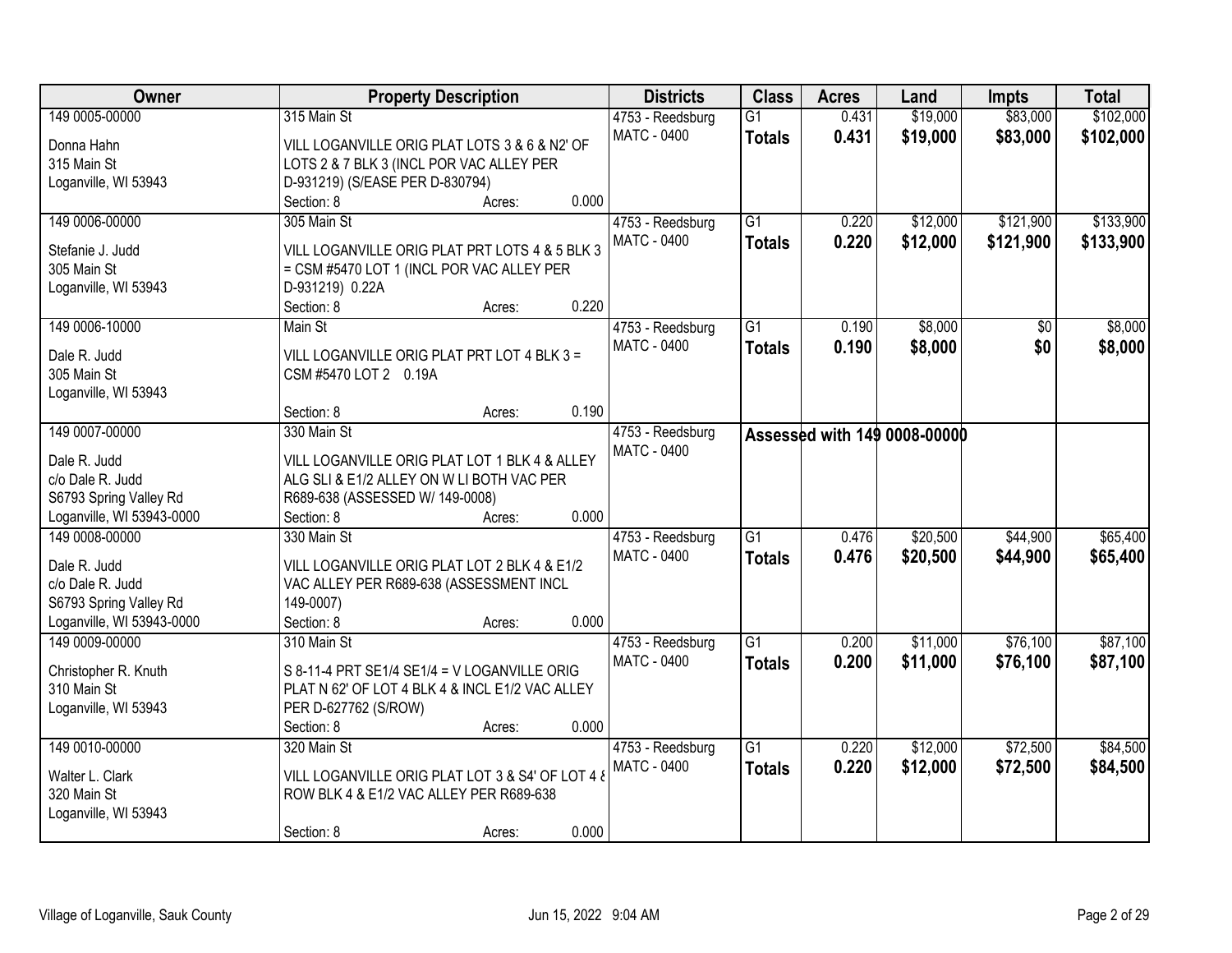| Owner                     | <b>Property Description</b>                       | <b>Districts</b>   | <b>Class</b>        | <b>Acres</b> | Land            | <b>Impts</b>    | <b>Total</b> |
|---------------------------|---------------------------------------------------|--------------------|---------------------|--------------|-----------------|-----------------|--------------|
| 149 0011-00000            | 305 State St                                      | 4753 - Reedsburg   | $\overline{G2}$     | 0.640        | \$27,000        | \$206,300       | \$233,300    |
| Cr Storage, LLC           | S 8-11-4 PRT SE1/4 SE1/4 VILL LOGANVILLE ORIG     | TID <sub>2</sub>   | <b>Totals</b>       | 0.640        | \$27,000        | \$206,300       | \$233,300    |
| c/o Cr Storage, LLC       | PLAT LOTS 5, 6 & 7, BLK 4 & W1/2 ADJ VAC ALLEY    | <b>MATC - 0400</b> |                     |              |                 |                 |              |
| 195 Walnut St             | PER D-627762                                      |                    |                     |              |                 |                 |              |
| Loganville, WI 53943      | 0.000<br>Section: 8<br>Acres:                     |                    |                     |              |                 |                 |              |
| 149 0011-10000            | State St                                          | 4753 - Reedsburg   | $\overline{G1}$     | 0.260        | \$13,500        | \$25,800        | \$39,300     |
|                           |                                                   | TID <sub>2</sub>   | <b>Totals</b>       | 0.260        | \$13,500        | \$25,800        | \$39,300     |
| David M. Stevens          | VILL LOGANVILLE ORIG PLAT LOT 8 BLK 4 & ADJ       | <b>MATC - 0400</b> |                     |              |                 |                 |              |
| Marilyn F. Stevens        | W1/2 VAC ALLEY & VAC ALLEY ALG SLI PER            |                    |                     |              |                 |                 |              |
| 355 West St               | R689-638                                          |                    |                     |              |                 |                 |              |
| Loganville, WI 53943      | 0.000<br>Section: 8<br>Acres:                     |                    |                     |              |                 |                 |              |
| 149 0012-00000            | 300 West St                                       | 4753 - Reedsburg   | $\overline{G2}$     | 1.010        | \$30,000        | \$44,000        | \$74,000     |
| Rodney G. Liegel          | VILL LOGANVILLE ORIG PLAT LOTS 1 TO 4 INC BLK 5   | TID <sub>2</sub>   | <b>Totals</b>       | 1.010        | \$30,000        | \$44,000        | \$74,000     |
| S7396 Eli Valley Rd       | & S1/2 VAC STATE ST PER R157-611 & VAC ALLEY      | <b>MATC - 0400</b> |                     |              |                 |                 |              |
| Loganville, WI 53943      | ON W & SLI PER R689-638                           |                    |                     |              |                 |                 |              |
|                           | 0.000<br>Section: 8<br>Acres:                     |                    |                     |              |                 |                 |              |
| 149 0013-00000            | 280 West St                                       | 4753 - Reedsburg   | $\overline{G2}$     | 0.620        | \$26,500        | \$12,000        | \$38,500     |
|                           |                                                   | TID <sub>2</sub>   | <b>Totals</b>       | 0.620        | \$26,500        | \$12,000        | \$38,500     |
| Rodney G. Liegel          | VILL LOGANVILLE ORIG PLAT LOTS 1-5 BLK 6 EXC      | <b>MATC - 0400</b> |                     |              |                 |                 |              |
| S7396 Eli Valley Rd       | N181', & ALSO N1\2 VAC STATE ST PER R157-611 &    |                    |                     |              |                 |                 |              |
| Loganville, WI 53943      | VAC ALLEY PER R689-638<br>0.000<br>Section: 8     |                    |                     |              |                 |                 |              |
|                           | Acres:                                            |                    | $\overline{\chi_3}$ |              |                 |                 |              |
| 149 0013-10000            | State Highway 154                                 | 4753 - Reedsburg   |                     | 0.190        | $\overline{50}$ | $\overline{50}$ | \$0          |
| Sauk County               | VILL LOGANVILLE ORIG PLAT PRT LOTS 3-5 BLK 6      | MATC - 0400        | <b>Totals</b>       | 0.190        | \$0             | \$0             | \$0          |
| <b>Highway Dept</b>       | COM NW COR LT 5-S181'-NELY TO PT 70.5'W OF        |                    |                     |              |                 |                 |              |
| 505 Broadway              | NECOR LT 5-W TO POB (FOR CHANNEL PER V168-        |                    |                     |              |                 |                 |              |
| Baraboo, WI 53913         | 0.000<br>Section: 8<br>Acres:                     |                    |                     |              |                 |                 |              |
| 149 0014-00000            | <b>Walnut St</b>                                  | 4753 - Reedsburg   | $\overline{G2}$     | 0.420        | \$21,500        | $\overline{60}$ | \$21,500     |
| Rodney G. Liegel          | VILL LOGANVILLE ORIG PLAT COM AT INTERSEC E       | TID <sub>2</sub>   | <b>Totals</b>       | 0.420        | \$21,500        | \$0             | \$21,500     |
| S7396 Eli Valley Rd       | LI BLK 6 & S LI HWY 154 TH S181' TH W131' TH NELY | <b>MATC - 0400</b> |                     |              |                 |                 |              |
| Loganville, WI 53943      | TO PT 70 1/2' W OF BEG TH TO BEG BLK 6            |                    |                     |              |                 |                 |              |
|                           | 0.000<br>Section: 8<br>Acres:                     |                    |                     |              |                 |                 |              |
| 149 0016-00000            | 270 Main St                                       | 4753 - Reedsburg   | $\overline{G2}$     | 0.097        | \$9,000         | \$72,000        | \$81,000     |
|                           |                                                   | TID <sub>2</sub>   |                     | 0.097        | \$9,000         | \$72,000        | \$81,000     |
| Marjorie S. Dallman et al | VILL LOGANVILLE ORIG PLAT S 34' OF LOT 1 EXC      | <b>MATC - 0400</b> | <b>Totals</b>       |              |                 |                 |              |
| c/o David J. Dallman      | <b>W20' BLK 7</b>                                 |                    |                     |              |                 |                 |              |
| PO Box 133                |                                                   |                    |                     |              |                 |                 |              |
| Loganville, WI 53943-0000 | 0.000<br>Section: 8<br>Acres:                     |                    |                     |              |                 |                 |              |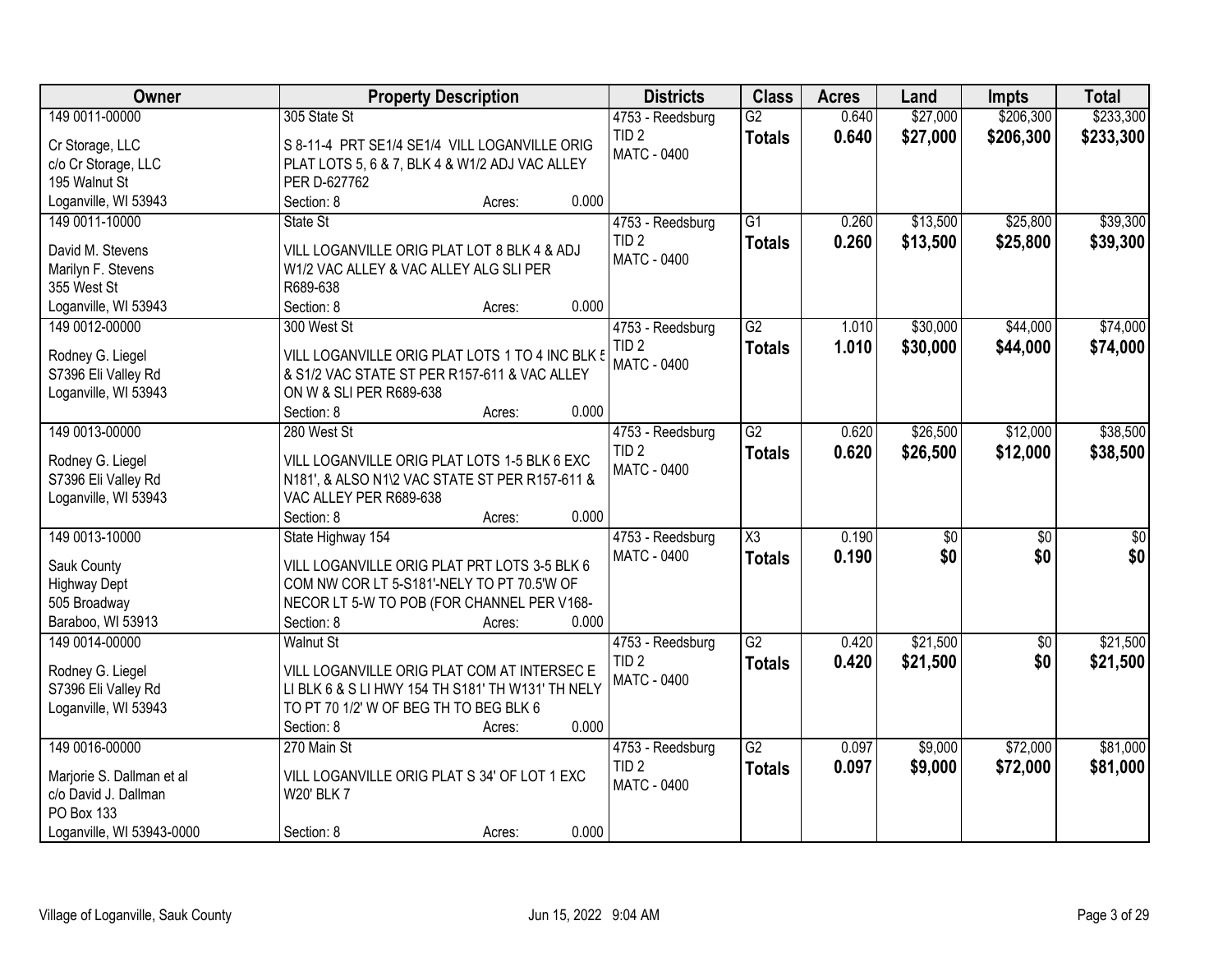| Owner                                              | <b>Property Description</b>                               | <b>Districts</b>                       | <b>Class</b>    | <b>Acres</b> | Land     | Impts           | <b>Total</b> |
|----------------------------------------------------|-----------------------------------------------------------|----------------------------------------|-----------------|--------------|----------|-----------------|--------------|
| 149 0017-00000                                     | Main St                                                   | 4753 - Reedsburg                       | $\overline{X4}$ | 0.000        | \$0      | $\overline{50}$ | $\sqrt{30}$  |
| Loganville, Village of                             | VILL OF LOGANVILLE ORIG PLAT W20' OF S38' OF              | TID <sub>2</sub>                       | <b>Totals</b>   | 0.000        | \$0      | \$0             | \$0          |
| PO Box 128                                         | LOT 1 & BEG AT PT 38'N OF SWCOR SD LOT 1-                 | <b>MATC - 0400</b>                     |                 |              |          |                 |              |
| Loganville, WI 53943                               | E16.5'-N86'-W16.5'-S TO POB & E10' OF LOTS 6-10           |                                        |                 |              |          |                 |              |
|                                                    | 0.000<br>Section: 8<br>Acres:                             |                                        |                 |              |          |                 |              |
| 149 0018-00000                                     | 260 Main St                                               | 4753 - Reedsburg                       | G2              | 0.210        | \$16,000 | \$34,000        | \$50,000     |
| Backeberg Investment Group, LLC                    | VILL LOGANVILLE ORIG PLAT N32' LOT 1 EXC W16.5'           | TID <sub>2</sub>                       | <b>Totals</b>   | 0.210        | \$16,000 | \$34,000        | \$50,000     |
| c/o Backeberg Investment Group, LLC                | OF N28' OF SD LOT 1 & EXC W20' OF S4' OF N32' SD          | <b>MATC - 0400</b>                     |                 |              |          |                 |              |
| 215 Walnut St                                      | LOT 1; ALSO LOT 2 EXC W16.5' & EXC CSM #2334              |                                        |                 |              |          |                 |              |
| Loganville, WI 53943-0000                          | 0.000<br>Section: 8<br>Acres:                             |                                        |                 |              |          |                 |              |
| 149 0019-00000                                     | 250 Main St                                               | 4753 - Reedsburg                       | $\overline{G2}$ | 0.100        | \$8,000  | \$58,700        | \$66,700     |
|                                                    |                                                           | MATC - 0400                            | <b>Totals</b>   | 0.100        | \$8,000  | \$58,700        | \$66,700     |
| Randall Richardson                                 | S 8-11-4 PRT SE1/4 SE1/4 = CSM 2334 LOT 1 EXC             |                                        |                 |              |          |                 |              |
| Lynette Richardson                                 | THT PRT CSM 2334 DESC AS COM NE COR BLK 7 -               |                                        |                 |              |          |                 |              |
| PO Box 66                                          | S01?55'17"E 171.68' TO POB - S01?55'17"E 3.68' -<br>0.100 |                                        |                 |              |          |                 |              |
| Loganville, WI 53943<br>149 0020-00000             | Section: 8<br>Acres:<br>240 Main St                       |                                        | $\overline{G2}$ | 0.210        | \$16,000 | \$140,000       | \$156,000    |
|                                                    |                                                           | 4753 - Reedsburg<br><b>MATC - 0400</b> |                 |              |          |                 |              |
| Randall Richardson                                 | S 8-11-4 PRT SE1/4 SE1/4 VILL WESTFIELD NKA VILL          |                                        | <b>Totals</b>   | 0.210        | \$16,000 | \$140,000       | \$156,000    |
| Lynette Richardson                                 | LOGANVILLE LOT 3 BLK 7 EXC S25' INC S23' LOT 4            |                                        |                 |              |          |                 |              |
| PO Box 66                                          | ALSO INC THT PRT CSM 2334 DESC AS COM NE                  |                                        |                 |              |          |                 |              |
| Loganville, WI 53943                               | 0.000<br>Section: 8<br>Acres:                             |                                        |                 |              |          |                 |              |
| 149 0021-00000                                     | 230 Main St                                               | 4753 - Reedsburg                       | $\overline{G2}$ | 0.130        | \$10,000 | \$118,000       | \$128,000    |
| Kim A. Brandt                                      | S 8-11-4 PRT SE1/4 SE1/4 VILL LOGANVILLE ORIG             | TID <sub>2</sub>                       | <b>Totals</b>   | 0.130        | \$10,000 | \$118,000       | \$128,000    |
| Tammy L. Brandt                                    | PLAT N 43' OF LOT 4 BLK 7 (S/WATER RIGHTS PER             | <b>MATC - 0400</b>                     |                 |              |          |                 |              |
| PO Box 151                                         | <b>VOL U-125)</b>                                         |                                        |                 |              |          |                 |              |
| Loganville, WI 53943                               | 0.000<br>Section: 8<br>Acres:                             |                                        |                 |              |          |                 |              |
| 149 0022-00000                                     | 220 Main St                                               | 4753 - Reedsburg                       | $\overline{G2}$ | 0.084        | \$6,500  | \$33,500        | \$40,000     |
|                                                    |                                                           | TID <sub>2</sub>                       | <b>Totals</b>   | 0.084        | \$6,500  | \$33,500        | \$40,000     |
| Central Wisconsin Community Action<br>Council, Inc | S 8-11-4 PRT SE1/4 SE1/4 V OF WESTFIELD (NKA V            | MATC - 0400                            |                 |              |          |                 |              |
| c/o Central Wisconsin Community Actior             | LOGANVILLE) S 28' OF LOT 5 BLK 7                          |                                        |                 |              |          |                 |              |
| Council, Inc                                       | 0.000<br>Section: 8<br>Acres:                             |                                        |                 |              |          |                 |              |
| 1000 Hwy 13                                        |                                                           |                                        |                 |              |          |                 |              |
| Wis Dells, WI 53965                                |                                                           |                                        |                 |              |          |                 |              |
| 149 0023-00000                                     | 200 Main St                                               | 4753 - Reedsburg                       | $\overline{G2}$ | 0.115        | \$11,000 | \$72,000        | \$83,000     |
|                                                    |                                                           | TID <sub>2</sub>                       | <b>Totals</b>   | 0.115        | \$11,000 | \$72,000        | \$83,000     |
| James P. Howell                                    | VILL LOGANVILLE ORIG PLAT N38' OF LOT 5 BLK 7             | <b>MATC - 0400</b>                     |                 |              |          |                 |              |
| Shannon C. Howell                                  | (S/DRIVEWAY EASE ACROSS W END)                            |                                        |                 |              |          |                 |              |
| PO Box 64                                          |                                                           |                                        |                 |              |          |                 |              |
| Loganville, WI 53943                               | 0.000<br>Section: 8<br>Acres:                             |                                        |                 |              |          |                 |              |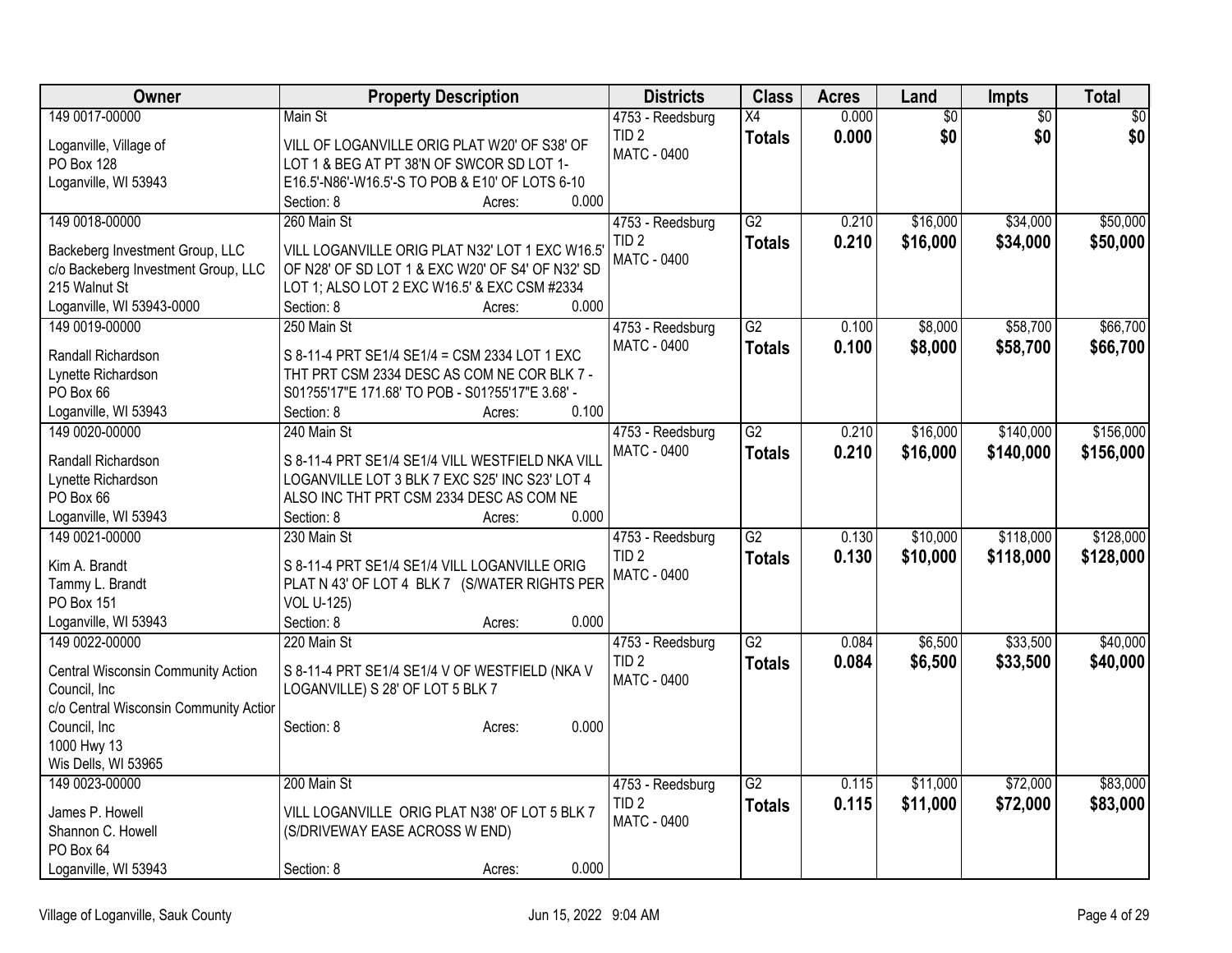| Owner                                                                                            |                                                                                                                                                    | <b>Property Description</b> |       |                                                            | <b>Class</b>                     | <b>Acres</b>   | Land               | <b>Impts</b>           | <b>Total</b>       |
|--------------------------------------------------------------------------------------------------|----------------------------------------------------------------------------------------------------------------------------------------------------|-----------------------------|-------|------------------------------------------------------------|----------------------------------|----------------|--------------------|------------------------|--------------------|
| 149 0024-00000<br>Diane M. Thieding<br>S5894 State Rd 23                                         | 215 West St<br>VILL LOGANVILLE ORIG PLAT N 46'OF LOT 6 EXC<br>E10' BLK 7                                                                           |                             |       | 4753 - Reedsburg<br>TID <sub>2</sub><br><b>MATC - 0400</b> | $\overline{G2}$<br><b>Totals</b> | 0.140<br>0.140 | \$1,000<br>\$1,000 | $\overline{50}$<br>\$0 | \$1,000<br>\$1,000 |
| Loganville, WI 53943                                                                             | Section: 8                                                                                                                                         | Acres:                      | 0.000 |                                                            |                                  |                |                    |                        |                    |
| 149 0025-00000                                                                                   | 215 West St                                                                                                                                        |                             |       | 4753 - Reedsburg                                           | G2                               | 0.780          | \$29,000           | \$66,500               | \$95,500           |
| Diane M. Thieding<br>S5894 State Rd 23<br>Loganville, WI 53943                                   | VILL LOGANVILLE ORIG PLAT S20' LOT 6 LOTS 7<br>THRU 10 BLK 7 EXC E10' OF ALL TO VIL                                                                |                             |       | TID <sub>2</sub><br>MATC - 0400                            | <b>Totals</b>                    | 0.780          | \$29,000           | \$66,500               | \$95,500           |
|                                                                                                  | Section: 8                                                                                                                                         | Acres:                      | 0.000 |                                                            |                                  |                |                    |                        |                    |
| 149 0026-00000                                                                                   | 250 Oak St                                                                                                                                         |                             |       | 4753 - Reedsburg                                           | G1                               | 0.125          | \$7,000            | \$800                  | \$7,800            |
| Robert J. Schutz<br>Gail M. Steadschutz<br>PO Box 22                                             | VILL.OF LOGANVILLE ORIG PLAT E1/2 OF LOT 1&<br>S16.6' OF E 1/2 LOT 2 BLK 8                                                                         |                             |       | MATC - 0400                                                | <b>Totals</b>                    | 0.125          | \$7,000            | \$800                  | \$7,800            |
| Loganville, WI 53943                                                                             | Section: 8                                                                                                                                         | Acres:                      | 0.000 |                                                            |                                  |                |                    |                        |                    |
| 149 0027-00000                                                                                   | 330 Walnut St                                                                                                                                      |                             |       | 4753 - Reedsburg                                           | G1                               | 0.375          | \$17,500           | \$45,000               | \$62,500           |
| Robert J. Schutz<br>Gail M. Steadschutz<br>PO Box 22                                             | VILL. OF LOGANVILLE ORIG. PLAT E.66' OF LOTS<br>2TO5 INC. EXC. S16.6' OF LOT 2 BLK 8                                                               |                             |       | MATC - 0400                                                | <b>Totals</b>                    | 0.375          | \$17,500           | \$45,000               | \$62,500           |
| Loganville, WI 53943                                                                             | Section: 8                                                                                                                                         | Acres:                      | 0.000 |                                                            |                                  |                |                    |                        |                    |
| 149 0028-00000<br>Paul W. Robbins<br>c/o Paul W. Robbins                                         | State St<br>VILL.OF LOGANVILLE ORIG PLAT S50' OF W50' OF<br>LOT 1 BLK 8                                                                            |                             |       | 4753 - Reedsburg<br><b>MATC - 0400</b>                     | $\overline{G1}$<br><b>Totals</b> | 0.057<br>0.057 | \$3,000<br>\$3,000 | \$300<br>\$300         | \$3,300<br>\$3,300 |
| PO Box 102                                                                                       |                                                                                                                                                    |                             |       |                                                            |                                  |                |                    |                        |                    |
| Loganville, WI 53943-0000                                                                        | Section: 8                                                                                                                                         | Acres:                      | 0.000 |                                                            |                                  |                |                    |                        |                    |
| 149 0029-00000<br>Gail M. Steadschutz<br>Robert J. Schutz<br>235 Main St<br>Loganville, WI 53943 | 310 Walnut St<br>S 8-11-4 PRT SE1/4 SE1/4 = V OF WESTFIELD (NKA V<br>LOGANVILLE) W 66' OF LOT 3 & INCL N 41' OF E 20'<br>LOT 6 BLK 8<br>Section: 8 | Acres:                      | 0.000 | 4753 - Reedsburg<br>TID <sub>2</sub><br>MATC - 0400        | $\overline{G1}$<br><b>Totals</b> | 0.119<br>0.119 | \$6,500<br>\$6,500 | \$2,100<br>\$2,100     | \$8,600<br>\$8,600 |
| 149 0030-00000                                                                                   | 205 Main St                                                                                                                                        |                             |       | 4753 - Reedsburg                                           | $\overline{G2}$                  | 0.105          | \$10,000           | $\overline{50}$        | \$10,000           |
| Corey D. Anderson<br>215 Main St<br>Loganville, WI 53943                                         | S 8-11-4 PRT SE1/4 SE1/4 = V WESTFIELD (NKA V<br>LOGANVILLE) N 41' LOT 6 BLK 8 EXC E 20'                                                           |                             | 0.000 | TID <sub>2</sub><br><b>MATC - 0400</b>                     | <b>Totals</b>                    | 0.105          | \$10,000           | \$0                    | \$10,000           |
|                                                                                                  | Section: 8                                                                                                                                         | Acres:                      |       |                                                            |                                  |                |                    |                        |                    |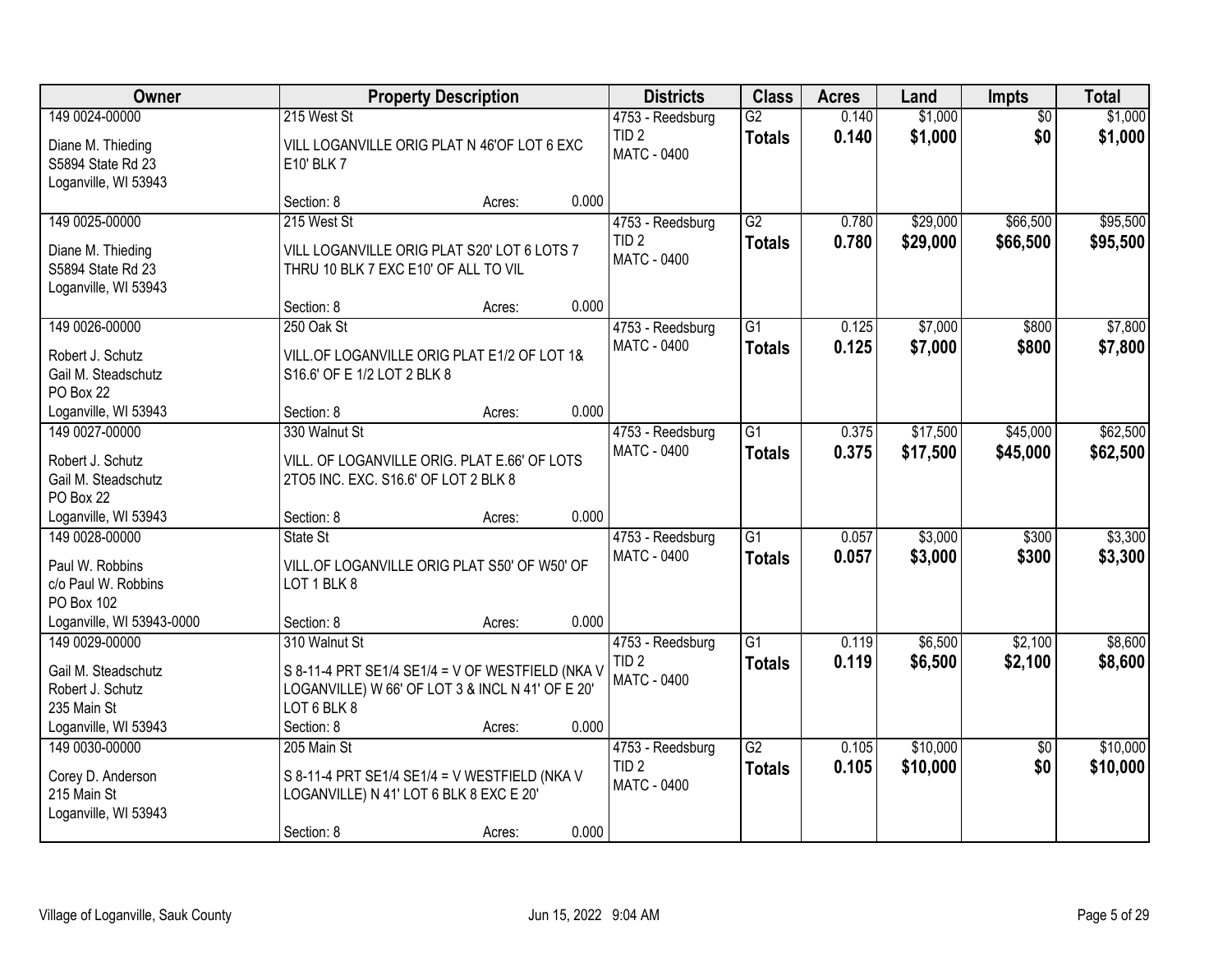| Owner                     |                                                  | <b>Property Description</b>                      |       |                    | <b>Class</b>    | <b>Acres</b> | Land     | <b>Impts</b> | <b>Total</b> |
|---------------------------|--------------------------------------------------|--------------------------------------------------|-------|--------------------|-----------------|--------------|----------|--------------|--------------|
| 149 0031-00000            | 320 Walnut St                                    |                                                  |       | 4753 - Reedsburg   | $\overline{G1}$ | 0.200        | \$11,000 | \$74,000     | \$85,000     |
| Richard E. Ward           |                                                  | VILL LOGANVILLE ORIG PLAT W 66'OF LOTS 4 & 5     |       | MATC - 0400        | <b>Totals</b>   | 0.200        | \$11,000 | \$74,000     | \$85,000     |
| 320 Walnut St             | BLK 8 W/EASE PER REEL 208 IMAGE 439              |                                                  |       |                    |                 |              |          |              |              |
| Loganville, WI 53943      |                                                  |                                                  |       |                    |                 |              |          |              |              |
|                           | Section: 8                                       | Acres:                                           | 0.000 |                    |                 |              |          |              |              |
| 149 0032-00000            | 215 Main St                                      |                                                  |       | 4753 - Reedsburg   | $\overline{G1}$ | 0.075        | \$6,000  | \$57,600     | \$63,600     |
| Corey D. Anderson         | S 8-11-4 PRT SE1/4 SE1/4 = V WESTFIELD (NKA V    |                                                  |       | TID <sub>2</sub>   | <b>Totals</b>   | 0.075        | \$6,000  | \$57,600     | \$63,600     |
| 215 Main St               | LOGANVILLE) S 25' LOT 6 BLK 8                    |                                                  |       | MATC - 0400        |                 |              |          |              |              |
| Loganville, WI 53943      |                                                  |                                                  |       |                    |                 |              |          |              |              |
|                           | Section: 8                                       | Acres:                                           | 0.000 |                    |                 |              |          |              |              |
| 149 0033-00000            | 225 Main St                                      |                                                  |       | 4753 - Reedsburg   | $\overline{G2}$ | 0.103        | \$8,000  | $\sqrt{6}$   | \$8,000      |
| Robert J. Schutz          | S 8-11-4 PRT SE1/4 SE1/4 VILL LOGANVILLE ORIG    |                                                  |       | TID <sub>2</sub>   | <b>Totals</b>   | 0.103        | \$8,000  | \$0          | \$8,000      |
| Gail M. Steadschutz       | PLAT N 34'OF W1/2 & N 26'OF E1/2 OF LOT 7 BLK 8  |                                                  |       | MATC - 0400        |                 |              |          |              |              |
| 235 Main St               | (W/EASE PER D-718764)                            |                                                  |       |                    |                 |              |          |              |              |
| Loganville, WI 53943      | Section: 8                                       | Acres:                                           | 0.000 |                    |                 |              |          |              |              |
| 149 0034-00000            | 235 Main St                                      |                                                  |       | 4753 - Reedsburg   | $\overline{G1}$ | 0.109        | \$6,000  | \$52,000     | \$58,000     |
| Gail M. Steadschutz       | S 8-11-4 PRT SE1/4 SE1/4 = V OF WESTFIELD (NKA V |                                                  |       | TID <sub>2</sub>   | <b>Totals</b>   | 0.109        | \$6,000  | \$52,000     | \$58,000     |
| Robert J. Schutz          |                                                  | LOGANVILLE) S 32' OF W1/2 & S 40' OF E1/2 OF LOT |       | <b>MATC - 0400</b> |                 |              |          |              |              |
| 235 Main St               | BLK 8 (W/EASE PER D-718763) (S/EASE PER          |                                                  |       |                    |                 |              |          |              |              |
| Loganville, WI 53943      | Section: 8                                       | Acres:                                           | 0.000 |                    |                 |              |          |              |              |
| 149 0035-00000            | 245 Main St                                      |                                                  |       | 4753 - Reedsburg   | $\overline{G1}$ | 0.250        | \$13,000 | \$6,100      | \$19,100     |
| Dale R. Judd              |                                                  | VILL LOGANVILLE ORIG PLAT LOT 8 & N 16 1/2' OF   |       | TID <sub>2</sub>   | <b>Totals</b>   | 0.250        | \$13,000 | \$6,100      | \$19,100     |
| S6793 Spring Valley Rd    | LOT 9 BLK 8 (S/EASE PER D-718763)                |                                                  |       | MATC - 0400        |                 |              |          |              |              |
| Loganville, WI 53943-0000 |                                                  |                                                  |       |                    |                 |              |          |              |              |
|                           | Section: 8                                       | Acres:                                           | 0.000 |                    |                 |              |          |              |              |
| 149 0036-00000            | 255 Main St                                      |                                                  |       | 4753 - Reedsburg   | $\overline{G2}$ | 0.290        | \$19,500 | \$70,000     | \$89,500     |
| Paul W. Robbins           |                                                  | VILL LOGANVILLE ORIG PLAT LOT 9 EXC THE N 16     |       | TID <sub>2</sub>   | <b>Totals</b>   | 0.290        | \$19,500 | \$70,000     | \$89,500     |
| PO Box 102                |                                                  | 1/2 FT THEREOF & W1/2 OF LOTS 1 & 2 EXC S50' OF  |       | MATC - 0400        |                 |              |          |              |              |
| Loganville, WI 53943-0000 | W50' LOT 1 BLK 8 (S/EASE PER D-826622)           |                                                  |       |                    |                 |              |          |              |              |
|                           | Section: 8                                       | Acres:                                           | 0.000 |                    |                 |              |          |              |              |
| 149 0037-00000            | 265 Main St                                      |                                                  |       | 4753 - Reedsburg   | $\overline{G1}$ | 0.200        | \$11,000 | \$24,200     | \$35,200     |
| <b>Gerald Rosol</b>       |                                                  | VILL LOGANVILLE ORIG PLAT LOT 10 BLK 8 (S/EASE   |       | TID <sub>2</sub>   | <b>Totals</b>   | 0.200        | \$11,000 | \$24,200     | \$35,200     |
| 265 Main St               | PER D-813646 & D-821624)                         |                                                  |       | <b>MATC - 0400</b> |                 |              |          |              |              |
| Loganville, WI 53943      |                                                  |                                                  |       |                    |                 |              |          |              |              |
|                           | Section: 8                                       | Acres:                                           | 0.000 |                    |                 |              |          |              |              |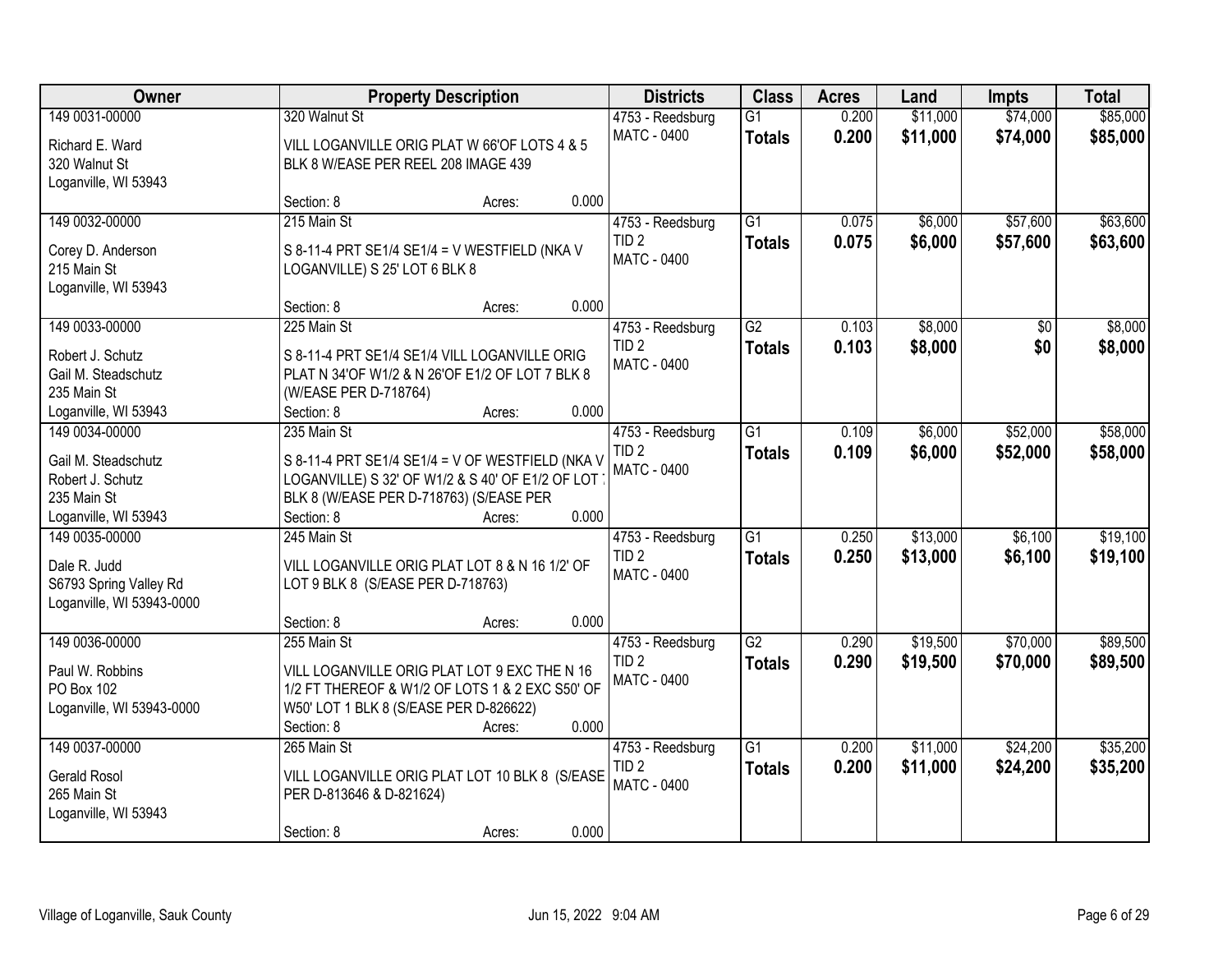| Owner                                             | <b>Property Description</b>                                             |        |       | <b>Districts</b>   | <b>Class</b>    | <b>Acres</b> | Land            | <b>Impts</b> | <b>Total</b> |
|---------------------------------------------------|-------------------------------------------------------------------------|--------|-------|--------------------|-----------------|--------------|-----------------|--------------|--------------|
| 149 0038-00000                                    | 255 Oak St                                                              |        |       | 4753 - Reedsburg   | $\overline{G1}$ | 0.750        | \$24,000        | \$126,700    | \$150,700    |
| Jennifer M. Hahn                                  | VILL LOGANVILLE ORIG PLAT LOTS 1, 2 & 3 BLK 9 &                         |        |       | <b>MATC - 0400</b> | <b>Totals</b>   | 0.750        | \$24,000        | \$126,700    | \$150,700    |
| 255 Oak St                                        | W1/2 VAC EAST ST PER R689-638                                           |        |       |                    |                 |              |                 |              |              |
| Loganville, WI 53943                              |                                                                         |        |       |                    |                 |              |                 |              |              |
|                                                   | Section: 8                                                              | Acres: | 0.000 |                    |                 |              |                 |              |              |
| 149 0039-00000                                    | 340 Walnut St                                                           |        |       | 4753 - Reedsburg   | $\overline{G1}$ | 0.500        | \$20,500        | \$44,800     | \$65,300     |
| Paul D. De May                                    | VILL LOGANVILLE ORIG PLAT LOTS 4 & 5 BLK 9 &                            |        |       | MATC - 0400        | <b>Totals</b>   | 0.500        | \$20,500        | \$44,800     | \$65,300     |
| 231 Riverside Dr                                  | W1/2 VAC EAST ST PER R689-638                                           |        |       |                    |                 |              |                 |              |              |
| Bolingbrook, IL 60440                             |                                                                         |        |       |                    |                 |              |                 |              |              |
|                                                   | Section: 8                                                              | Acres: | 0.000 |                    |                 |              |                 |              |              |
| 149 0040-00000                                    | 295 East St                                                             |        |       | 4753 - Reedsburg   | $\overline{G1}$ | 1.450        | \$30,500        | \$88,100     | \$118,600    |
| Dana E. Everson                                   | VILL LOGANVILLE ORIG PLAT LOTS 1 THRU 3 BLK 10                          |        |       | MATC - 0400        | <b>Totals</b>   | 1.450        | \$30,500        | \$88,100     | \$118,600    |
| Julie K. Everson                                  | & VAC STATE ST PER R140-423 & R543-123 & E1/2                           |        |       |                    |                 |              |                 |              |              |
| 295 East St                                       | VAC EAST ST PER R689-638                                                |        |       |                    |                 |              |                 |              |              |
| Loganville, WI 53943                              | Section: 8                                                              | Acres: | 0.000 |                    |                 |              |                 |              |              |
| 149 0041-00000                                    | East St                                                                 |        |       | 4753 - Reedsburg   | $\overline{X4}$ | 0.000        | $\overline{30}$ | \$0          | \$0          |
| Westfield Evangelical Luth Church                 | VILL OF LOGANVILLE ORIG PLAT LTS 4&5 BLK 10                             |        |       | <b>MATC - 0400</b> | <b>Totals</b>   | 0.000        | \$0             | \$0          | \$0          |
| East St                                           | EXC CSM #5315; ALSO LOT 1 BLK 11                                        |        |       |                    |                 |              |                 |              |              |
| Loganville, WI 53943                              |                                                                         |        |       |                    |                 |              |                 |              |              |
|                                                   | Section: 8                                                              | Acres: | 0.000 |                    |                 |              |                 |              |              |
| 149 0041-10000                                    | 360 Walnut St                                                           |        |       | 4753 - Reedsburg   | $\overline{G1}$ | 0.420        | \$18,500        | \$70,500     | \$89,000     |
|                                                   | S 8-11-4 PRT SE1/4 SE1/4 = CSM 5315 LOT 1 (FMLY                         |        |       | <b>MATC - 0400</b> | <b>Totals</b>   | 0.420        | \$18,500        | \$70,500     | \$89,000     |
| Cole L. Lafferty<br>360 Walnut St                 | PRT VILL OF LOGANVILLE ORIG PLAT LTS 4 & 5 BLK                          |        |       |                    |                 |              |                 |              |              |
| Loganville, WI 53946                              | 10) 0.42A                                                               |        |       |                    |                 |              |                 |              |              |
|                                                   | Section: 8                                                              | Acres: | 0.420 |                    |                 |              |                 |              |              |
| 149 0042-00000                                    | 135 East St                                                             |        |       | 4753 - Reedsburg   | $\overline{G1}$ | 0.650        | \$23,000        | \$65,600     | \$88,600     |
|                                                   |                                                                         |        |       | <b>MATC - 0400</b> | <b>Totals</b>   | 0.650        | \$23,000        | \$65,600     | \$88,600     |
| <b>Wiese Living Trust</b><br>E6308 Elder Ridge Rd | S 8-11-4 PRT SE1/4 SE1/4 VILL LOGANVILLE ORIG<br>PLAT LOTS 2 & 3 BLK 11 |        |       |                    |                 |              |                 |              |              |
| Loganville, WI 53943                              |                                                                         |        |       |                    |                 |              |                 |              |              |
|                                                   | Section: 8                                                              | Acres: | 0.000 |                    |                 |              |                 |              |              |
| 149 0043-00000                                    | 115 East St                                                             |        |       | 4753 - Reedsburg   | $\overline{G1}$ | 1.540        | \$31,500        | \$92,300     | \$123,800    |
|                                                   |                                                                         |        |       | <b>MATC - 0400</b> | <b>Totals</b>   | 1.540        | \$31,500        | \$92,300     | \$123,800    |
| <b>Thomas Statz</b>                               | S 8-11-4 PRT SE1/4 SE1/4 VILL LOGANVILLE ORIG                           |        |       |                    |                 |              |                 |              |              |
| E6145 Cold Spring Rd<br>Loganville, WI 53943      | PLAT LOTS 4 TO 8 BLK 11                                                 |        |       |                    |                 |              |                 |              |              |
|                                                   | Section: 8                                                              | Acres: | 0.000 |                    |                 |              |                 |              |              |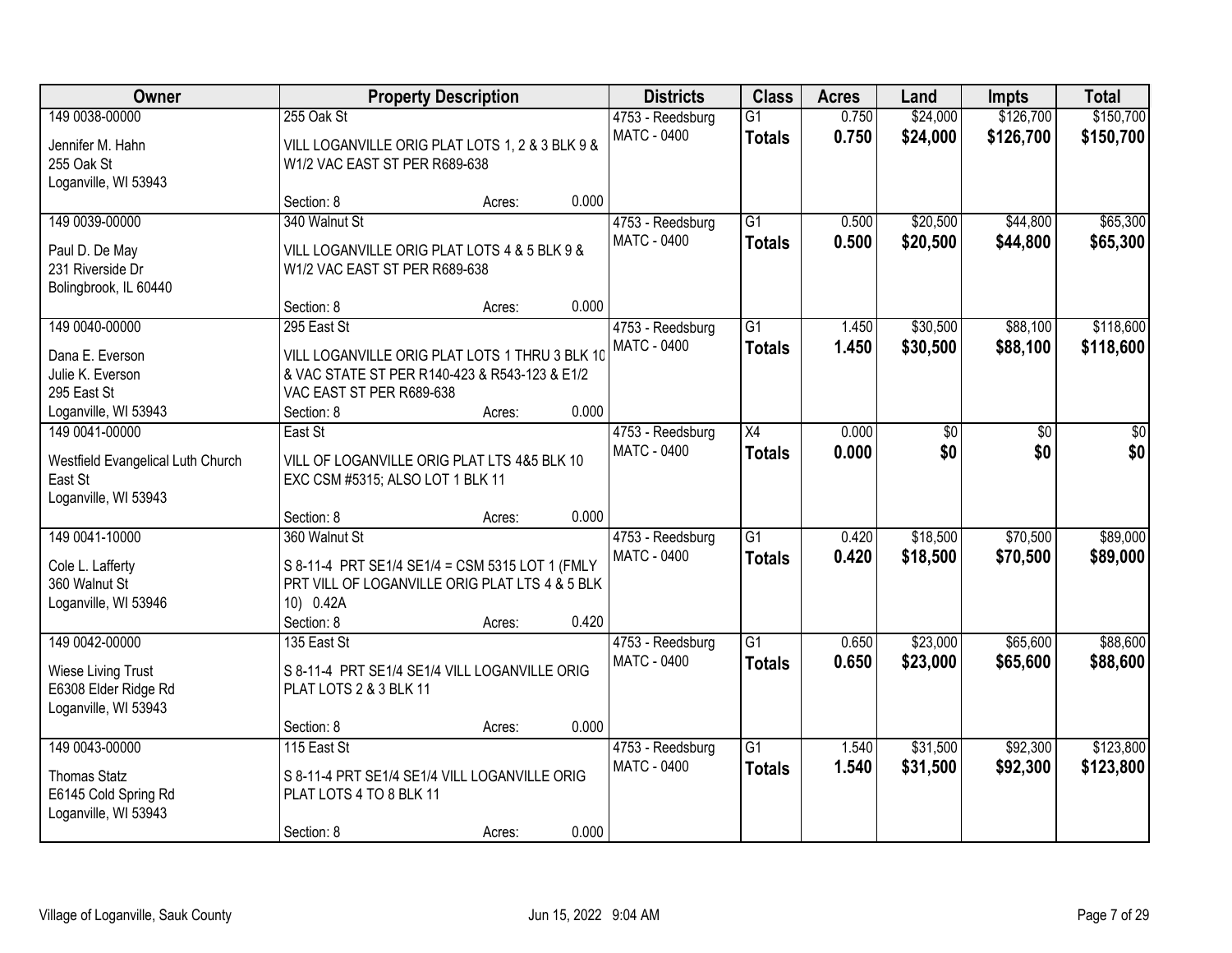| <b>Owner</b>                 |                                                | <b>Property Description</b> |       |                    | <b>Class</b>    | <b>Acres</b> | Land            | <b>Impts</b>    | <b>Total</b> |
|------------------------------|------------------------------------------------|-----------------------------|-------|--------------------|-----------------|--------------|-----------------|-----------------|--------------|
| 149 0044-00000               | 345 Walnut St                                  |                             |       | 4753 - Reedsburg   | $\overline{G1}$ | 0.400        | \$18,000        | \$86,400        | \$104,400    |
| Maryclia H. Brodhead         | S 8-11-4 PRT SE1/4 SE1/4 VILL LOGANVILLE ORIG  |                             |       | MATC - 0400        | <b>Totals</b>   | 0.400        | \$18,000        | \$86,400        | \$104,400    |
| Guadalupe Castro-Quinonez    | PLAT LOTS 1 & 2 BLK 12                         |                             |       |                    |                 |              |                 |                 |              |
| 345 Walnut St                |                                                |                             |       |                    |                 |              |                 |                 |              |
| Loganville, WI 53943         | Section: 8                                     | Acres:                      | 0.000 |                    |                 |              |                 |                 |              |
| 149 0045-00000               | 125 Oak St                                     |                             |       | 4753 - Reedsburg   | $\overline{G1}$ | 0.200        | \$11,000        | $\overline{50}$ | \$11,000     |
| Eugene Blacharczyk           | VILL LOGANVILLE ORIG PLAT LOT 3 BLK 12         |                             |       | MATC - 0400        | <b>Totals</b>   | 0.200        | \$11,000        | \$0             | \$11,000     |
| Krystyna Blacharczyk         |                                                |                             |       |                    |                 |              |                 |                 |              |
| 359 Gilbert Dr               |                                                |                             |       |                    |                 |              |                 |                 |              |
| Wood Dale, IL 60191          | Section: 8                                     | Acres:                      | 0.000 |                    |                 |              |                 |                 |              |
| 149 0046-00000               | 115 Oak St                                     |                             |       | 4753 - Reedsburg   | $\overline{G1}$ | 0.200        | \$11,000        | \$100,800       | \$111,800    |
| Jacob Schreiner              | VILL LOGANVILLE ORIG PLAT LOT 4 BLK 12         |                             |       | <b>MATC - 0400</b> | <b>Totals</b>   | 0.200        | \$11,000        | \$100,800       | \$111,800    |
| Tammy Schreiner              |                                                |                             |       |                    |                 |              |                 |                 |              |
| 115 Oak St                   |                                                |                             |       |                    |                 |              |                 |                 |              |
| Loganville, WI 53943         | Section: 8                                     | Acres:                      | 0.000 |                    |                 |              |                 |                 |              |
| 149 0047-00000               | 105 Oak St                                     |                             |       | 4753 - Reedsburg   | $\overline{G1}$ | 0.200        | \$11,000        | \$101,500       | \$112,500    |
| Dennis J. Hahn               | VILL LOGANVILLE ORIG PLAT LOT 5 BLK 12         |                             |       | <b>MATC - 0400</b> | <b>Totals</b>   | 0.200        | \$11,000        | \$101,500       | \$112,500    |
| 105 Oak St                   |                                                |                             |       |                    |                 |              |                 |                 |              |
| Loganville, WI 53943         |                                                |                             |       |                    |                 |              |                 |                 |              |
|                              | Section: 8                                     | Acres:                      | 0.000 |                    |                 |              |                 |                 |              |
| 149 0048-00000               | 325 Walnut St                                  |                             |       | 4753 - Reedsburg   | $\overline{G1}$ | 0.200        | \$11,000        | \$110,500       | \$121,500    |
| Patrick Ward                 | VILL LOGANVILLE ORIG PLAT E 1/2 LOTS 1 & 2 BLK |                             |       | <b>MATC - 0400</b> | <b>Totals</b>   | 0.200        | \$11,000        | \$110,500       | \$121,500    |
| 325 Walnut St                | 13                                             |                             |       |                    |                 |              |                 |                 |              |
| Loganville, WI 53943         |                                                |                             |       |                    |                 |              |                 |                 |              |
|                              | Section: 8                                     | Acres:                      | 0.000 |                    |                 |              |                 |                 |              |
| 149 0049-00000               | 305 Walnut St                                  |                             |       | 4753 - Reedsburg   | X4              | 0.200        | $\overline{50}$ | $\overline{50}$ | $\sqrt{50}$  |
| General Telephone Company of | VILL.OF LOGANVILLE ORIG.PLAT W 1/2 LOTS 1 & 2  |                             |       | TID <sub>2</sub>   | <b>Totals</b>   | 0.200        | \$0             | \$0             | \$0          |
| Wisconsin                    | <b>BLK 13</b>                                  |                             |       | MATC - 0400        |                 |              |                 |                 |              |
| PO Box 49                    |                                                |                             |       |                    |                 |              |                 |                 |              |
| Sun Prairie, WI 53590        | Section: 8                                     | Acres:                      | 0.000 |                    |                 |              |                 |                 |              |
| 149 0050-00000               | 100 Oak St                                     |                             |       | 4753 - Reedsburg   | $\overline{G1}$ | 0.200        | \$11,000        | \$54,500        | \$65,500     |
| William R. Fuhrman           | VILL LOGANVILLE ORIG PLAT LOT 3 BLK 13         |                             |       | <b>MATC - 0400</b> | <b>Totals</b>   | 0.200        | \$11,000        | \$54,500        | \$65,500     |
| 100 Oak St                   |                                                |                             |       |                    |                 |              |                 |                 |              |
| Loganville, WI 53943         |                                                |                             |       |                    |                 |              |                 |                 |              |
|                              | Section: 8                                     | Acres:                      | 0.000 |                    |                 |              |                 |                 |              |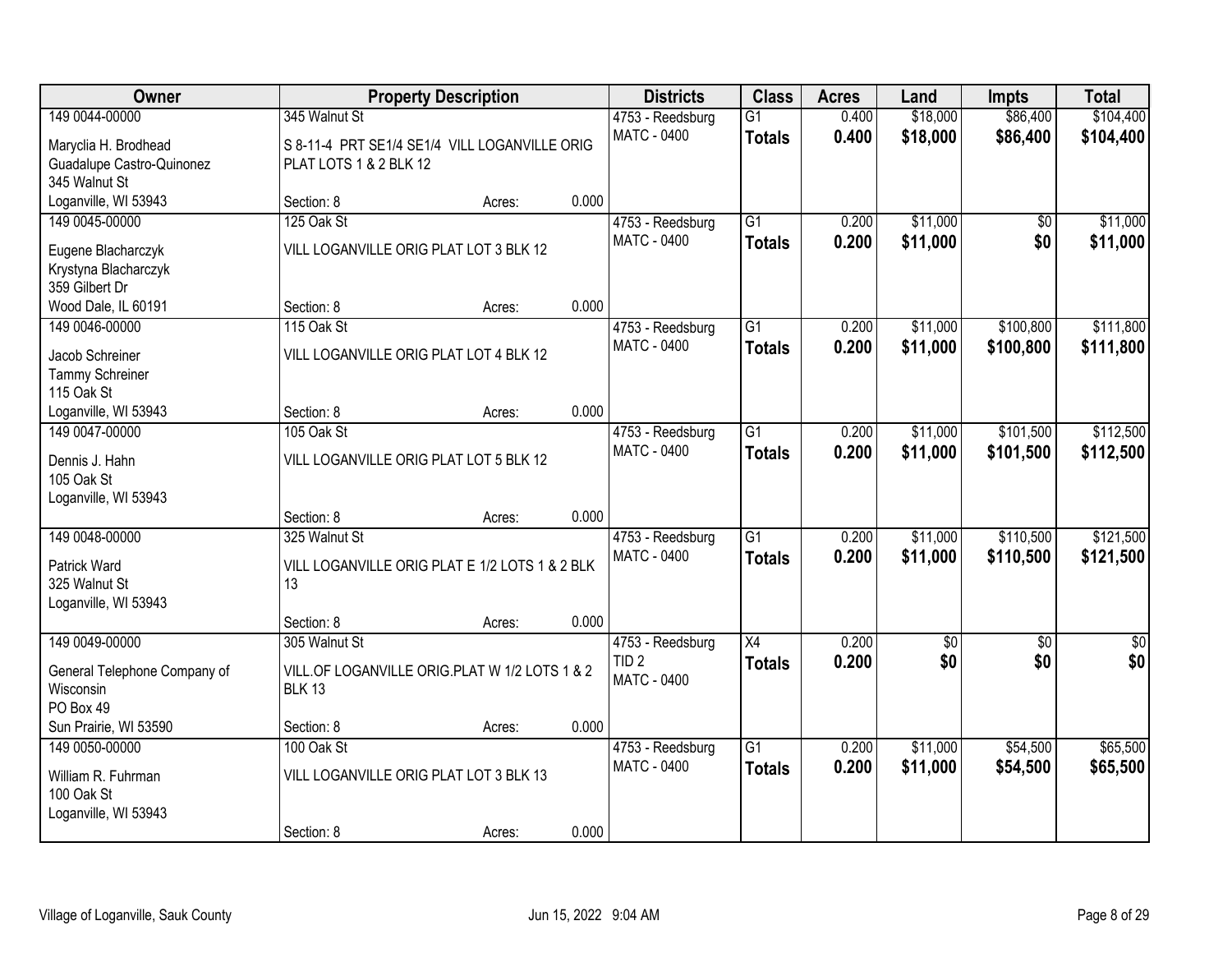| <b>Owner</b>            |                                                  | <b>Property Description</b> |       |                    | <b>Class</b>    | <b>Acres</b> | Land     | <b>Impts</b> | <b>Total</b> |
|-------------------------|--------------------------------------------------|-----------------------------|-------|--------------------|-----------------|--------------|----------|--------------|--------------|
| 149 0051-00000          | 330 Mill St                                      |                             |       | 4753 - Reedsburg   | $\overline{G1}$ | 0.250        | \$13,000 | \$118,400    | \$131,400    |
| Kelly A. Snell          | VILL LOGANVILLE ORIG PLAT E1/2 LOTS 4 & 5 & S 36 |                             |       | <b>MATC - 0400</b> | <b>Totals</b>   | 0.250        | \$13,000 | \$118,400    | \$131,400    |
| 330 Mill St             | OF W1/2 LOT 4 BLK 13                             |                             |       |                    |                 |              |          |              |              |
| Loganville, WI 53943    |                                                  |                             |       |                    |                 |              |          |              |              |
|                         | Section: 8                                       | Acres:                      | 0.000 |                    |                 |              |          |              |              |
| 149 0052-00000          | 320 Mill St                                      |                             |       | 4753 - Reedsburg   | $\overline{G1}$ | 0.150        | \$8,000  | \$58,500     | \$66,500     |
| Robert J. Wittmann      | VILL LOGANVILLE ORIG PLAT N 30' OF W1/2 LOT 4 &  |                             |       | <b>MATC - 0400</b> | Totals          | 0.150        | \$8,000  | \$58,500     | \$66,500     |
| Angela M. Wittmann      | W1/2 LOT 5 BLK 13                                |                             |       |                    |                 |              |          |              |              |
| 320 Mill St             |                                                  |                             |       |                    |                 |              |          |              |              |
| Loganville, WI 53943    | Section: 8                                       | Acres:                      | 0.000 |                    |                 |              |          |              |              |
| 149 0053-00000          | 105 Main St                                      |                             |       | 4753 - Reedsburg   | $\overline{G1}$ | 0.200        | \$11,000 | \$123,000    | \$134,000    |
| Kruse Holdings, LLC     | S 8-11-4 SE1/4 SE1/4 VILL LOGANVILLE ORIG PLAT   |                             |       | <b>MATC - 0400</b> | <b>Totals</b>   | 0.200        | \$11,000 | \$123,000    | \$134,000    |
| c/o Kruse Holdings, LLC | LOT 6 BLK 13                                     |                             |       |                    |                 |              |          |              |              |
| S6497 State Rd 23       |                                                  |                             |       |                    |                 |              |          |              |              |
| Loganville, WI 53943    | Section: 8                                       | Acres:                      | 0.000 |                    |                 |              |          |              |              |
| 149 0054-00000          | 115 Main St                                      |                             |       | 4753 - Reedsburg   | G1              | 0.200        | \$11,000 | \$56,000     | \$67,000     |
| Timothy J. Hamburg      | S 8-11-4 PRT SE1/4 SE1/4 V OF WESTFIELD (NKA V   |                             |       | <b>MATC - 0400</b> | <b>Totals</b>   | 0.200        | \$11,000 | \$56,000     | \$67,000     |
| 115 Main St             | LOGANVILLE) LOT 7 BLK 13 (S/EASE PER D-821625)   |                             |       |                    |                 |              |          |              |              |
| Loganville, WI 53943    |                                                  |                             |       |                    |                 |              |          |              |              |
|                         | Section: 8                                       | Acres:                      | 0.000 |                    |                 |              |          |              |              |
| 149 0055-00000          | 125 Main St                                      |                             |       | 4753 - Reedsburg   | $\overline{G1}$ | 0.200        | \$11,000 | \$72,300     | \$83,300     |
| Tad J. Gease            | VILL LOGANVILLE ORIG PLAT LOT 8 BLK 13 (S/DOT    |                             |       | <b>MATC - 0400</b> | <b>Totals</b>   | 0.200        | \$11,000 | \$72,300     | \$83,300     |
| 125 Main St             | EASE PER D-843085)                               |                             |       |                    |                 |              |          |              |              |
| Loganville, WI 53943    |                                                  |                             |       |                    |                 |              |          |              |              |
|                         | Section: 8                                       | Acres:                      | 0.000 |                    |                 |              |          |              |              |
| 149 0056-00000          | 135 Main St                                      |                             |       | 4753 - Reedsburg   | $\overline{G1}$ | 0.200        | \$11,000 | \$108,500    | \$119,500    |
| Dale E. Meyer           | VILL LOGANVILLE ORIG PLAT LOT 9 BLK 13           |                             |       | <b>MATC - 0400</b> | <b>Totals</b>   | 0.200        | \$11,000 | \$108,500    | \$119,500    |
| Carolyn K. Meyer        |                                                  |                             |       |                    |                 |              |          |              |              |
| PO Box 5                |                                                  |                             |       |                    |                 |              |          |              |              |
| Loganville, WI 53943    | Section: 8                                       | Acres:                      | 0.000 |                    |                 |              |          |              |              |
| 149 0057-00000          | 145 Main St                                      |                             |       | 4753 - Reedsburg   | G2              | 0.110        | \$8,500  | \$80,500     | \$89,000     |
| Judd Building, LLC      | S 8-11-4 PRT SE1/4 SE1/4 VILL LOGANVILLE ORIG    |                             |       | TID <sub>2</sub>   | <b>Totals</b>   | 0.110        | \$8,500  | \$80,500     | \$89,000     |
| c/o Judd Building, LLC  | PLAT N38.75'OF LOT 10 EXC S 11.5'OF E 23.5'OF SD |                             |       | <b>MATC - 0400</b> |                 |              |          |              |              |
| PO Box 53               | LOT 10 BLK 13                                    |                             |       |                    |                 |              |          |              |              |
| Loganville, WI 53943    | Section: 8                                       | Acres:                      | 0.000 |                    |                 |              |          |              |              |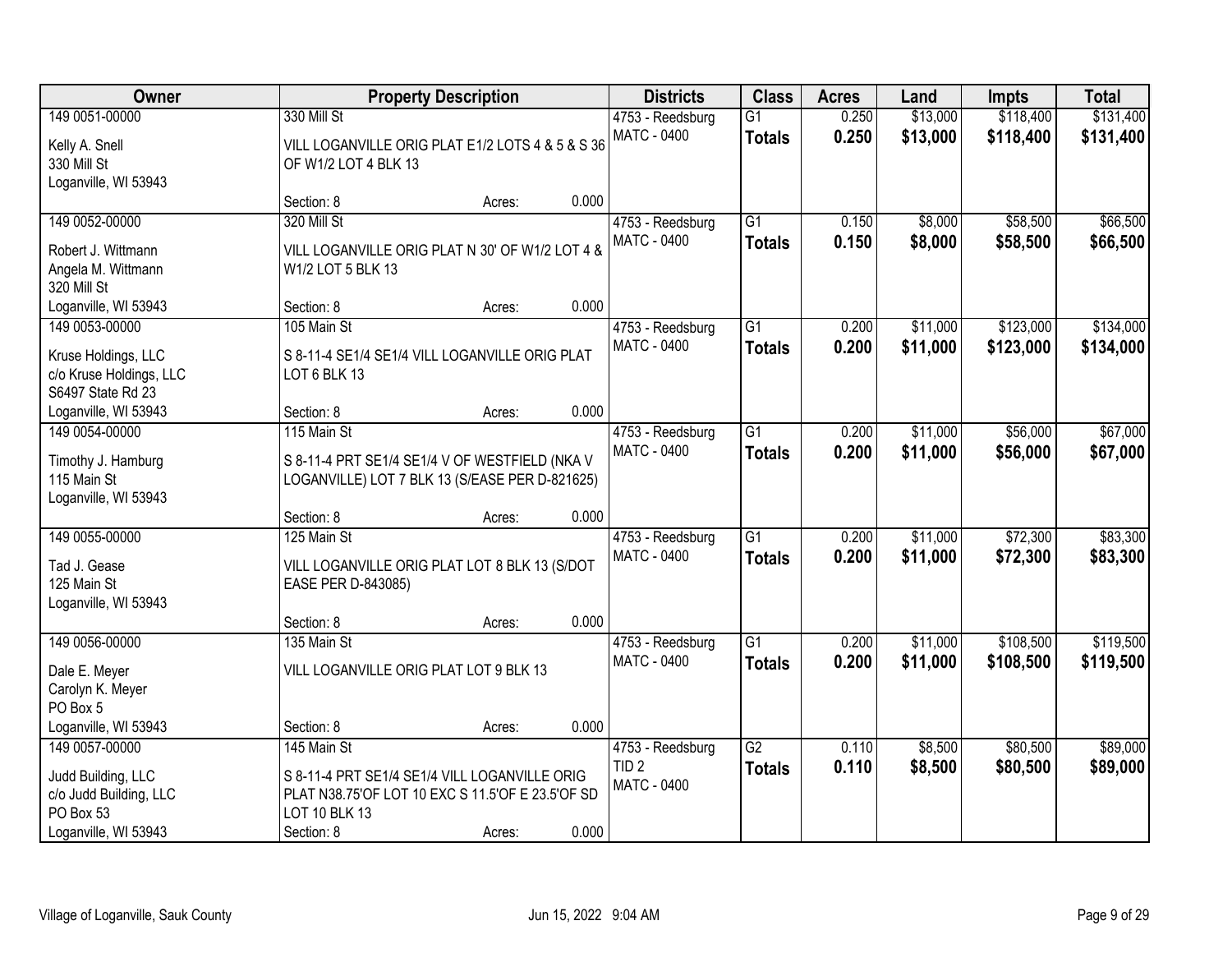| Owner                                      | <b>Property Description</b>                      |        |       | <b>Districts</b>                     | <b>Class</b>    | <b>Acres</b> | Land                         | <b>Impts</b>           | <b>Total</b>            |
|--------------------------------------------|--------------------------------------------------|--------|-------|--------------------------------------|-----------------|--------------|------------------------------|------------------------|-------------------------|
| 149 0058-00000                             | 155 Main St                                      |        |       | 4753 - Reedsburg                     | $\overline{G2}$ | 0.089        | \$8,500                      | \$78,500               | \$87,000                |
| Brewster's Properties LLC et al            | VILL LOGANVILLE ORIG PLAT S27.25', & S11.5' OF   |        |       | TID <sub>2</sub>                     | <b>Totals</b>   | 0.089        | \$8,500                      | \$78,500               | \$87,000                |
| c/o Brewster's Properties LLC Lc           | N38.75' OF E23.5' OF LOT 10 BLK 13 (CATCHER'S    |        |       | MATC - 0400                          |                 |              |                              |                        |                         |
| 121 Viking Dr                              | MITT)                                            |        |       |                                      |                 |              |                              |                        |                         |
| Reedsburg, WI 53959                        | Section: 8                                       | Acres: | 0.000 |                                      |                 |              |                              |                        |                         |
| 149 0059-00000                             | 130 Main St                                      |        |       | 4753 - Reedsburg                     |                 |              | Assessed with 149 0060-00000 |                        |                         |
| Ly-Ette, LLC                               | VILL LOGANVILLE ORIG PLAT LOT 1 BLK 14 & E1/2    |        |       | MATC - 0400                          |                 |              |                              |                        |                         |
| c/o Ly-Ette, LLC                           | VAC ALLEY PER R689-638 (ASSESSED W/ 149-0060)    |        |       |                                      |                 |              |                              |                        |                         |
| S6858 Eli Valley Rd                        |                                                  |        |       |                                      |                 |              |                              |                        |                         |
| Loganville, WI 53943-0000                  | Section: 8                                       | Acres: | 0.000 |                                      |                 |              |                              |                        |                         |
| 149 0060-00000                             | 130 Main St                                      |        |       | 4753 - Reedsburg                     | $\overline{G2}$ | 0.420        | \$45,000                     | \$440,400              | \$485,400               |
| Ly-Ette, LLC                               | S 8-11-4 PRT SE1/4 SE1/4 VILL LOGANVILLE ORIG    |        |       | MATC - 0400                          | <b>Totals</b>   | 0.420        | \$45,000                     | \$440,400              | \$485,400               |
| c/o Ly-Ette, LLC                           | PLAT LOT 2 BLK 14 & E1/2 ALLEY VAC PER R689-638  |        |       |                                      |                 |              |                              |                        |                         |
| S6858 Eli Valley Rd                        | (ASSMNT INCL 149-0059)                           |        |       |                                      |                 |              |                              |                        |                         |
| Loganville, WI 53943-0000                  | Section: 8                                       | Acres: | 0.000 |                                      |                 |              |                              |                        |                         |
| 149 0061-00000                             | 120 Main St                                      |        |       | 4753 - Reedsburg                     | $\overline{G1}$ | 0.390        | \$17,500                     | \$58,000               | \$75,500                |
|                                            |                                                  |        |       | TID <sub>2</sub>                     | <b>Totals</b>   | 0.390        | \$17,500                     | \$58,000               | \$75,500                |
| Jean A. Englebretson<br>S6308 State Rd 154 | VILL LOGANVILLE ORIG PLAT PRT LTS 3 & 4 BLK 14 : |        |       | <b>MATC - 0400</b>                   |                 |              |                              |                        |                         |
| Hillpoint, WI 53937                        | CSM #5587 LOT 2 0.39A (PRT SE SE 8-11-4)         |        |       |                                      |                 |              |                              |                        |                         |
|                                            | Section: 8                                       | Acres: | 0.390 |                                      |                 |              |                              |                        |                         |
| 149 0062-00000                             | 110 Main St                                      |        |       | 4753 - Reedsburg                     | $\overline{G2}$ | 0.260        | \$22,000                     | \$110,300              | \$132,300               |
|                                            |                                                  |        |       | TID <sub>2</sub>                     | <b>Totals</b>   | 0.260        | \$22,000                     | \$110,300              | \$132,300               |
| Kindschis North, LLC                       | VIL LOGANVILLE ORIG PLAT PRT LTS 4 & 5 BLK 14 =  |        |       | MATC - 0400                          |                 |              |                              |                        |                         |
| c/o Kindschis North, LLC                   | CSM #5587 LOT 1 0.26A (PRT SE SE 8-11-4)         |        |       |                                      |                 |              |                              |                        |                         |
| E7014 County Rd Pf                         |                                                  |        | 0.260 |                                      |                 |              |                              |                        |                         |
| Loganville, WI 53943<br>149 0064-00000     | Section: 8<br>200 Mill St                        | Acres: |       |                                      | X4              | 0.870        |                              |                        |                         |
|                                            |                                                  |        |       | 4753 - Reedsburg<br>TID <sub>2</sub> |                 | 0.870        | $\sqrt{6}$<br>\$0            | $\overline{50}$<br>\$0 | $\overline{\$0}$<br>\$0 |
| Westfield, Town of                         | VILL OF LOGANVILLE ORIG PLAT LTS 6-9 BLK 14 &    |        |       | <b>MATC - 0400</b>                   | <b>Totals</b>   |              |                              |                        |                         |
| 200 Mill St                                | W1/2 VAC ALLEY PER R689-638 = CSM #4769 LOT 1    |        |       |                                      |                 |              |                              |                        |                         |
| Loganville, WI 53943                       | 0.87A (PRT SE SE 8-11-4)                         |        |       |                                      |                 |              |                              |                        |                         |
|                                            | Section: 8                                       | Acres: | 0.870 |                                      |                 |              |                              |                        |                         |
| 149 0066-00000                             | 245 Walnut St                                    |        |       | 4753 - Reedsburg                     | $\overline{G2}$ | 0.210        | \$17,000                     | \$66,000               | \$83,000                |
| Janice J. Bergman                          | VILL LOGANVILLE ORIG PLAT LOT 10 BLK 14 & W1/2   |        |       | TID <sub>2</sub>                     | <b>Totals</b>   | 0.210        | \$17,000                     | \$66,000               | \$83,000                |
| Robert E. Bergman                          | VAC ALLEY PER D-627762                           |        |       | MATC - 0400                          |                 |              |                              |                        |                         |
| S5538 Center Valley Rd                     |                                                  |        |       |                                      |                 |              |                              |                        |                         |
| Loganville, WI 53943                       | Section: 8                                       | Acres: | 0.000 |                                      |                 |              |                              |                        |                         |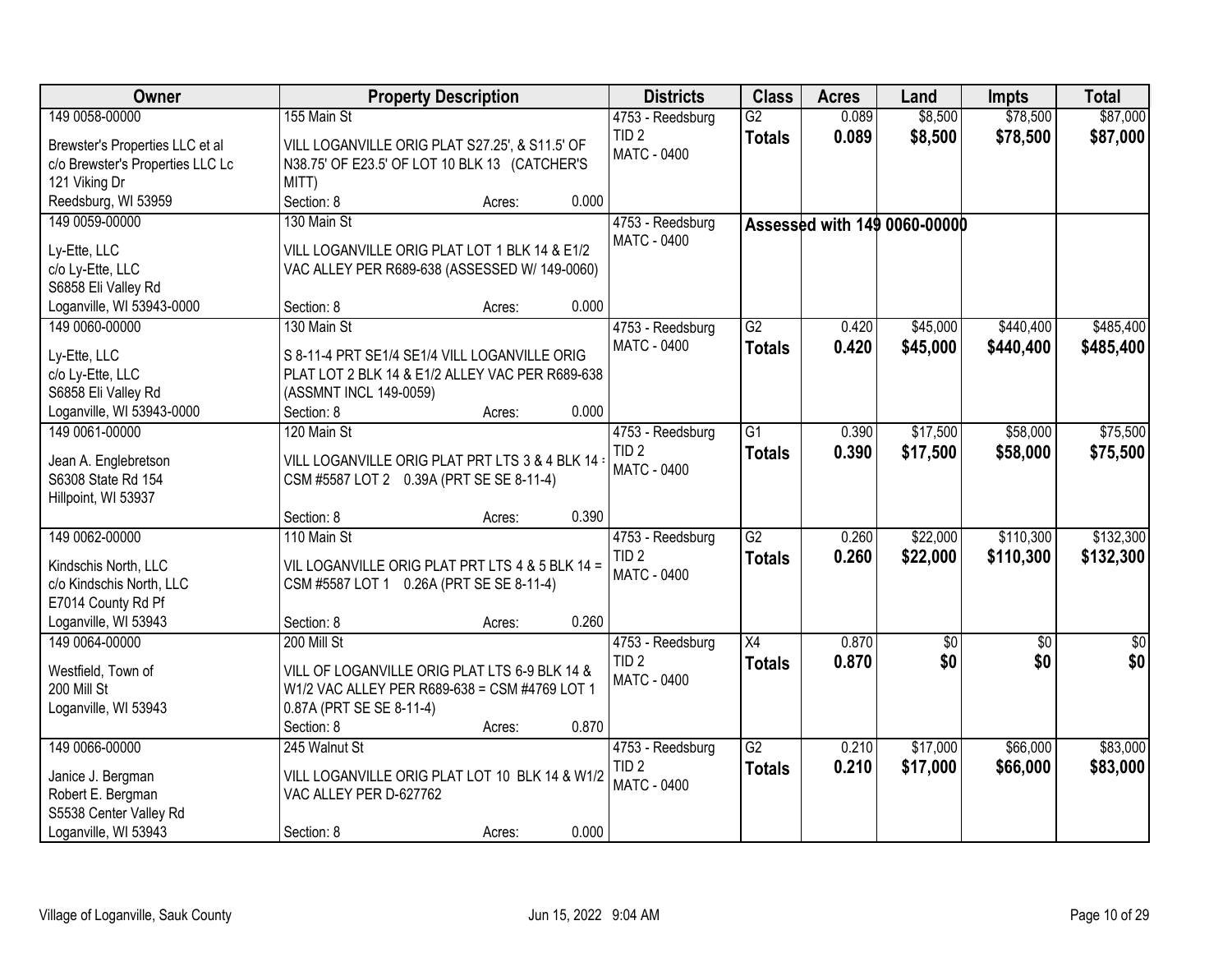| Owner                                       | <b>Property Description</b>                                 |                  | <b>Districts</b>   | <b>Class</b>    | <b>Acres</b> | Land            | <b>Impts</b>    | <b>Total</b>     |
|---------------------------------------------|-------------------------------------------------------------|------------------|--------------------|-----------------|--------------|-----------------|-----------------|------------------|
| 149 0067-00000                              | 130 West St                                                 |                  | 4753 - Reedsburg   | X4              | 0.552        | $\overline{50}$ | $\overline{50}$ | \$0              |
| Loganville, Village of                      | VILL LOGANVILLE ORIG PLAT LOTS 1 & 2 LYING S &              |                  | TID <sub>2</sub>   | <b>Totals</b>   | 0.552        | \$0             | \$0             | \$0              |
| PO Box 128                                  | E OF CREEK ALSO S50' OF LOT 3 BLK 15 & VAC                  |                  | <b>MATC - 0400</b> |                 |              |                 |                 |                  |
| Loganville, WI 53943                        | ALLEY PER R689-638                                          |                  |                    |                 |              |                 |                 |                  |
|                                             | Section: 8                                                  | 0.000<br>Acres:  |                    |                 |              |                 |                 |                  |
| 149 0068-00000                              | 120 West St                                                 |                  | 4753 - Reedsburg   | $\overline{X4}$ | 0.448        | $\overline{50}$ | $\overline{50}$ | $\overline{50}$  |
|                                             |                                                             |                  | TID <sub>2</sub>   | <b>Totals</b>   | 0.448        | \$0             | \$0             | \$0              |
| Loganville, Village of                      | VILL OF LOGANVILLE ORIG PLAT LOTS 3 TO 5 INC                |                  | MATC - 0400        |                 |              |                 |                 |                  |
| PO Box 128<br>Loganville, WI 53943          | LYING W OF CREEK EXC S50' LOT 3 & VAC ALLEY<br>PER R689-638 |                  |                    |                 |              |                 |                 |                  |
|                                             | Section: 8                                                  | 0.000<br>Acres:  |                    |                 |              |                 |                 |                  |
| 149 0069-00000                              | 345 Mill St                                                 |                  | 4753 - Reedsburg   | X4              | 0.600        | \$0             | \$0             | $\overline{50}$  |
|                                             |                                                             |                  | <b>MATC - 0400</b> | <b>Totals</b>   | 0.600        | \$0             | \$0             | \$0              |
| Trustees St Peters Ch Loganville            | S 8-11-4 PRT SE1/4 SE1/4 VILL OF LOGANVILLE ORIG            |                  |                    |                 |              |                 |                 |                  |
| 345 Mill St                                 | PLAT LOTS 1 - 3 BLK 16                                      |                  |                    |                 |              |                 |                 |                  |
| Loganville, WI 53943                        |                                                             |                  |                    |                 |              |                 |                 |                  |
|                                             | Section: 8                                                  | 0.000<br>Acres:  |                    |                 |              |                 |                 |                  |
| 149 0070-00000                              | 95 East St                                                  |                  | 4753 - Reedsburg   | G1              | 0.290        | \$14,500        | \$121,300       | \$135,800        |
| Michael T. Hahn                             | S 8-11-4 PRT SE1/4 SE1/4 VILL LOGANVILLE ORIG               |                  | MATC - 0400        | <b>Totals</b>   | 0.290        | \$14,500        | \$121,300       | \$135,800        |
| 95 East St                                  | PLAT LOTS 1 & 2 BLK 17                                      |                  |                    |                 |              |                 |                 |                  |
| Loganville, WI 53943                        |                                                             |                  |                    |                 |              |                 |                 |                  |
|                                             | Section: 8                                                  | 0.000<br>Acres:  |                    |                 |              |                 |                 |                  |
| 149 0071-00000                              | Main St                                                     |                  | 4753 - Reedsburg   | $\overline{X4}$ | 0.090        | $\overline{50}$ | $\overline{50}$ | $\overline{50}$  |
|                                             |                                                             |                  | TID <sub>2</sub>   | <b>Totals</b>   | 0.090        | \$0             | \$0             | \$0              |
| Loganville, Village of<br><b>PO Box 128</b> | VIL LOGANVILLE PT NESE COM SECOR PER                        |                  | MATC - 0400        |                 |              |                 |                 |                  |
| Loganville, WI 53943                        | V335-537 (SEWAGE)                                           |                  |                    |                 |              |                 |                 |                  |
|                                             | Section: 8                                                  | 0.090<br>Acres:  |                    |                 |              |                 |                 |                  |
| 149 0071-10000                              | Main St                                                     |                  | 4753 - Reedsburg   | X4              | 17.500       | $\overline{50}$ | $\overline{30}$ | $\overline{\$0}$ |
|                                             |                                                             |                  | <b>MATC - 0400</b> | <b>Totals</b>   | 17.500       | \$0             | \$0             | \$0              |
| Loganville, Village of                      | S 8-11-4 PRT E1/2 SE1/4 COM E1/4COR-S0?7'41"W               |                  |                    |                 |              |                 |                 |                  |
| PO Box 128                                  | ALG ELI TO PT 100'N OF SE COR NE SE-W290'                   |                  |                    |                 |              |                 |                 |                  |
| Loganville, WI 53943                        | -S0?7'41"W TO PT 38.94' N OF SLI SD 1/4                     |                  |                    |                 |              |                 |                 |                  |
|                                             | Section: 8                                                  | 17.500<br>Acres: |                    |                 |              |                 |                 |                  |
| 149 0073-00000                              | <b>West St</b>                                              |                  | 4753 - Reedsburg   | $\overline{G4}$ | 5.400        | \$1,400         | $\overline{50}$ | \$1,400          |
| Charles R. Muchow                           | S 8 T11N R4E E 825'N OF NARROW'S CREEK IN SW                |                  | <b>MATC - 0400</b> | <b>Totals</b>   | 5.400        | \$1,400         | \$0             | \$1,400          |
| Lauri A. Muchow                             | SE 5.40A (S/STREAM BANK EASE PER D-777676)                  |                  |                    |                 |              |                 |                 |                  |
| S5805 Spring Valley Rd                      |                                                             |                  |                    |                 |              |                 |                 |                  |
| Loganville, WI 53943                        | Section: 8                                                  | 5.400<br>Acres:  |                    |                 |              |                 |                 |                  |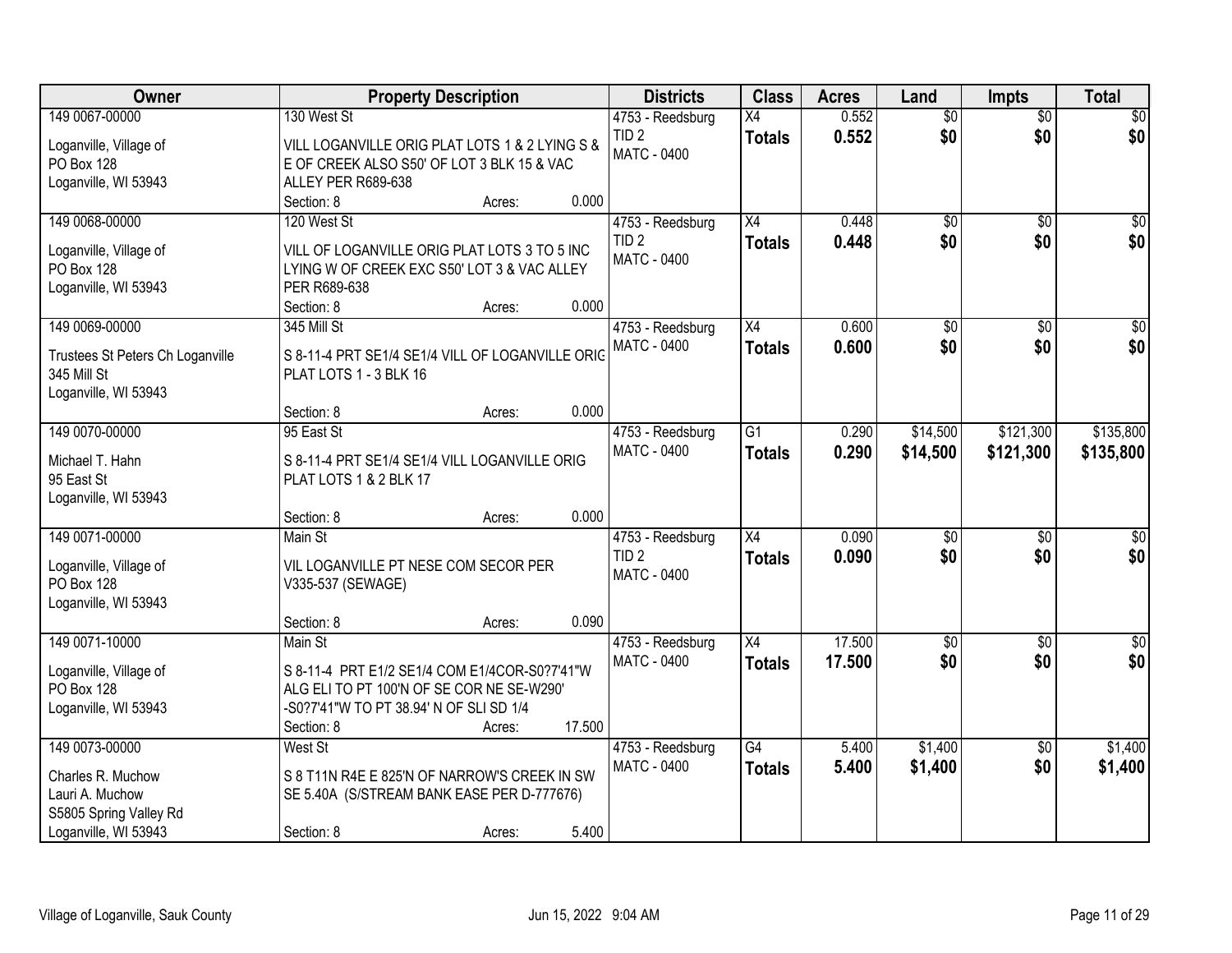| Owner                                  |                                                                                         | <b>Property Description</b> |       |                    | <b>Class</b>    | <b>Acres</b> | Land     | Impts           | <b>Total</b> |
|----------------------------------------|-----------------------------------------------------------------------------------------|-----------------------------|-------|--------------------|-----------------|--------------|----------|-----------------|--------------|
| 149 0074-00000                         | State Highway 154                                                                       |                             |       | 4753 - Reedsburg   | $\overline{G4}$ | 4.000        | \$1,100  | $\overline{50}$ | \$1,100      |
| Brad & Kim Schyvinck Trust             | S 8 T11N R4E W 497'N OF NARROW'S CREEK IN SW                                            |                             |       | <b>MATC - 0400</b> | <b>Totals</b>   | 4.000        | \$1,100  | \$0             | \$1,100      |
| E6458 Pine Rock Rd                     | SE EXC PRT CSM 1804 4.00A M/L (S/STREAM BANK                                            |                             |       |                    |                 |              |          |                 |              |
| Reedsburg, WI 53959                    | EASE PER D-774229)                                                                      |                             |       |                    |                 |              |          |                 |              |
|                                        | Section: 8                                                                              | Acres:                      | 4.000 |                    |                 |              |          |                 |              |
| 149 0074-10000                         | E5480 State Highway 154                                                                 |                             |       | 4753 - Reedsburg   | $\overline{G5}$ | 0.130        | \$100    | $\overline{50}$ | \$100        |
| <b>Abner Miller</b>                    | S 8-11-4 PRT SW1/4 SE1/4 = CSM 1804 LOT 1 EXC                                           |                             |       | <b>MATC - 0400</b> | <b>Totals</b>   | 0.130        | \$100    | \$0             | \$100        |
| Amanda Miller                          | THAT PRT LOC IN T WESTFIELD 0.13A                                                       |                             |       |                    |                 |              |          |                 |              |
| E5480 State Rd 154                     |                                                                                         |                             |       |                    |                 |              |          |                 |              |
|                                        | Section: 8                                                                              |                             | 0.130 |                    |                 |              |          |                 |              |
| Loganville, WI 53943<br>149 0075-00000 | 125 Walnut St                                                                           | Acres:                      |       |                    | $\overline{G1}$ | 3.100        | \$31,000 | \$79,500        | \$110,500    |
|                                        |                                                                                         |                             |       | 4753 - Reedsburg   |                 |              |          |                 |              |
| Howard Ogden                           | S 8 T11N R4E W 497'OF SW1/4 SE1/4 BETWEEN                                               |                             |       | MATC - 0400        | <b>Totals</b>   | 3.100        | \$31,000 | \$79,500        | \$110,500    |
| Audrey Ogden                           | WALNUT ST & NARROW'S CREEK 3.10A                                                        |                             |       |                    |                 |              |          |                 |              |
| 125 Walnut St                          |                                                                                         |                             |       |                    |                 |              |          |                 |              |
| Loganville, WI 53943                   | Section: 8                                                                              | Acres:                      | 3.100 |                    |                 |              |          |                 |              |
| 149 0076-00000                         | 145 Walnut St                                                                           |                             |       | 4753 - Reedsburg   | G1              | 0.450        | \$16,500 | \$72,100        | \$88,600     |
|                                        |                                                                                         |                             |       | <b>MATC - 0400</b> | <b>Totals</b>   | 0.450        | \$16,500 | \$72,100        | \$88,600     |
| Elizabeth Breneman<br>145 Walnut St    | S 8 T11N R4E E 66' OF W 563' OF SW1/4 SE1/4<br>BETWEEN NARROW'S CREEK & WALNUT ST 0.45A |                             |       |                    |                 |              |          |                 |              |
|                                        |                                                                                         |                             |       |                    |                 |              |          |                 |              |
| Loganville, WI 53943                   | Section: 8                                                                              |                             | 0.450 |                    |                 |              |          |                 |              |
| 149 0077-00000                         | 155 Walnut St                                                                           | Acres:                      |       |                    | $\overline{G1}$ | 0.600        | \$19,000 | \$87,000        | \$106,000    |
|                                        |                                                                                         |                             |       | 4753 - Reedsburg   |                 |              |          |                 |              |
| Victoria K. Heidt                      | S 8 T11N R4E E78.5'OF W641 1/2'OF SW1/4 SE1/4                                           |                             |       | <b>MATC - 0400</b> | <b>Totals</b>   | 0.600        | \$19,000 | \$87,000        | \$106,000    |
| 155 Walnut St                          | BETWEEN NARROW'S CREEK & WALNUT ST. . 60A                                               |                             |       |                    |                 |              |          |                 |              |
| Loganville, WI 53943                   |                                                                                         |                             |       |                    |                 |              |          |                 |              |
|                                        | Section: 8                                                                              | Acres:                      | 0.600 |                    |                 |              |          |                 |              |
| 149 0078-00000                         | 175 Walnut St                                                                           |                             |       | 4753 - Reedsburg   | $\overline{G1}$ | 0.830        | \$21,000 | \$163,100       | \$184,100    |
| Rosalind Kohlnhofer                    | S 8-11-4 E 115-1/2' OF W 827' SW1/4 SE1/4 LYING                                         |                             |       | MATC - 0400        | <b>Totals</b>   | 0.830        | \$21,000 | \$163,100       | \$184,100    |
| 175 Walnut St                          | BETWEEN NARROWS CREEK & WALNUT ST 0.83A                                                 |                             |       |                    |                 |              |          |                 |              |
| Loganville, WI 53943                   | M/L                                                                                     |                             |       |                    |                 |              |          |                 |              |
|                                        | Section: 8                                                                              | Acres:                      | 0.830 |                    |                 |              |          |                 |              |
| 149 0079-00000                         | 195 Walnut St                                                                           |                             |       | 4753 - Reedsburg   | $\overline{G1}$ | 0.750        | \$20,500 | \$115,600       | \$136,100    |
|                                        |                                                                                         |                             |       | MATC - 0400        | <b>Totals</b>   | 0.750        | \$20,500 | \$115,600       | \$136,100    |
| Russell R. Lankey                      | S 8 T11N R4E E102' OF W 929' OF SW1/4SE1/4                                              |                             |       |                    |                 |              |          |                 |              |
| Carol J. Lankey                        | BETWEEN NARROWS CREEK & WALNUT ST .75A                                                  |                             |       |                    |                 |              |          |                 |              |
| 195 Walnut St                          |                                                                                         |                             |       |                    |                 |              |          |                 |              |
| Loganville, WI 53943                   | Section: 8                                                                              | Acres:                      | 0.750 |                    |                 |              |          |                 |              |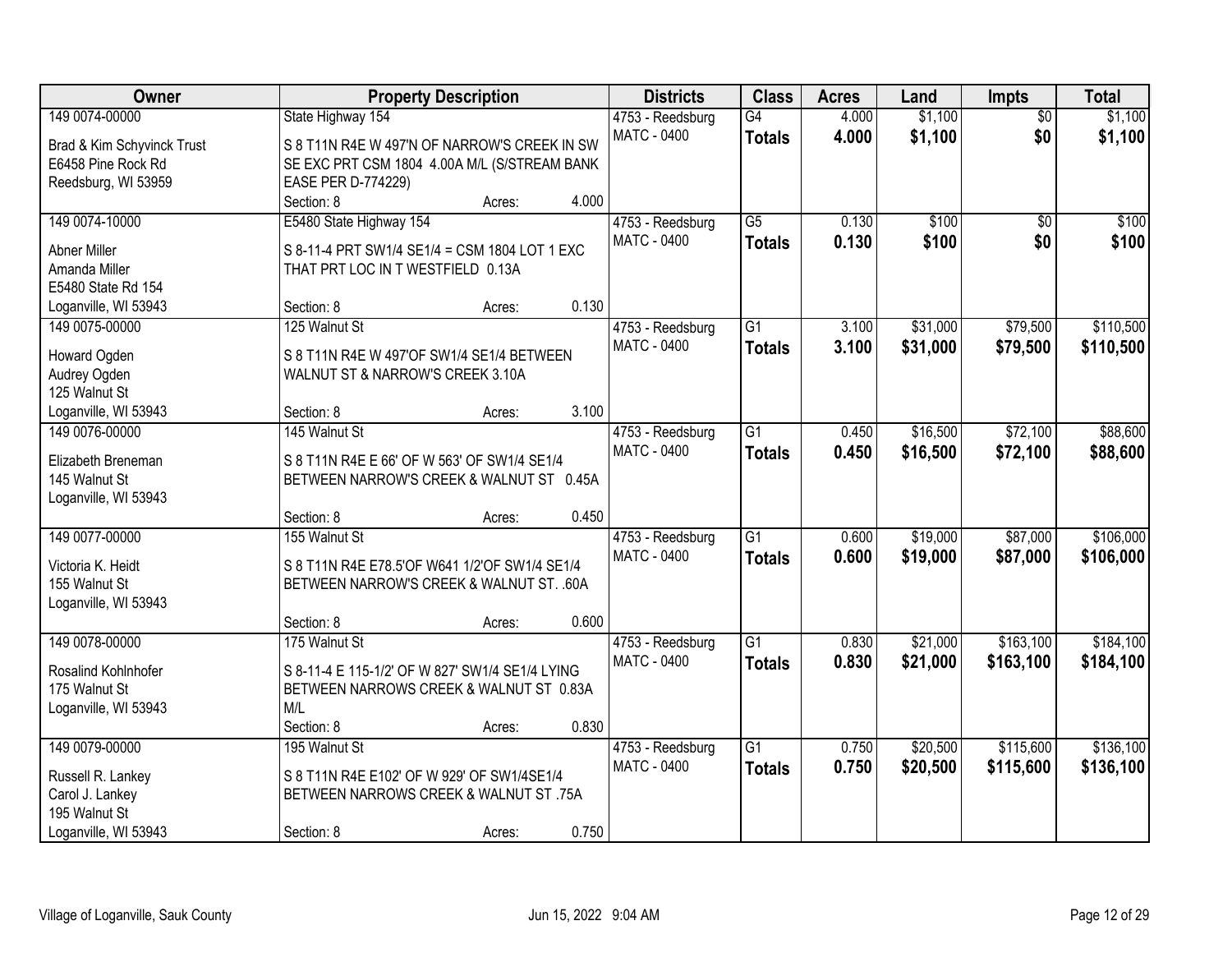| Owner                               |                                                         | <b>Property Description</b> |       | <b>Districts</b>   | <b>Class</b>    | <b>Acres</b> | Land     | <b>Impts</b>    | <b>Total</b> |
|-------------------------------------|---------------------------------------------------------|-----------------------------|-------|--------------------|-----------------|--------------|----------|-----------------|--------------|
| 149 0080-00000                      | 165 Walnut St                                           |                             |       | 4753 - Reedsburg   | $\overline{G1}$ | 0.501        | \$17,500 | \$69,400        | \$86,900     |
| Andrew C. Hess                      | S 8 T11N R4E E 70' OF W711.5' OF SW1/4SE1/4             |                             |       | <b>MATC - 0400</b> | <b>Totals</b>   | 0.501        | \$17,500 | \$69,400        | \$86,900     |
| Sharon K. Hess                      | BETWEEN NARROWS CREEK & WALNUT ST .50A                  |                             |       |                    |                 |              |          |                 |              |
| 165 Walnut St                       |                                                         |                             |       |                    |                 |              |          |                 |              |
| Loganville, WI 53943                | Section: 8                                              | Acres:                      | 0.500 |                    |                 |              |          |                 |              |
| 149 0081-00000                      | 205 Walnut St                                           |                             |       | 4753 - Reedsburg   | $\overline{G1}$ | 0.850        | \$21,000 | \$91,800        | \$112,800    |
|                                     |                                                         |                             |       | <b>MATC - 0400</b> | <b>Totals</b>   | 0.850        | \$21,000 | \$91,800        | \$112,800    |
| Dennis R. Breneman<br>205 Walnut St | S 8 T11N R4E E 118'OF W 1047'OF SW1/4 SE1/4             |                             |       |                    |                 |              |          |                 |              |
| Loganville, WI 53943                | BETWEEN NARROW'S CREEK & WALNUT ST. .85A                |                             |       |                    |                 |              |          |                 |              |
|                                     | Section: 8                                              | Acres:                      | 0.850 |                    |                 |              |          |                 |              |
| 149 0082-00000                      | 215 Walnut St                                           |                             |       | 4753 - Reedsburg   | $\overline{G1}$ | 1.280        | \$24,500 | \$150,300       | \$174,800    |
|                                     |                                                         |                             |       | <b>MATC - 0400</b> | <b>Totals</b>   | 1.280        | \$24,500 | \$150,300       | \$174,800    |
| Jeremy J. Backeberg Lc et al        | S 8 T11N R4E E 165'OF W 1212'OF SW1/4 SE1/4             |                             |       |                    |                 |              |          |                 |              |
| 215 Walnut St                       | BETWEEN NARROW'S CREEK & WALNUT ST. 1.28A               |                             |       |                    |                 |              |          |                 |              |
| Loganville, WI 53943                |                                                         |                             |       |                    |                 |              |          |                 |              |
|                                     | Section: 8                                              | Acres:                      | 1.280 |                    |                 |              |          |                 |              |
| 149 0083-00000                      | 225 Walnut St                                           |                             |       | 4753 - Reedsburg   | $\overline{G1}$ | 0.640        | \$19,500 | \$41,300        | \$60,800     |
| Tabitha L. Henry                    | S 8 T11N R4E E 69'OF W 1281' OF SW1/4 SE1/4             |                             |       | <b>MATC - 0400</b> | <b>Totals</b>   | 0.640        | \$19,500 | \$41,300        | \$60,800     |
| 225 Walnut St                       | BETWN NARROW'S CREEK & WALNUT ST 0.64A                  |                             |       |                    |                 |              |          |                 |              |
| Loganville, WI 53943                |                                                         |                             |       |                    |                 |              |          |                 |              |
|                                     | Section: 8                                              | Acres:                      | 0.640 |                    |                 |              |          |                 |              |
| 149 0084-00000                      | <b>Walnut St</b>                                        |                             |       | 4753 - Reedsburg   | $\overline{G1}$ | 0.240        | \$500    | $\overline{30}$ | \$500        |
| Tabitha L. Henry                    | S 8 T11N R4E E 39'OF SW1/4 SE1/4 BETWN                  |                             |       | MATC - 0400        | <b>Totals</b>   | 0.240        | \$500    | \$0             | \$500        |
| 225 Walnut St                       | NARROW'S CREEK & WALNUT ST 0.24A                        |                             |       |                    |                 |              |          |                 |              |
| Loganville, WI 53943                |                                                         |                             |       |                    |                 |              |          |                 |              |
|                                     | Section: 8                                              | Acres:                      | 0.240 |                    |                 |              |          |                 |              |
| 149 0085-00000                      | 230 Walnut St                                           |                             |       | 4753 - Reedsburg   | $\overline{G1}$ | 1.540        | \$26,500 | \$45,300        | \$71,800     |
|                                     |                                                         |                             |       | MATC - 0400        | <b>Totals</b>   | 1.540        | \$26,500 | \$45,300        | \$71,800     |
| Douglas Peper                       | S 8-11-4 PRT SW SE COM INTER S LI WALNUT ST & E         |                             |       |                    |                 |              |          |                 |              |
| 230 Walnut St                       | LI SW SE- S330'- W240'- N214.5'- E 5.0'- S20'- E145.5'- |                             |       |                    |                 |              |          |                 |              |
| Loganville, WI 53943                | N69.5'- W2.0'- N66'- E91.5' TO POB 1.54A M\L            |                             |       |                    |                 |              |          |                 |              |
|                                     | Section: 8                                              | Acres:                      | 1.540 |                    |                 |              |          |                 |              |
| 149 0086-00000                      | 220 Walnut St                                           |                             |       | 4753 - Reedsburg   | $\overline{G1}$ | 0.330        | \$16,000 | \$60,800        | \$76,800     |
| <b>Brock Geffert</b>                | S 8 T11N R4E BEG AT PT 91.5'W OF INTERS OF              |                             |       | MATC - 0400        | <b>Totals</b>   | 0.330        | \$16,000 | \$60,800        | \$76,800     |
| 220 Walnut St                       | WALNUT ST & E LI OF SW1/4 SE1/4, TH S 66', TH W 33'     |                             |       |                    |                 |              |          |                 |              |
| Loganville, WI 53943                | TH S 49.5' TH W 82.5', TH N 115.5', TH E TO BEG .33A    |                             |       |                    |                 |              |          |                 |              |
|                                     | Section: 8                                              | Acres:                      | 0.330 |                    |                 |              |          |                 |              |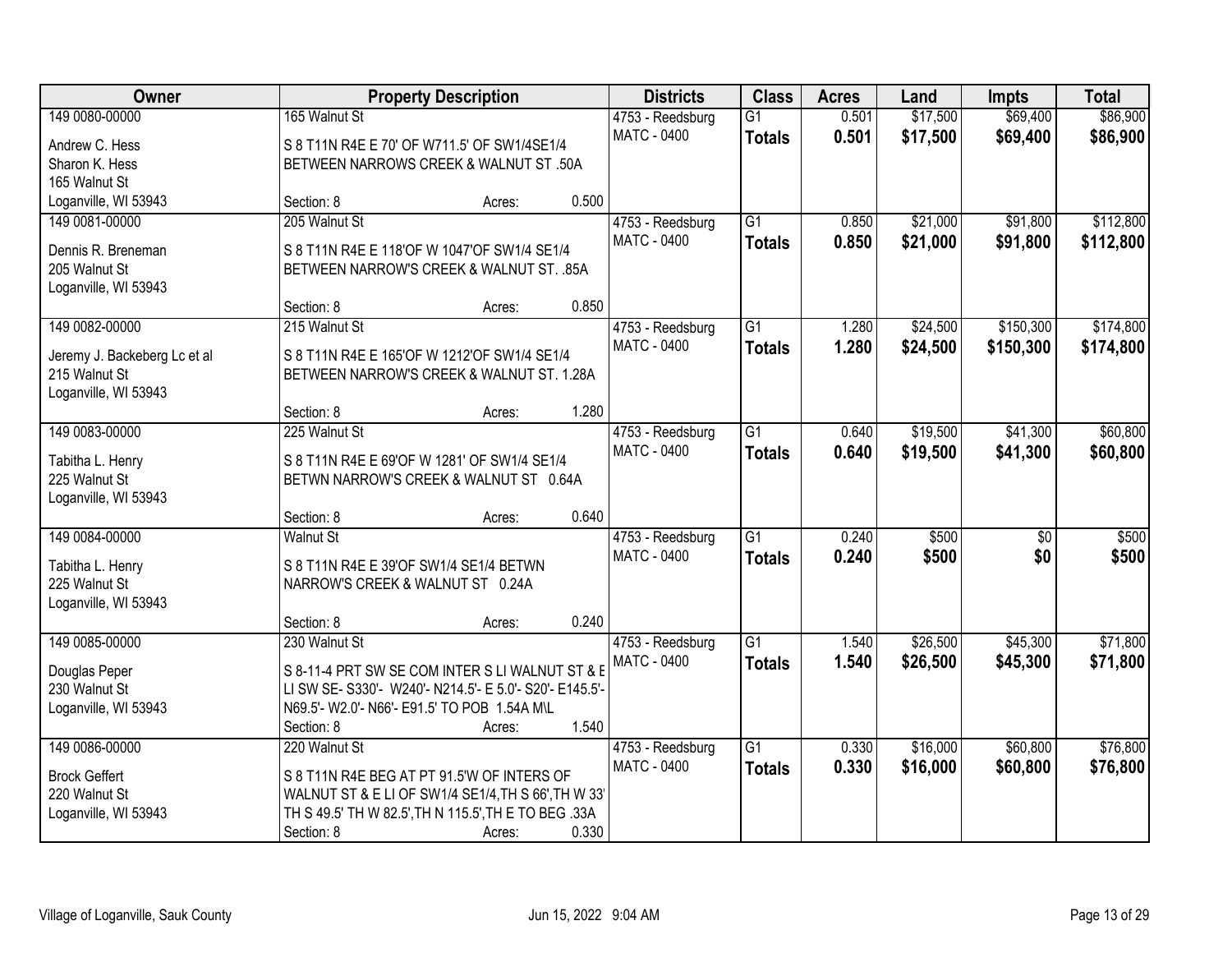| Owner                               | <b>Property Description</b>                                                  | <b>Districts</b>   | <b>Class</b>    | <b>Acres</b> | Land     | <b>Impts</b> | <b>Total</b> |
|-------------------------------------|------------------------------------------------------------------------------|--------------------|-----------------|--------------|----------|--------------|--------------|
| 149 0087-00000                      | 210 Walnut St                                                                | 4753 - Reedsburg   | $\overline{G1}$ | 1.120        | \$27,000 | \$94,500     | \$121,500    |
| Franco Okello                       | S 8 T11N R4E BEG 207'W OF INTERS OF WALNUT ST                                | <b>MATC - 0400</b> | <b>Totals</b>   | 1.120        | \$27,000 | \$94,500     | \$121,500    |
| Amanda Okello                       | & E LI OF SW1/4 SE1/4, TH S 115.5', TH W 33', TH S                           |                    |                 |              |          |              |              |
| 210 Walnut St                       | 214', TH W 132', TH N 330', TH E TO BEG 1.12A                                |                    |                 |              |          |              |              |
| Loganville, WI 53943                | 1.120<br>Section: 8<br>Acres:                                                |                    |                 |              |          |              |              |
| 149 0088-00000                      | 200 Walnut St                                                                | 4753 - Reedsburg   | $\overline{G1}$ | 0.500        | \$20,500 | \$105,300    | \$125,800    |
|                                     |                                                                              | MATC - 0400        | <b>Totals</b>   | 0.500        | \$20,500 | \$105,300    | \$125,800    |
| Timothy A. Holt                     | S 8 T11N R4E BEG 372'W OF INTERS OF WALNUT ST                                |                    |                 |              |          |              |              |
| 200 Walnut St                       | & E LI OF SW1/4 SE1/4, TH S 330', TH W 66', TH N                             |                    |                 |              |          |              |              |
| Loganville, WI 53943                | 330', TH E TO BEG. . 50A                                                     |                    |                 |              |          |              |              |
|                                     | 0.500<br>Section: 8<br>Acres:                                                |                    |                 |              |          |              |              |
| 149 0089-00000                      | 190 Walnut St                                                                | 4753 - Reedsburg   | $\overline{G1}$ | 0.250        | \$13,000 | \$79,500     | \$92,500     |
| Bryan M. Fry                        | S 8 T11N R4E BEG 438'W OF INTERS OF WALNUT ST                                | MATC - 0400        | <b>Totals</b>   | 0.250        | \$13,000 | \$79,500     | \$92,500     |
| Emily R. Fry                        | & E LI OF SW1/4 SE1/4, TH S 165'. TH W 66', TH N                             |                    |                 |              |          |              |              |
| 190 Walnut St                       | 165', TH E TO BEG SUBJ TO WATER RIGHTS .25A                                  |                    |                 |              |          |              |              |
| Loganville, WI 53943                | 0.250<br>Section: 8<br>Acres:                                                |                    |                 |              |          |              |              |
| 149 0090-00000                      | 180 Walnut St                                                                | 4753 - Reedsburg   | $\overline{G1}$ | 0.250        | \$13,000 | \$72,600     | \$85,600     |
|                                     |                                                                              | <b>MATC - 0400</b> | <b>Totals</b>   | 0.250        | \$13,000 | \$72,600     | \$85,600     |
| Backeberg Investment Group, LLC     | S 8-11-4 COM 504'W OF INTERS WALNUT ST & ELI                                 |                    |                 |              |          |              |              |
| c/o Backeberg Investment Group, LLC | SW SE-S165'-W66'-N165'-E TO POB<br>.25A                                      |                    |                 |              |          |              |              |
| 215 Walnut St                       |                                                                              |                    |                 |              |          |              |              |
| Loganville, WI 53943-0000           | 0.250<br>Section: 8<br>Acres:                                                |                    |                 |              |          |              |              |
| 149 0091-00000                      | 170 Walnut St                                                                | 4753 - Reedsburg   | $\overline{G1}$ | 0.250        | \$13,000 | \$101,900    | \$114,900    |
| Timothy J. Parkhurst                | S 8 T11N R4E BEG 570'W OF INTERS OF WALNUT ST                                | <b>MATC - 0400</b> | <b>Totals</b>   | 0.250        | \$13,000 | \$101,900    | \$114,900    |
| Luann K. Parkhurst                  |                                                                              |                    |                 |              |          |              |              |
| 170 Walnut St                       | & E LI OF SW1/4 SE1/4, TH S 165', TH W 66', TH N<br>165', TH E TO BEG. . 25A |                    |                 |              |          |              |              |
|                                     | 0.250                                                                        |                    |                 |              |          |              |              |
| Loganville, WI 53943                | Section: 8<br>Acres:                                                         |                    |                 |              |          |              |              |
| 149 0092-00000                      | 160 Walnut St                                                                | 4753 - Reedsburg   | $\overline{G1}$ | 0.300        | \$15,000 | \$108,500    | \$123,500    |
| Susan L. Wobschall                  | S 8 T11N R4E BEG 660'W OF INTERS OF WALNUT ST                                | <b>MATC - 0400</b> | <b>Totals</b>   | 0.300        | \$15,000 | \$108,500    | \$123,500    |
| 160 Walnut St                       | & E LI OF SW1/4 SE1/4, TH S 165', TH W 80', TH N                             |                    |                 |              |          |              |              |
| Loganville, WI 53943                | 165', TH E TO BEG. . 30 A                                                    |                    |                 |              |          |              |              |
|                                     | 0.300<br>Section: 8<br>Acres:                                                |                    |                 |              |          |              |              |
| 149 0093-00000                      | 130 Walnut St                                                                | 4753 - Reedsburg   | $\overline{G1}$ | 0.250        | \$13,000 | \$141,800    | \$154,800    |
|                                     |                                                                              | <b>MATC - 0400</b> | <b>Totals</b>   | 0.250        | \$13,000 | \$141,800    | \$154,800    |
| Julus A. Pahl                       | S 8-11-4 PRT SW SE = CSM #5637 LOT 1 0.25A                                   |                    |                 |              |          |              |              |
| Sara M. Pahl                        |                                                                              |                    |                 |              |          |              |              |
| 130 N Walnut St                     |                                                                              |                    |                 |              |          |              |              |
| Loganville, WI 53943                | 0.250<br>Section: 8<br>Acres:                                                |                    |                 |              |          |              |              |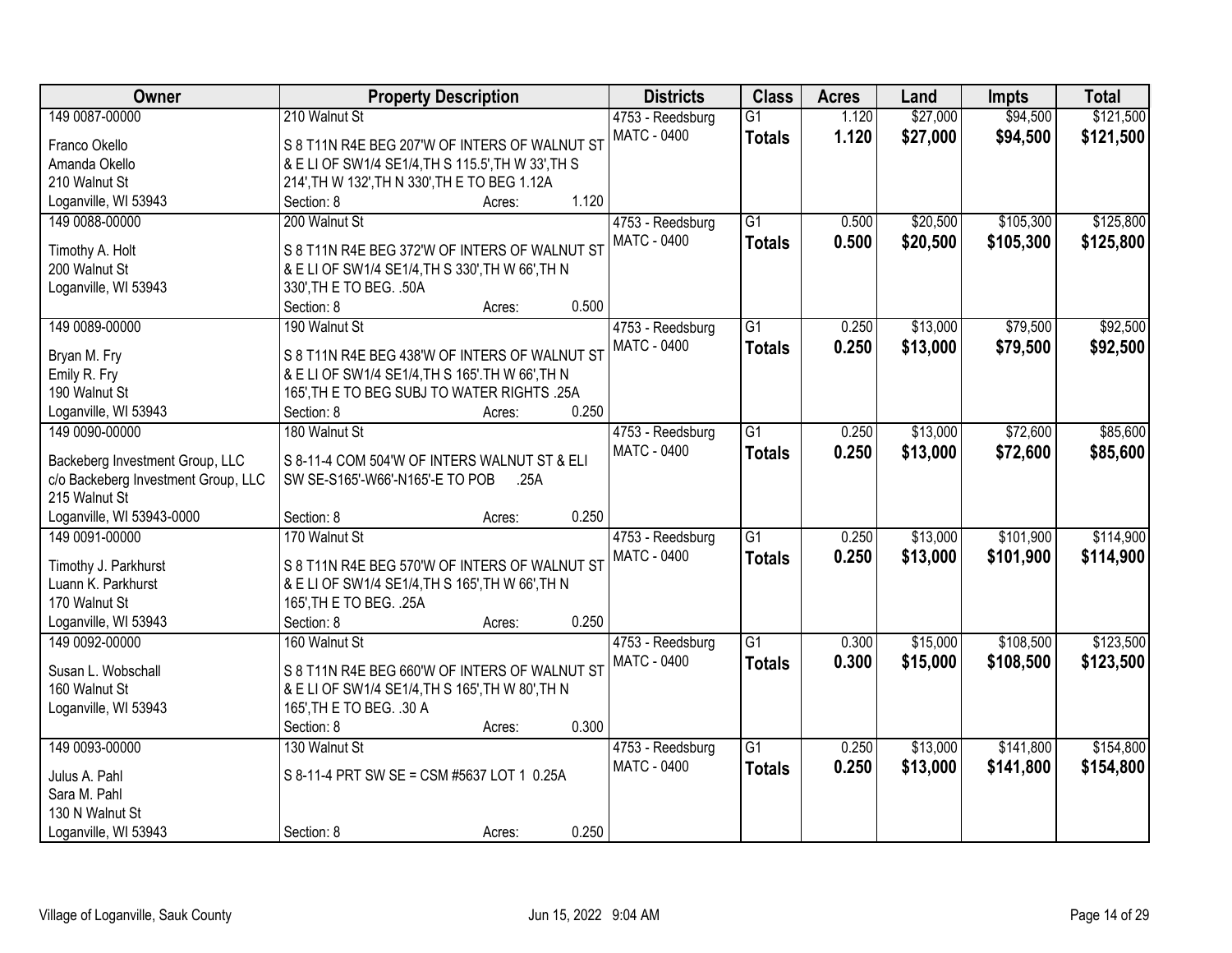| Owner                  | <b>Property Description</b>                          | <b>Districts</b>   | <b>Class</b>    | <b>Acres</b> | Land                         | Impts           | <b>Total</b>    |
|------------------------|------------------------------------------------------|--------------------|-----------------|--------------|------------------------------|-----------------|-----------------|
| 149 0094-00000         | State Highway 154                                    | 4753 - Reedsburg   | $\overline{G4}$ | 4.540        | \$1,200                      | $\overline{50}$ | \$1,200         |
| Gerald R. Radke        | S 8-11-04 PRT SW SE, COM SW COR-E 356.5'-N 693'      | <b>MATC - 0400</b> | <b>Totals</b>   | 4.540        | \$1,200                      | \$0             | \$1,200         |
| E5030 State Rd 154     | TO C/L HWY-SWLY SLG C/L TO W LI SW1/4 SE1/4-S        |                    |                 |              |                              |                 |                 |
| Loganville, WI 53943   | TO POB, EXC COM NE COR SD PARCEL- S 148.5'-W         |                    |                 |              |                              |                 |                 |
|                        | 4.540<br>Section: 8<br>Acres:                        |                    |                 |              |                              |                 |                 |
| 149 0095-00000         | State Highway 154                                    | 4753 - Reedsburg   | $\overline{G4}$ | 8.740        | \$2,300                      | \$0             | \$2,300         |
|                        |                                                      | <b>MATC - 0400</b> | <b>Totals</b>   | 8.740        | \$2,300                      | \$0             | \$2,300         |
| Charles R. Muchow      | S 8-11-4 E 58.4 RD S OF WALNUT ST EXC N 20 RD        |                    |                 |              |                              |                 |                 |
| Lauri A. Muchow        | OF E 28 RD & EXC N 10 RD OF W 30.4 RD OF SW SE       |                    |                 |              |                              |                 |                 |
| S5805 Spring Valley Rd | & ALSO EXC CSM #5637 8.74 A M/L                      |                    |                 |              |                              |                 |                 |
| Loganville, WI 53943   | 8.740<br>Section: 8<br>Acres:                        |                    |                 |              |                              |                 |                 |
| 149 0096-00000         | 140 Walnut St                                        | 4753 - Reedsburg   | $\overline{G1}$ | 0.250        | \$13,000                     | $\overline{50}$ | \$13,000        |
| Julus A. Pahl          | S 8-11-4 PRT SW SE = CSM #5637 LOT 2 0.25A           | <b>MATC - 0400</b> | <b>Totals</b>   | 0.250        | \$13,000                     | \$0             | \$13,000        |
| Sara M. Pahl           |                                                      |                    |                 |              |                              |                 |                 |
| 130 N Walnut St        |                                                      |                    |                 |              |                              |                 |                 |
| Loganville, WI 53943   | 0.250<br>Section: 8<br>Acres:                        |                    |                 |              |                              |                 |                 |
| 149 0097-00000         | 150 Walnut St                                        | 4753 - Reedsburg   | $\overline{G1}$ | 0.400        | \$18,000                     | \$49,000        | \$67,000        |
|                        |                                                      | <b>MATC - 0400</b> | <b>Totals</b>   | 0.400        | \$18,000                     | \$49,000        | \$67,000        |
| Carla Fish             | S 8-11-4 E105' OF W593.5' OF N165' OF S631' OF SW    |                    |                 |              |                              |                 |                 |
| 150 Walnut St          | SE 0.40A                                             |                    |                 |              |                              |                 |                 |
| Loganville, WI 53943   |                                                      |                    |                 |              |                              |                 |                 |
|                        | 0.400<br>Section: 8<br>Acres:                        |                    |                 |              |                              |                 |                 |
| 149 0098-00000         | State Highway 154                                    | 4753 - Reedsburg   |                 |              | Assessed with 149 0086-00000 |                 |                 |
| <b>Brock Geffert</b>   | S 8-11-4 PRT SWSE COM 91.5' W OF INTERS S LI         | MATC - 0400        |                 |              |                              |                 |                 |
| 220 Walnut St          | WALNUT ST & E LI SW SE- S 66' TO POB - E 2.0' -      |                    |                 |              |                              |                 |                 |
| Loganville, WI 53943   | S69.5' - W145.5' - N20' - E110.5'- N49.5' -E TO POB  |                    |                 |              |                              |                 |                 |
|                        | Section: 8<br>0.100<br>Acres:                        |                    |                 |              |                              |                 |                 |
| 149 0099-00000         | 110 Walnut St                                        | 4753 - Reedsburg   | G1              | 0.260        | \$13,500                     | \$122,700       | \$136,200       |
|                        |                                                      | <b>MATC - 0400</b> | <b>Totals</b>   | 0.260        | \$13,500                     | \$122,700       | \$136,200       |
| Duane Radke            | S 8-11-04 PRT SW1/4 SE1/4 COM SW COR-E 356.5'-N      |                    |                 |              |                              |                 |                 |
| Karen E. Radke         | 693' TO C/L HWY & POB-S 148.5'- W 170'-N TO C/L      |                    |                 |              |                              |                 |                 |
| 110 Walnut St          | HWY-NELY ALG C/L TO POB, EXC COM NE COR SD           |                    |                 |              |                              |                 |                 |
| Loganville, WI 53943   | 0.260<br>Section: 8<br>Acres:                        |                    |                 |              |                              |                 |                 |
| 149 0099-10000         | <b>Walnut St</b>                                     | 4753 - Reedsburg   | $\overline{X4}$ | 0.090        | \$0                          | $\overline{50}$ | $\overline{50}$ |
| Loganville, Village of | S 8-11-04 PRT WW SE, COM SW COR SW1/4 SE1/4-E        | <b>MATC - 0400</b> | <b>Totals</b>   | 0.090        | \$0                          | \$0             | \$0             |
| PO Box 128             | 356.5' -N 693' TO C/L HWY & POB- S 115.5'-W 50'-N TC |                    |                 |              |                              |                 |                 |
| Loganville, WI 53943   | C/L HWY -NELY ALG TO POB 0.09A M/L                   |                    |                 |              |                              |                 |                 |
|                        | 0.090<br>Section: 8<br>Acres:                        |                    |                 |              |                              |                 |                 |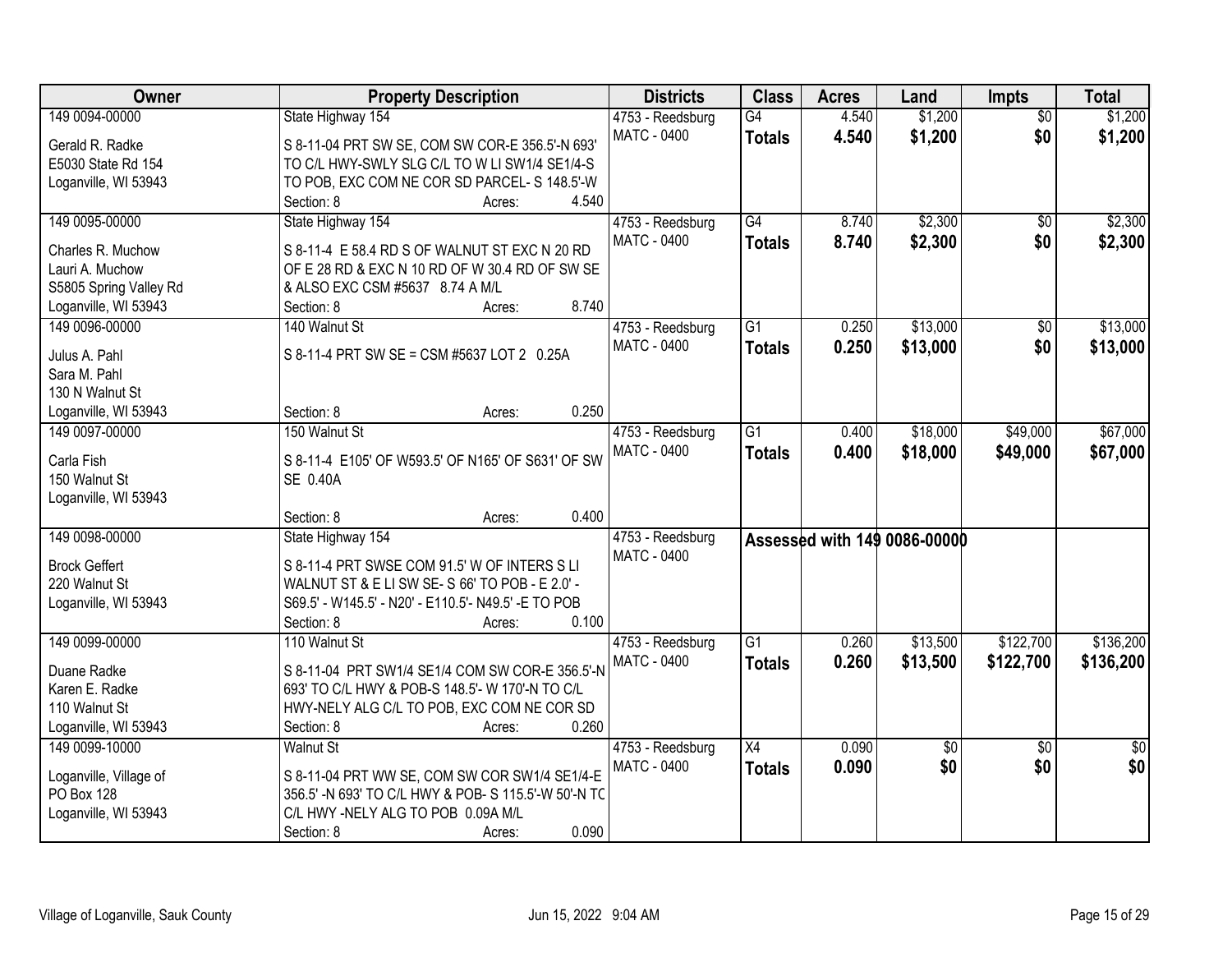| Owner                              | <b>Property Description</b>                      | <b>Districts</b>   | <b>Class</b>    | <b>Acres</b> | Land                         | <b>Impts</b>    | <b>Total</b>    |
|------------------------------------|--------------------------------------------------|--------------------|-----------------|--------------|------------------------------|-----------------|-----------------|
| 149 0100-00000                     | Mill St                                          | 4753 - Reedsburg   | $\overline{G4}$ | 1.740        | \$500                        | $\overline{50}$ | \$500           |
| Charles R. Muchow                  | VIL LOGANVILLE S 8-11-4 PRT E1/2 SE1/4 = S 12.4  | <b>MATC - 0400</b> | <b>Totals</b>   | 1.740        | \$500                        | \$0             | \$500           |
| Lauri A. Muchow                    | RDS OF NE SE E OF NARROWS CREEK & W OF W LI      |                    |                 |              |                              |                 |                 |
| S5805 Spring Valley Rd             | OF V356-287 TO RS&L 0.5A M/L & PRT SE SE N OF    |                    |                 |              |                              |                 |                 |
| Loganville, WI 53943               | 1.740<br>Section: 8<br>Acres:                    |                    |                 |              |                              |                 |                 |
| 149 0103-00000                     | <b>Mill St</b>                                   | 4753 - Reedsburg   | $\overline{G2}$ | 0.100        | \$7,000                      | \$29,000        | \$36,000        |
|                                    |                                                  | TID <sub>2</sub>   | <b>Totals</b>   | 0.100        | \$7,000                      | \$29,000        | \$36,000        |
| Ray Meyer Sales & Service, Inc     | S 8 T11N R4E VILL LOGANVILLE BEG AT PT.98'W OF   | <b>MATC - 0400</b> |                 |              |                              |                 |                 |
| c/o Ray Meyer Sales & Service, Inc | NW INTERS OF MAIN&MILL STS, TH N TO MILL POND    |                    |                 |              |                              |                 |                 |
| 100 Main St                        | TH SWLY ALONG POND TO N BOUNDRY OF MILL ST       |                    |                 |              |                              |                 |                 |
| Loganville, WI 53943-0000          | 0.100<br>Section: 8<br>Acres:                    |                    |                 |              |                              |                 |                 |
| 149 0104-00000                     | 325 Mill St                                      | 4753 - Reedsburg   | X4              | 1.380        | $\overline{50}$              | \$0             | $\overline{30}$ |
| St Peters Luth Church              | S 8-11-4 PRT E1/2 SE1/4 COM ON SLINE SE 290'W    | <b>MATC - 0400</b> | <b>Totals</b>   | 1.380        | \$0                          | \$0             | \$0             |
| 325 Mill St                        | OF SE COR NE SE-N0?7'41"E 38.94'- S83?25'23"W    |                    |                 |              |                              |                 |                 |
| Loganville, WI 53943               | 284.46'-S67?49'33" W TO C/L HWY-SLY ALG C/L TO N |                    |                 |              |                              |                 |                 |
|                                    | 1.380<br>Section: 8<br>Acres:                    |                    |                 |              |                              |                 |                 |
| 149 0105-00000                     | Mill St                                          | 4753 - Reedsburg   |                 |              | Assessed with 149 0103-00000 |                 |                 |
|                                    |                                                  | TID <sub>2</sub>   |                 |              |                              |                 |                 |
| Ray Meyer Sales & Service, Inc     | S 8 T11N R4E BG ON WLY ROW HWY 23 WH PT IS       | MATC - 0400        |                 |              |                              |                 |                 |
| c/o Ray Meyer Sales & Service, Inc | N34DGR 10'W 198' FRM NW COR BLK 13 TH S61DGR     |                    |                 |              |                              |                 |                 |
| 100 Main St                        | 35'W 165' TO POB TH N40' TH E95' TH SWLY ALG     |                    |                 |              |                              |                 |                 |
| Loganville, WI 53943-0000          | 0.070<br>Section: 8<br>Acres:                    |                    |                 |              |                              |                 |                 |
| 149 0106-00000                     | State Highway 23                                 | 4753 - Reedsburg   | $\overline{G2}$ | 4.160        | \$34,000                     | \$500           | \$34,500        |
| Kent W. Westphal                   | VIL LOGANVILLE S 8-11-4 PRT E1/2 SE1/4 = CSM     | TID <sub>2</sub>   | <b>Totals</b>   | 4.160        | \$34,000                     | \$500           | \$34,500        |
| Karen L. Westphal                  | #3077 LOT 1 4.16A (S/STREAM BANK EASE            | MATC - 0400        |                 |              |                              |                 |                 |
| S5492 State Rd 23                  | D-787153)(S/ELEC EASE PER D-1137544)             |                    |                 |              |                              |                 |                 |
| Loganville, WI 53943               | 4.160<br>Section: 8<br>Acres:                    |                    |                 |              |                              |                 |                 |
| 149 0106-10000                     | Main St                                          | 4753 - Reedsburg   | $\overline{G2}$ | 0.460        | \$19,000                     | \$35,000        | \$54,000        |
|                                    |                                                  | TID <sub>2</sub>   | <b>Totals</b>   | 0.460        | \$19,000                     | \$35,000        | \$54,000        |
| Ray Meyer Sales & Service, Inc     | VIL LOGANVILLE S 8-11-4 PRT E1/2 SE1/4 = CSM     | MATC - 0400        |                 |              |                              |                 |                 |
| c/o Ray Meyer Sales & Service, Inc | #3077 LOT 2 0.46A                                |                    |                 |              |                              |                 |                 |
| 100 Main St                        |                                                  |                    |                 |              |                              |                 |                 |
| Loganville, WI 53943-0000          | 0.460<br>Section: 8<br>Acres:                    |                    |                 |              |                              |                 |                 |
| 149 0106-20000                     | 100 Main St                                      | 4753 - Reedsburg   | $\overline{G2}$ | 0.250        | \$22,000                     | \$73,000        | \$95,000        |
| Ray Meyer Sales & Service, Inc     | S 8-11-4 PRT SE1/4 SE1/4 = CSM 3077 LOT 3 0.25A  | TID <sub>2</sub>   | <b>Totals</b>   | 0.250        | \$22,000                     | \$73,000        | \$95,000        |
| c/o Ray Meyer Sales & Service, Inc |                                                  | <b>MATC - 0400</b> |                 |              |                              |                 |                 |
| 100 Main St                        |                                                  |                    |                 |              |                              |                 |                 |
| Loganville, WI 53943-0000          | 0.250<br>Section: 8<br>Acres:                    |                    |                 |              |                              |                 |                 |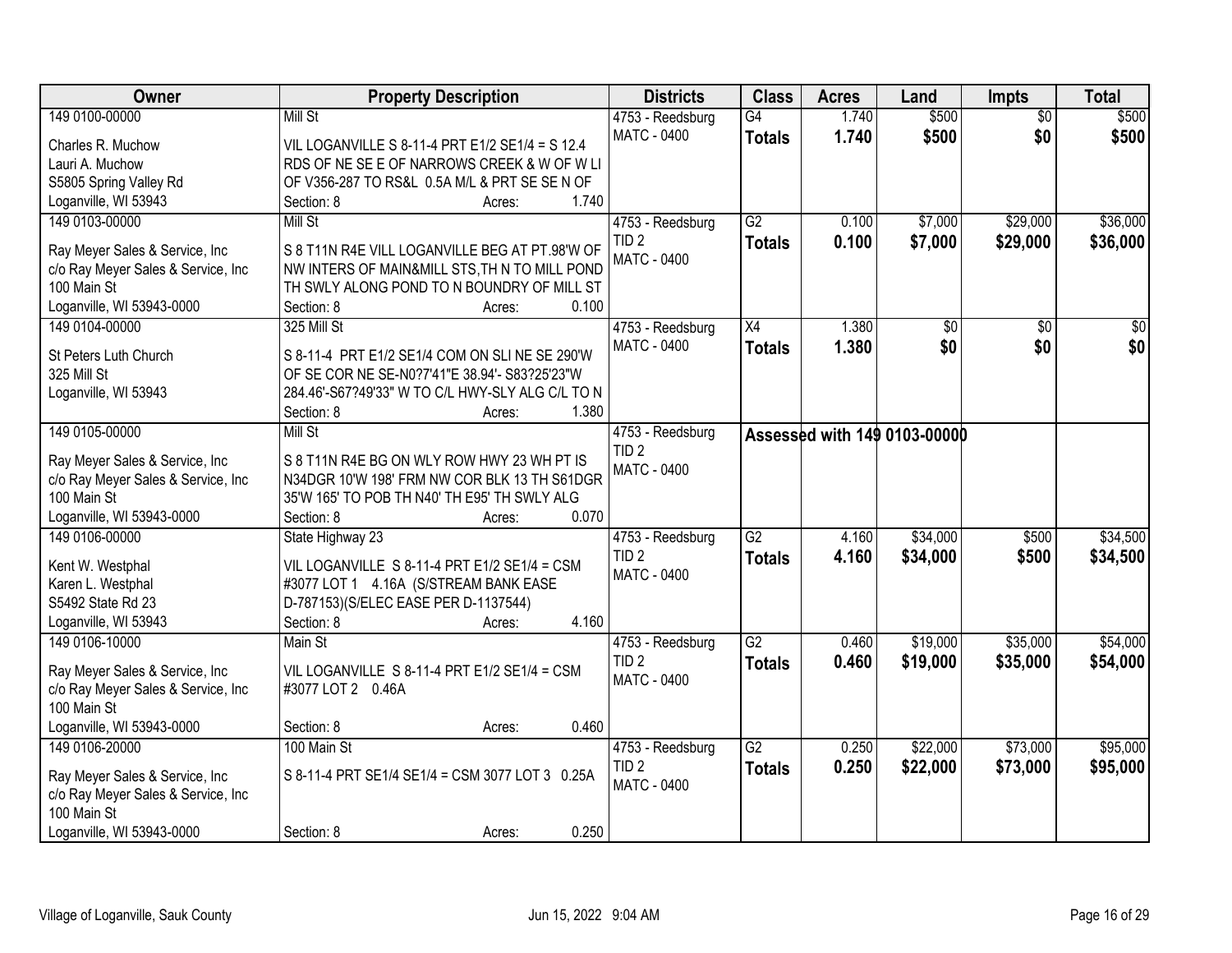| Owner                            |                                                                                         | <b>Property Description</b> |       | <b>Districts</b>   | <b>Class</b>    | <b>Acres</b> | Land            | <b>Impts</b>    | <b>Total</b> |
|----------------------------------|-----------------------------------------------------------------------------------------|-----------------------------|-------|--------------------|-----------------|--------------|-----------------|-----------------|--------------|
| 149 0106-60000                   | 380 Walnut St                                                                           |                             |       | 4753 - Reedsburg   | X4              | 6.000        | $\overline{60}$ | $\overline{50}$ | \$0          |
| Gemeinde St Johannes Ev Lutheran | S 9-11-4 W 20RD OF S 48RD OF SW SW 6.00A                                                |                             |       | <b>MATC - 0400</b> | <b>Totals</b>   | 6.000        | \$0             | \$0             | \$0          |
| 380 Walnut St                    | (S/VIL EASE) (ANNX D-952862/FMLY 040-0191)                                              |                             |       |                    |                 |              |                 |                 |              |
| Loganville, WI 53943             |                                                                                         |                             |       |                    |                 |              |                 |                 |              |
|                                  | Section: 9                                                                              | Acres:                      | 6.000 |                    |                 |              |                 |                 |              |
| 149 0106-61000                   | E5727 Sunrise Rd                                                                        |                             |       | 4753 - Reedsburg   | X4              | 0.300        | $\overline{50}$ | $\overline{50}$ | \$0          |
| Loganville, Village of           | S 9-11-4 PRT SW SW PER V335- 545 & D-914237                                             |                             |       | MATC - 0400        | <b>Totals</b>   | 0.300        | \$0             | \$0             | \$0          |
| PO Box 128                       | DESC: COM SW COR SW SW-N0?11'W 733.19' ALG                                              |                             |       |                    |                 |              |                 |                 |              |
| Loganville, WI 53943             | WLI-E363.31' TO POB-S86?58'42" E 100'-N1?10'24"E                                        |                             |       |                    |                 |              |                 |                 |              |
|                                  | Section: 9                                                                              | Acres:                      | 0.300 |                    |                 |              |                 |                 |              |
| 149 0107-00000                   | 335 Main St                                                                             |                             |       | 4753 - Reedsburg   | G1              | 0.990        | \$26,000        | \$69,000        | \$95,000     |
|                                  |                                                                                         |                             |       | <b>MATC - 0400</b> | <b>Totals</b>   | 0.990        | \$26,000        | \$69,000        | \$95,000     |
| George A. Werla<br>335 Main St   | VILL LOGANVILLE LOGAN'S ADD LOT 1 BLK 1 & THAT<br>PRT VAC OAK ST ADJACENT TO SD LOT PER |                             |       |                    |                 |              |                 |                 |              |
| Loganville, WI 53943             | R689-638 (S/DOT EASE PER D-809267)                                                      |                             |       |                    |                 |              |                 |                 |              |
|                                  | Section: 17                                                                             | Acres:                      | 0.000 |                    |                 |              |                 |                 |              |
| 149 0108-00000                   | 370 East St                                                                             |                             |       | 4753 - Reedsburg   | G1              | 0.380        | \$17,500        | \$105,000       | \$122,500    |
|                                  |                                                                                         |                             |       | MATC - 0400        | <b>Totals</b>   | 0.380        | \$17,500        | \$105,000       | \$122,500    |
| Timmie L. Cornell                | VILL LOGANVILLE LOGAN'S ADD PRT LT 2 BLK 1 &                                            |                             |       |                    |                 |              |                 |                 |              |
| 370 East St                      | VAC OAK ST = CSM #3599 LOT 1 0.38A (PRT NE NE                                           |                             |       |                    |                 |              |                 |                 |              |
| Loganville, WI 53943             | $17-11-4)$                                                                              |                             | 0.380 |                    |                 |              |                 |                 |              |
| 149 0108-10000                   | Section: 17                                                                             | Acres:                      |       |                    | $\overline{G1}$ | 0.320        | \$15,500        |                 | \$15,500     |
|                                  | East St                                                                                 |                             |       | 4753 - Reedsburg   |                 |              |                 | $\overline{50}$ |              |
| Gerald Roecker                   | VILL LOGANVILLE LOGAN'S ADD PRT LTS 2 & 3 BLK                                           |                             |       | <b>MATC - 0400</b> | <b>Totals</b>   | 0.320        | \$15,500        | \$0             | \$15,500     |
| Margaret Roecker                 | & VAC OAK ST = CSM #3599 LOT 2 0.32A (PRT NE                                            |                             |       |                    |                 |              |                 |                 |              |
| 135 Roecker St                   | NE 17-11-4)                                                                             |                             |       |                    |                 |              |                 |                 |              |
| Loganville, WI 53943             | Section: 17                                                                             | Acres:                      | 0.320 |                    |                 |              |                 |                 |              |
| 149 0108-20000                   | East St                                                                                 |                             |       | 4753 - Reedsburg   | $\overline{G1}$ | 0.300        | \$15,000        | $\overline{50}$ | \$15,000     |
| Gerald Roecker                   | VILL LOGANVILLE LOGAN'S ADD PRT LT 3 BLK 1 &                                            |                             |       | MATC - 0400        | <b>Totals</b>   | 0.300        | \$15,000        | \$0             | \$15,000     |
| Margaret Roecker                 | VAC OAK ST = CSM #3599 LOT 3 0.30A (PRT NE NE                                           |                             |       |                    |                 |              |                 |                 |              |
| 135 Roecker St                   | $17-11-4)$                                                                              |                             |       |                    |                 |              |                 |                 |              |
| Loganville, WI 53943             | Section: 17                                                                             | Acres:                      | 0.300 |                    |                 |              |                 |                 |              |
| 149 0109-00000                   | 345 Main St                                                                             |                             |       | 4753 - Reedsburg   | $\overline{G1}$ | 0.790        | \$24,500        | \$12,500        | \$37,000     |
| Nathan C. Golding                | VILL LOGANVILLE LOGAN'S ADD W 132' OF LOTS 2 &                                          |                             |       | MATC - 0400        | <b>Totals</b>   | 0.790        | \$24,500        | \$12,500        | \$37,000     |
| N1428 Fox Rd                     | 3 BLK 1 (S/EASE PER D-815031)                                                           |                             |       |                    |                 |              |                 |                 |              |
| Wonewoc, WI 53968                |                                                                                         |                             |       |                    |                 |              |                 |                 |              |
|                                  | Section: 17                                                                             | Acres:                      | 0.000 |                    |                 |              |                 |                 |              |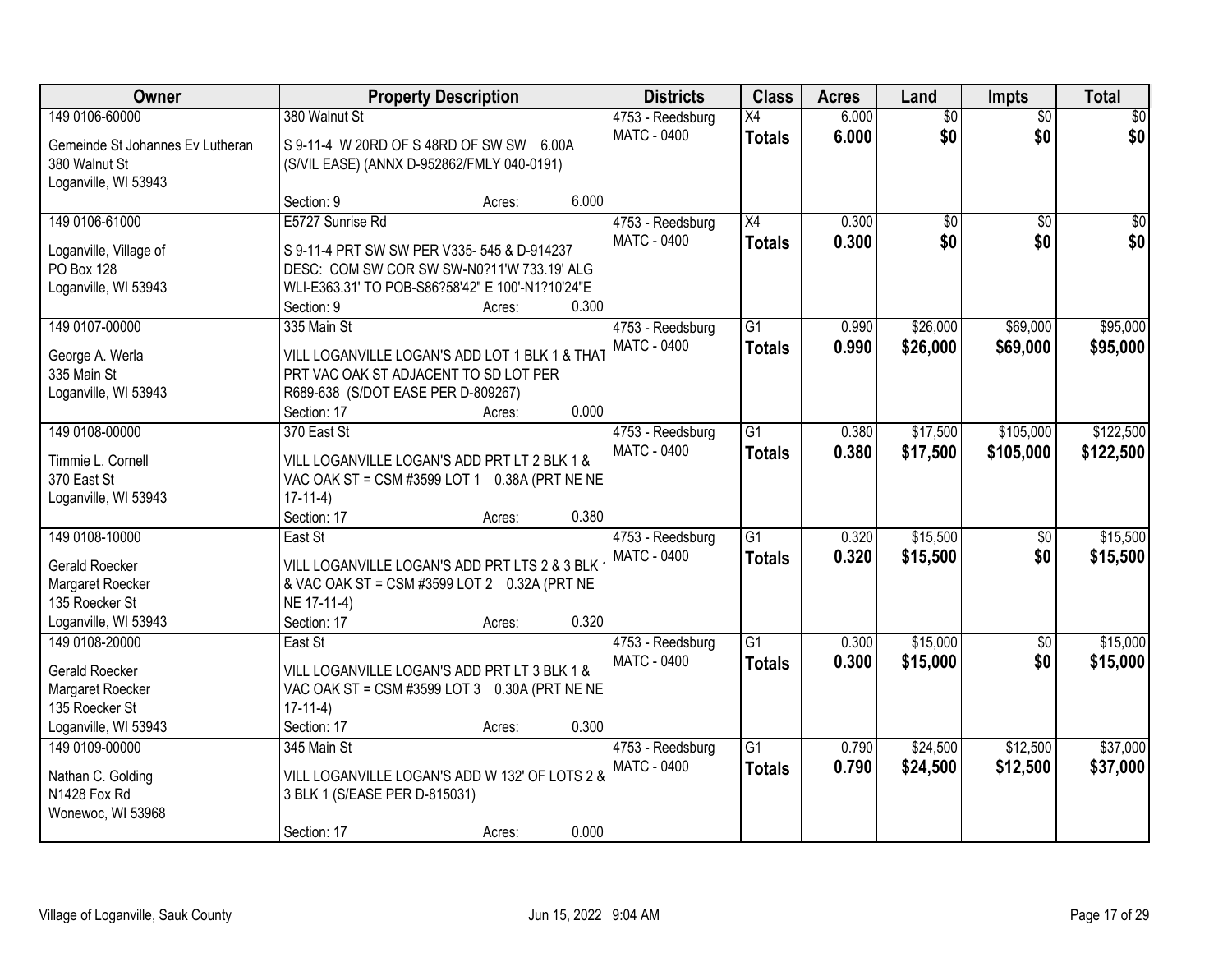| Owner                                     |                                                                            | <b>Property Description</b> |       | <b>Districts</b>                | <b>Class</b>    | <b>Acres</b> | Land     | <b>Impts</b> | <b>Total</b> |
|-------------------------------------------|----------------------------------------------------------------------------|-----------------------------|-------|---------------------------------|-----------------|--------------|----------|--------------|--------------|
| 149 0110-00000                            | 398 East St                                                                |                             |       | 4753 - Reedsburg                | $\overline{G1}$ | 0.520        | \$21,000 | \$192,500    | \$213,500    |
| Amanda J. Jacobs                          | S 17-11-4 PRT NE1/4 NE1/4 = LOGAN'S ADD LOT 4                              |                             |       | MATC - 0400                     | <b>Totals</b>   | 0.520        | \$21,000 | \$192,500    | \$213,500    |
| Gary A. Jacobs                            | <b>BLK 1 EXC W 100'</b>                                                    |                             |       |                                 |                 |              |          |              |              |
| 389 East St                               |                                                                            |                             |       |                                 |                 |              |          |              |              |
| Loganville, WI 53943                      | Section: 17                                                                | Acres:                      | 0.000 |                                 |                 |              |          |              |              |
| 149 0111-00000                            | 375 Main St                                                                |                             |       | 4753 - Reedsburg                | $\overline{G1}$ | 0.290        | \$14,500 | \$51,300     | \$65,800     |
| Laura S. Hasse                            | VILL LOGANVILLE LOGAN'S ADD W 100' OF LOT 4                                |                             |       | MATC - 0400                     | <b>Totals</b>   | 0.290        | \$14,500 | \$51,300     | \$65,800     |
| 375 Main St                               | BLK 1 (S/EASE PER D-815030)                                                |                             |       |                                 |                 |              |          |              |              |
| Loganville, WI 53943                      |                                                                            |                             |       |                                 |                 |              |          |              |              |
|                                           | Section: 17                                                                | Acres:                      | 0.000 |                                 |                 |              |          |              |              |
| 149 0112-00000                            | 415 Main St                                                                |                             |       | 4753 - Reedsburg                | $\overline{G1}$ | 0.420        | \$18,500 | \$94,000     | \$112,500    |
| Gilbert H. Burmester                      | VILL LOGANVILLE LOGAN'S ADD S6.6' OF LOT 1 &                               |                             |       | <b>MATC - 0400</b>              | <b>Totals</b>   | 0.420        | \$18,500 | \$94,000     | \$112,500    |
| Jean E. Burmester                         | N59.4' OF LOT 2 BLK 2 (S/EASE PER D-826621)                                |                             |       |                                 |                 |              |          |              |              |
| PO Box 55                                 |                                                                            |                             |       |                                 |                 |              |          |              |              |
| Loganville, WI 53943                      | Section: 17                                                                | Acres:                      | 0.000 |                                 |                 |              |          |              |              |
| 149 0112-10000                            | Main St                                                                    |                             |       | 4753 - Reedsburg                | $\overline{G2}$ | 0.760        | \$30,500 | \$38,000     | \$68,500     |
|                                           |                                                                            |                             |       | <b>MATC - 0400</b>              | <b>Totals</b>   | 0.760        | \$30,500 | \$38,000     | \$68,500     |
| Gilbert H. Burmester<br>Jean E. Burmester | VILL LOGANVILLE LOGAN'S ADD LOT 1 EXC S6.6'<br>BLK 2 (S/EASE PER D-826621) |                             |       |                                 |                 |              |          |              |              |
| PO Box 55                                 |                                                                            |                             |       |                                 |                 |              |          |              |              |
| Loganville, WI 53943                      | Section: 17                                                                | Acres:                      | 0.000 |                                 |                 |              |          |              |              |
| 149 0113-00000                            | 425 Main St                                                                |                             |       | 4753 - Reedsburg                | $\overline{G1}$ | 0.425        | \$19,000 | \$66,200     | \$85,200     |
|                                           |                                                                            |                             |       | <b>MATC - 0400</b>              | <b>Totals</b>   | 0.425        | \$19,000 | \$66,200     | \$85,200     |
| Ricky E. Mc Cauley                        | VILL LOGANVILLE LOGAN'S ADD S 66'OF LOT 2 BLK 2                            |                             |       |                                 |                 |              |          |              |              |
| Cheryl A. Mc Cauley<br>425 Main St        |                                                                            |                             |       |                                 |                 |              |          |              |              |
| Loganville, WI 53943                      | Section: 17                                                                | Acres:                      | 0.000 |                                 |                 |              |          |              |              |
| 149 0114-00000                            | 435 Main St                                                                |                             |       | 4753 - Reedsburg                | $\overline{G1}$ | 0.810        | \$28,000 | \$69,500     | \$97,500     |
|                                           |                                                                            |                             |       | MATC - 0400                     | <b>Totals</b>   | 0.810        | \$28,000 | \$69,500     | \$97,500     |
| Jason W. Douglas                          | VILL LOGANVILLE LOGAN'S ADD LOT 3 BLK 2                                    |                             |       |                                 |                 |              |          |              |              |
| 435 Main St                               |                                                                            |                             |       |                                 |                 |              |          |              |              |
| Loganville, WI 53943                      |                                                                            |                             |       |                                 |                 |              |          |              |              |
|                                           | Section: 17                                                                | Acres:                      | 0.000 |                                 | $\overline{G1}$ |              |          |              |              |
| 149 0115-00000                            | 455 Main St                                                                |                             |       | 4753 - Reedsburg<br>MATC - 0400 |                 | 0.410        | \$21,000 | \$62,300     | \$83,300     |
| Sara Y. Walls                             | V LOGANVILLE LOGAN'S ADD LOT 4 & N 6.6'OF LOT {                            |                             |       |                                 | <b>Totals</b>   | 0.410        | \$21,000 | \$62,300     | \$83,300     |
| 455 Main St                               | BLK 2 EXC OL 1 CSM #5157 & EXC CSM #6093                                   |                             |       |                                 |                 |              |          |              |              |
| Loganville, WI 53943                      | 0.41A M/L                                                                  |                             |       |                                 |                 |              |          |              |              |
|                                           | Section: 17                                                                | Acres:                      | 0.410 |                                 |                 |              |          |              |              |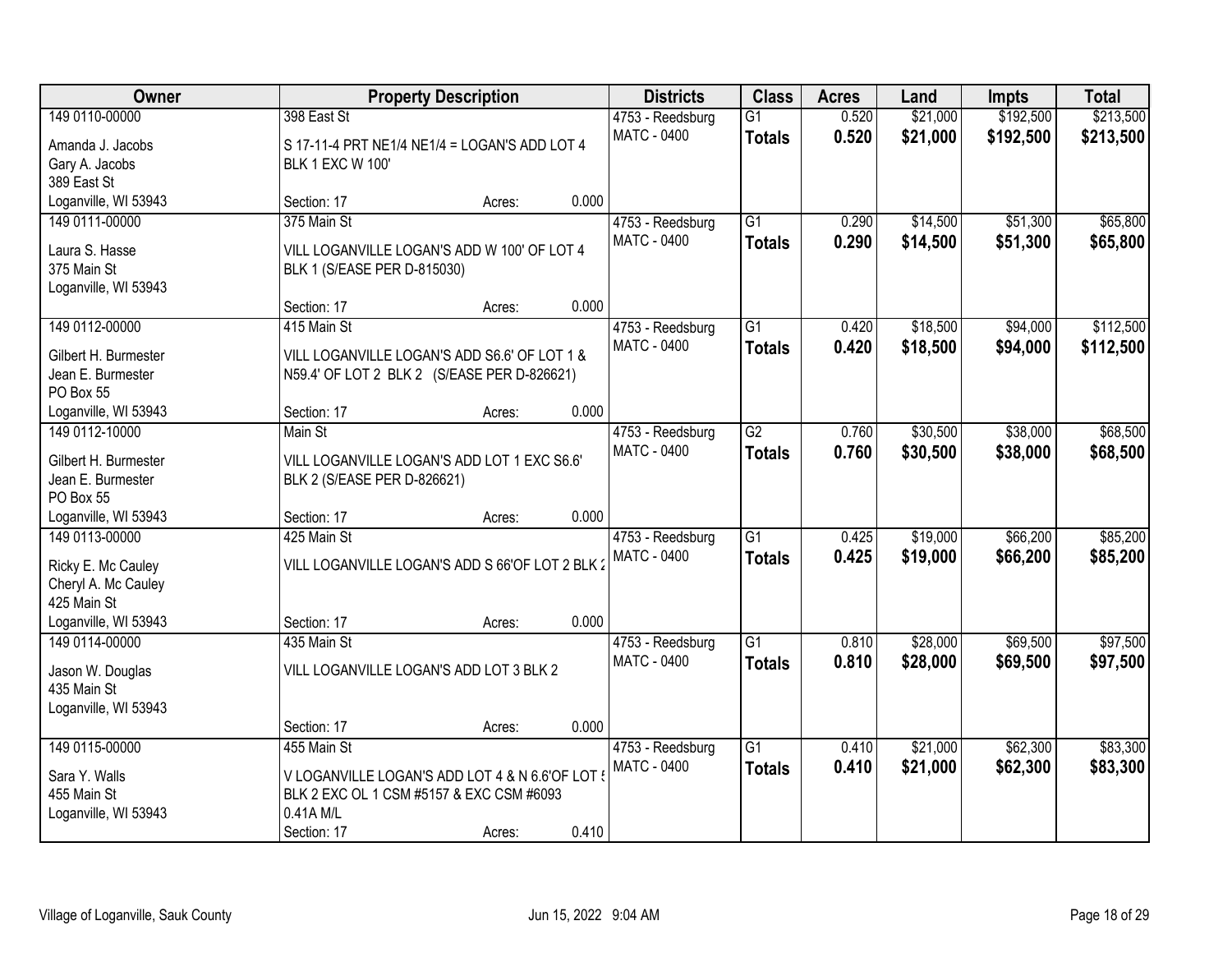| Owner                                      | <b>Property Description</b>                                                                 |       | <b>Districts</b>                       | <b>Class</b>    | <b>Acres</b> | Land     | <b>Impts</b>    | <b>Total</b> |
|--------------------------------------------|---------------------------------------------------------------------------------------------|-------|----------------------------------------|-----------------|--------------|----------|-----------------|--------------|
| 149 0116-00000                             | 465 Main St                                                                                 |       | 4753 - Reedsburg                       | $\overline{G1}$ | 0.280        | \$14,000 | \$81,600        | \$95,600     |
| David M. Green                             | VILL LOGANVILLE LOGAN'S ADD PRT LOT 5 COM                                                   |       | <b>MATC - 0400</b>                     | <b>Totals</b>   | 0.280        | \$14,000 | \$81,600        | \$95,600     |
| Melissa K. Green                           | 132'S OF NWCOR LOT 4 & POB-E100'-S93.5'-W TO                                                |       |                                        |                 |              |          |                 |              |
| 465 Main St                                | MAIN ST-N TO POB & OUTLOT 1 CSM #5157 (PRT NE                                               |       |                                        |                 |              |          |                 |              |
| Loganville, WI 53943                       | Section: 17<br>Acres:                                                                       | 0.000 |                                        |                 |              |          |                 |              |
| 149 0118-00000                             | 235 Peak Hill Rd                                                                            |       | 4753 - Reedsburg                       | $\overline{G1}$ | 0.310        | \$15,000 | \$85,000        | \$100,000    |
| Edward E & Linda L Mathews Living          | V LOGANVILLE LOGAN'S ADD PRT LTS 5&7 BLK 2 =                                                |       | <b>MATC - 0400</b>                     | <b>Totals</b>   | 0.310        | \$15,000 | \$85,000        | \$100,000    |
| Trust                                      | CSM #6093 LOT 1 0.31A (FMLY PRT CSM #'S                                                     |       |                                        |                 |              |          |                 |              |
| 235 Peak Hill Rd                           | 2861 & 5157)                                                                                |       |                                        |                 |              |          |                 |              |
| Loganville, WI 53943                       | Section: 17<br>Acres:                                                                       | 0.310 |                                        |                 |              |          |                 |              |
| 149 0118-10000                             | East St                                                                                     |       | 4753 - Reedsburg                       | $\overline{G1}$ | 0.170        | \$5,000  | \$0             | \$5,000      |
|                                            |                                                                                             |       | <b>MATC - 0400</b>                     | <b>Totals</b>   | 0.170        | \$5,000  | \$0             | \$5,000      |
| Edward E & Linda L Mathews Living<br>Trust | V LOGANVILLE LOGAN'S ADD PRT LT 5 BLK 2 = CSM<br>#6093 LOT 2 0.17A (FMLY PRT CSM #'S 2861 & |       |                                        |                 |              |          |                 |              |
| 235 Peak Hill Rd                           | 5157)                                                                                       |       |                                        |                 |              |          |                 |              |
| Loganville, WI 53943                       | Section: 17<br>Acres:                                                                       | 0.170 |                                        |                 |              |          |                 |              |
| 149 0118-20000                             | East St                                                                                     |       | 4753 - Reedsburg                       | $\overline{G1}$ | 0.220        | \$3,500  | \$0             | \$3,500      |
|                                            |                                                                                             |       | <b>MATC - 0400</b>                     | <b>Totals</b>   | 0.220        | \$3,500  | \$0             | \$3,500      |
| Edward E & Linda L Mathews Living          | V LOGANVILLE LOGAN'S ADD PRT LTS 4&5 BLK 2 =                                                |       |                                        |                 |              |          |                 |              |
| Trust                                      | CSM #6093 LOT 3 0.22A                                                                       |       |                                        |                 |              |          |                 |              |
| 235 Peak Hill Rd                           |                                                                                             | 0.220 |                                        |                 |              |          |                 |              |
| Loganville, WI 53943<br>149 0118-30000     | Section: 17<br>Acres:<br>East St                                                            |       |                                        | $\overline{G1}$ | 0.220        | \$2,000  | $\overline{50}$ | \$2,000      |
|                                            |                                                                                             |       | 4753 - Reedsburg<br><b>MATC - 0400</b> |                 | 0.220        |          | \$0             |              |
| Edward E & Linda L Mathews Living          | V LOGANVILLE LOGAN'S ADD PRT LT 4 BLK 2 = CSM                                               |       |                                        | Totals          |              | \$2,000  |                 | \$2,000      |
| Trust                                      | #6093 LOT 4 0.22A                                                                           |       |                                        |                 |              |          |                 |              |
| 235 Peak Hill Rd                           |                                                                                             |       |                                        |                 |              |          |                 |              |
| Loganville, WI 53943                       | Section: 17<br>Acres:                                                                       | 0.220 |                                        |                 |              |          |                 |              |
| 149 0119-00000                             | 215 Peak Hill Rd Unit A-E                                                                   |       | 4753 - Reedsburg                       | G2              | 0.450        | \$27,000 | \$110,500       | \$137,500    |
| 2007 Olson Joint Revocable Trust et al     | VILL LOGANVILLE LOGAN'S ADD PRT LTS 5 - 7 BLK 2                                             |       | MATC - 0400                            | <b>Totals</b>   | 0.450        | \$27,000 | \$110,500       | \$137,500    |
| c/o 8th St Apartments LLC Lc               | $=$ CSM #352 LOT 1 0.45A                                                                    |       |                                        |                 |              |          |                 |              |
| PO Box 60                                  |                                                                                             |       |                                        |                 |              |          |                 |              |
| Rock Springs, WI 53961                     | Section: 17<br>Acres:                                                                       | 0.450 |                                        |                 |              |          |                 |              |
| 149 0120-00000                             | 365 Oak St                                                                                  |       | 4753 - Reedsburg                       | G <sub>1</sub>  | 0.130        | \$7,000  | $\overline{30}$ | \$7,000      |
| Loganville Heights Ltd Prtshp              | S17-11-4 THAT PRT NE NE LYING E OF OAK ST & NW                                              |       | MATC - 0400                            | <b>Totals</b>   | 0.130        | \$7,000  | \$0             | \$7,000      |
| Po 5710 4th Ave Apt 983                    | OF EAST ST .13A M/L                                                                         |       |                                        |                 |              |          |                 |              |
| Kenosha, WI 53140                          |                                                                                             |       |                                        |                 |              |          |                 |              |
|                                            | Section: 17<br>Acres:                                                                       | 0.130 |                                        |                 |              |          |                 |              |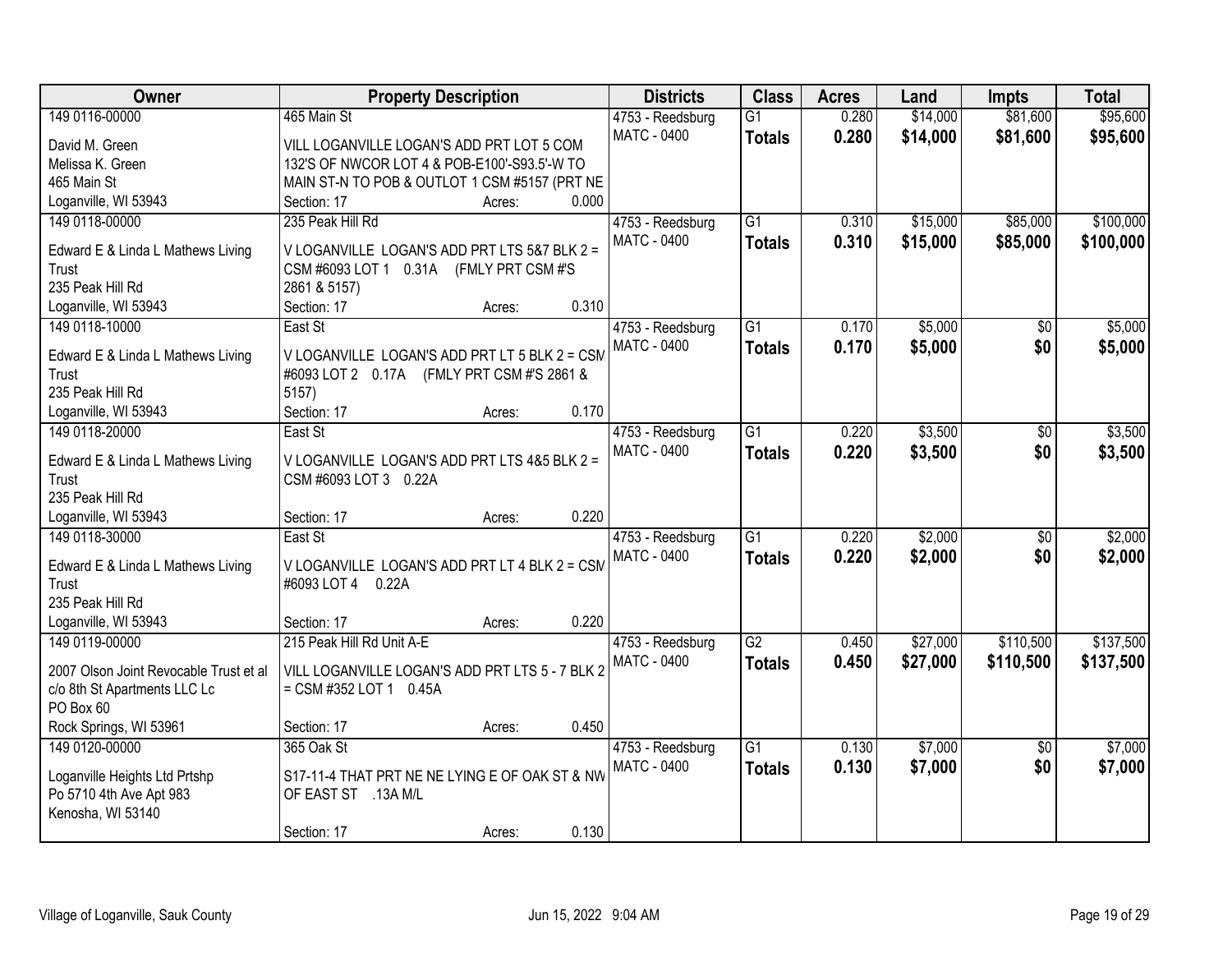| Owner                      | <b>Property Description</b>                         | <b>Districts</b>   | <b>Class</b>    | <b>Acres</b> | Land                         | <b>Impts</b>    | <b>Total</b> |
|----------------------------|-----------------------------------------------------|--------------------|-----------------|--------------|------------------------------|-----------------|--------------|
| 149 0121-00000             | 355 East St                                         | 4753 - Reedsburg   | $\overline{G1}$ | 0.720        | \$24,000                     | \$116,000       | \$140,000    |
| Brian K. Thieding          | S 17-11-4 PRT NE1/4 NE1/4 COM NE                    | MATC - 0400        | <b>Totals</b>   | 0.720        | \$24,000                     | \$116,000       | \$140,000    |
| 355 East St                | COR-S143.88'-W247.5'-N143.88'- E247.5' TO POB EXC   |                    |                 |              |                              |                 |              |
| Loganville, WI 53943       | STRIP ON WLI PER D-434129 TO VIL 0.72A M/L          |                    |                 |              |                              |                 |              |
|                            | 0.720<br>Section: 17<br>Acres:                      |                    |                 |              |                              |                 |              |
| 149 0122-00000             | East St                                             | 4753 - Reedsburg   | X4              | 0.110        | \$0                          | $\overline{50}$ | \$0          |
|                            |                                                     | MATC - 0400        | <b>Totals</b>   | 0.110        | \$0                          | \$0             | \$0          |
| Loganville, Village of     | S 17-11-4 PRT NE NE COM NE COR-W213.76' TO          |                    |                 |              |                              |                 |              |
| <b>PO Box 128</b>          | POB-W66'-S 143.82'-E66'-N143.82' TO POB EXC         |                    |                 |              |                              |                 |              |
| Loganville, WI 53943       | R684-843 .11A M/L (STREET)                          |                    |                 |              |                              |                 |              |
|                            | 0.110<br>Section: 17<br>Acres:                      |                    |                 |              |                              |                 |              |
| 149 0122-10000             | East St                                             | 4753 - Reedsburg   | $\overline{G1}$ | 0.110        | \$1,500                      | \$0             | \$1,500      |
| Creative Partners, Inc.    | S 17-11-4 PRT NE1/4 NE1/4 COM NE                    | <b>MATC - 0400</b> | <b>Totals</b>   | 0.110        | \$1,500                      | \$0             | \$1,500      |
| c/o Creative Partners, Inc | COR-S89D50'27"W 213.70' TO POB-S0D8'38"W            |                    |                 |              |                              |                 |              |
| 4405 7th Ave               | 148.83'-S89D50' 24"W 48.35'-N66D41'34"W             |                    |                 |              |                              |                 |              |
| Kenosha, WI 53140          | 0.110<br>Section: 17<br>Acres:                      |                    |                 |              |                              |                 |              |
| 149 0123-00000             | 255 Peak Hill Rd                                    | 4753 - Reedsburg   | $\overline{G1}$ | 1.080        | \$27,000                     | \$94,800        | \$121,800    |
|                            |                                                     | <b>MATC - 0400</b> | <b>Totals</b>   | 1.080        | \$27,000                     | \$94,800        | \$121,800    |
| Stephen Sobojinski         | S 17-11-4 PRT NENE COM SE COR-W 190' TO POB:N       |                    |                 |              |                              |                 |              |
| Kimberly Sobojinski        | 96'-W 86.68'-N 30.20'-W 12'-N26D 06'W               |                    |                 |              |                              |                 |              |
| 255 Peak Hill Rd           | 91.50'-N45D32'W 55'- N32D34'W 93' TO OAK ST-S       |                    |                 |              |                              |                 |              |
| Loganville, WI 53943       | 1.080<br>Section: 17<br>Acres:                      |                    |                 |              |                              |                 |              |
| 149 0123-10000             | Peak Hill Rd                                        | 4753 - Reedsburg   |                 |              | Assessed with 149 0125-00000 |                 |              |
| <b>Gerald Roecker</b>      | S 17-11-4 PRT NENE COM SE COR-W 190'-N 96'-E        | MATC - 0400        |                 |              |                              |                 |              |
| 135 Roecker St             | 190'-S TO POB 0.42A (ASSESSED W/ 149-0125)          |                    |                 |              |                              |                 |              |
| Loganville, WI 53943       |                                                     |                    |                 |              |                              |                 |              |
|                            | 0.000<br>Section: 17<br>Acres:                      |                    |                 |              |                              |                 |              |
| 149 0124-00000             | Peak Hill Rd                                        | 4753 - Reedsburg   | $\overline{G1}$ | 4.000        | \$4,500                      | \$0             | \$4,500      |
|                            |                                                     | <b>MATC - 0400</b> | <b>Totals</b>   | 4.000        | \$4,500                      | \$0             | \$4,500      |
| James L. Hiner Jr          | S 17-11-4 PRT NE1/4 NE1/4 COM NE COR SD 1/4 1/4 -   |                    |                 |              |                              |                 |              |
| Ryanne H. Hiner            | S01?00'E 143.88' TO POB - W 266.85' - S14?00'W 319' |                    |                 |              |                              |                 |              |
| S5995 Peak Hill Rd         | S26?00'W 100' - S71?00'E 66.5' - S58?30'E TO ELI -  |                    |                 |              |                              |                 |              |
| Loganville, WI 53943       | 4.000<br>Section: 17<br>Acres:                      |                    |                 |              |                              |                 |              |
| 149 0125-00000             | 265 Peak Hill Rd                                    | 4753 - Reedsburg   | G4              | 1.160        | \$300                        | $\overline{30}$ | \$300        |
| <b>Gerald Roecker</b>      | S 17-11-4 THAT PRT NE NE E OF OAK ST, S OF          | MATC - 0400        | G7              | 1.000        | \$10,000                     | \$14,000        | \$24,000     |
| Margaret Roecker           | ROECKER ADDITION & N OF LI COM 96'N OF              |                    | <b>Totals</b>   | 2.160        | \$10,300                     | \$14,000        | \$24,300     |
| 135 Roecker St             | SECOR- W276.68'- N30.20'- W12'- N26D6'W 91.5'-      |                    |                 |              |                              |                 |              |
| Loganville, WI 53943       | 2.160<br>Section: 17<br>Acres:                      |                    |                 |              |                              |                 |              |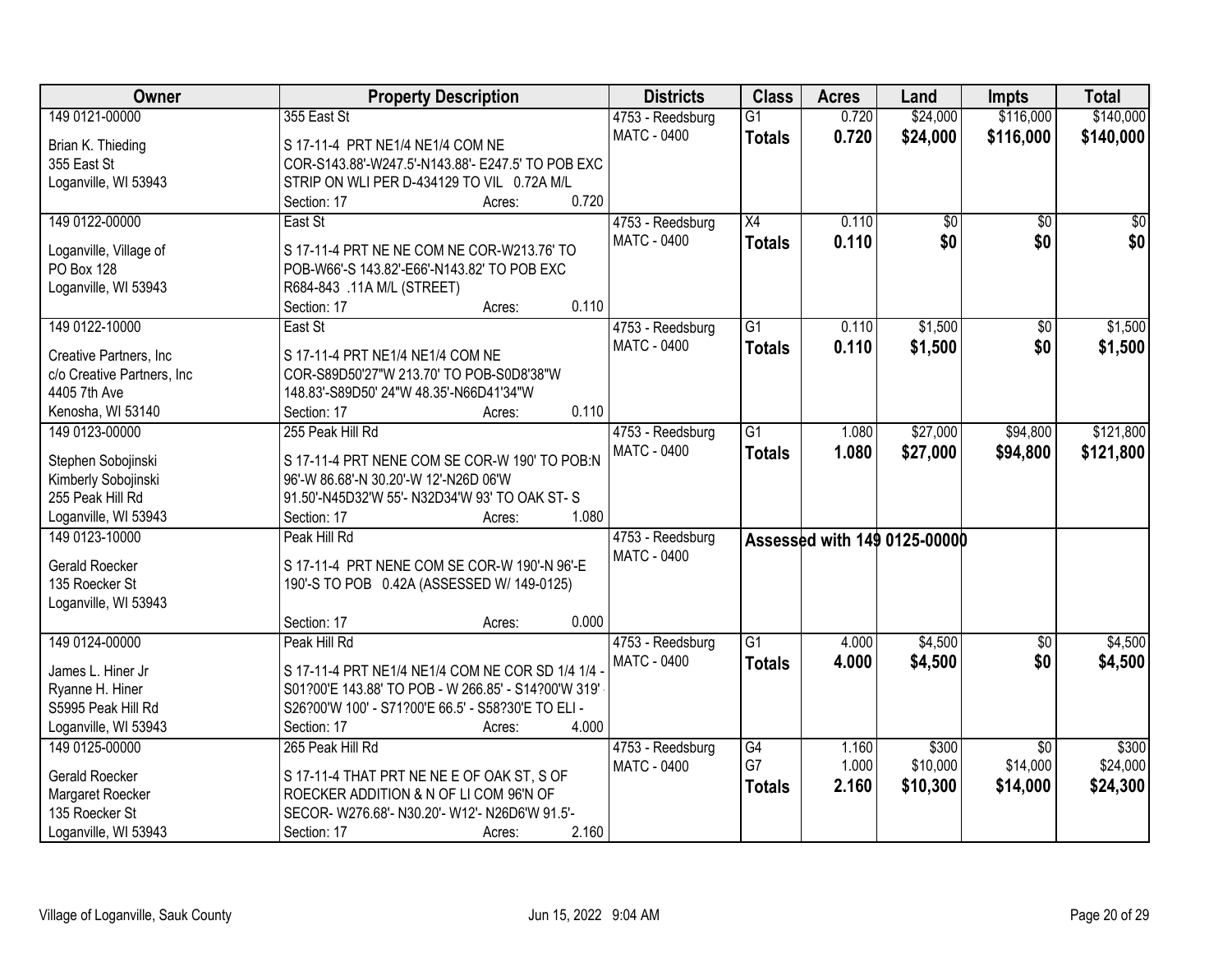| Owner                | <b>Property Description</b>                           | <b>Districts</b>                | <b>Class</b>    | <b>Acres</b> | Land            | <b>Impts</b>    | <b>Total</b>    |
|----------------------|-------------------------------------------------------|---------------------------------|-----------------|--------------|-----------------|-----------------|-----------------|
| 149 0125-20000       | Peak Hill Rd                                          | 4753 - Reedsburg                | G4              | 12.950       | \$3,400         | $\overline{50}$ | \$3,400         |
| Wa-Zar, Inc          | S 17-11-4 PRT SE NE COM E1\4 COR-N3DG34'55"W          | <b>MATC - 0400</b>              | <b>Totals</b>   | 12.950       | \$3,400         | \$0             | \$3,400         |
| c/o Wa-Zar, Inc      | 1320.67' ALG ELI NE1\4 -S 87DG45'25"W 737.25' ALG     |                                 |                 |              |                 |                 |                 |
| 5710 4th Ave Apt 983 | NLI SE NE -S4DG4'33"E 475.97' ALG E ROW HWY           |                                 |                 |              |                 |                 |                 |
| Kenosha, WI 53140    | 12.950<br>Section: 17<br>Acres:                       |                                 |                 |              |                 |                 |                 |
| 149 0125-30000       | S5864 State Rd 23                                     | 4753 - Reedsburg                | $\overline{X4}$ | 7.990        | $\overline{50}$ | $\overline{30}$ | $\overline{30}$ |
|                      |                                                       | <b>MATC - 0400</b>              | <b>Totals</b>   | 7.990        | \$0             | \$0             | \$0             |
| Jt School Dist No 1  | S 17-11-4 PRT SE NE COM 2475.7'S & 225'W NECOR        |                                 |                 |              |                 |                 |                 |
| 501 K St             | SD SEC- W TO C/L HWY-NWLY ALG C/L                     |                                 |                 |              |                 |                 |                 |
| Reedsburg, WI 53959  | 286.13'-N323.87' ALG C/L - E572.91'-S TO POB<br>7.99A |                                 |                 |              |                 |                 |                 |
|                      | 7.990<br>Section: 17<br>Acres:                        |                                 |                 |              |                 |                 |                 |
| 149 0125-30100       | 100 Spring Valley Rd                                  | 4753 - Reedsburg                | $\overline{G1}$ | 1.080        | \$25,000        | \$147,200       | \$172,200       |
| Jason D. Hall        | S 17-11-4 PRT SE NE = CSM #4264 LOT 1 1.08A           | <b>MATC - 0400</b>              | <b>Totals</b>   | 1.080        | \$25,000        | \$147,200       | \$172,200       |
| Heather L. Hall      | (ANNEX PER D-730886 - FMLY PRT 030-0359)              |                                 |                 |              |                 |                 |                 |
| 100 Spring Valley Rd |                                                       |                                 |                 |              |                 |                 |                 |
| Loganville, WI 53943 | 1.080<br>Section: 17<br>Acres:                        |                                 |                 |              |                 |                 |                 |
| 149 0125-30200       | 90 Spring Valley Rd                                   | 4753 - Reedsburg                | $\overline{G1}$ | 0.340        | \$16,000        | \$194,800       | \$210,800       |
|                      |                                                       | MATC - 0400                     | <b>Totals</b>   | 0.340        | \$16,000        | \$194,800       | \$210,800       |
| Kim A. Brandt        | S 17-11-4 PRT SE NE = CSM #4931 LOT 1<br>0.34A        |                                 |                 |              |                 |                 |                 |
| Tammy L. Brandt      | (ANNX D-836359/FMLY PRT 040-0359)                     |                                 |                 |              |                 |                 |                 |
| PO Box 151           |                                                       |                                 |                 |              |                 |                 |                 |
| Loganville, WI 53943 | 0.340<br>Section: 17<br>Acres:                        |                                 |                 |              |                 |                 |                 |
| 149 0125-30300       | <b>Spring Valley Rd</b>                               | 4753 - Reedsburg                | $\overline{G1}$ | 0.090        | \$500           | $\overline{50}$ | \$500           |
| Kim A. Brandt        | S 17-11-4 PRT SE NE = CSM #4976 LOT 1 0.09A           | <b>MATC - 0400</b>              | <b>Totals</b>   | 0.090        | \$500           | \$0             | \$500           |
| Tammy L. Brandt      | (ANNX D-836359 - FMLY PRT 040-0359)                   |                                 |                 |              |                 |                 |                 |
| PO Box 151           |                                                       |                                 |                 |              |                 |                 |                 |
| Loganville, WI 53943 | 0.090<br>Section: 17<br>Acres:                        |                                 |                 |              |                 |                 |                 |
| 149 0126-00000       | 355 West St                                           |                                 | $\overline{G1}$ | 0.730        | \$24,000        | \$111,000       | \$135,000       |
|                      |                                                       | 4753 - Reedsburg<br>MATC - 0400 |                 |              |                 |                 |                 |
| David M. Stevens     | VIL LOGANVILLE ASSESSOR'S PLAT NO. 1=PT W1/2          |                                 | <b>Totals</b>   | 0.730        | \$24,000        | \$111,000       | \$135,000       |
| Marilyn F. Stevens   | NENE LOT 1 BLK 1                                      |                                 |                 |              |                 |                 |                 |
| 355 West St          |                                                       |                                 |                 |              |                 |                 |                 |
| Loganville, WI 53943 | 0.000<br>Section: 17<br>Acres:                        |                                 |                 |              |                 |                 |                 |
| 149 0127-00000       | 340 Main St                                           | 4753 - Reedsburg                | $\overline{G1}$ | 0.490        | \$20,500        | \$63,200        | \$83,700        |
|                      | S 17-11-4 PRT NE1/4 NE1/4 VIL LOGANVILLE              | <b>MATC - 0400</b>              | <b>Totals</b>   | 0.490        | \$20,500        | \$63,200        | \$83,700        |
| Sabrina L. Stanford  |                                                       |                                 |                 |              |                 |                 |                 |
| 340 Main St          | ASSESSOR'S PLAT NO. 1 LOT 2 BLK 1                     |                                 |                 |              |                 |                 |                 |
| Loganville, WI 53943 |                                                       |                                 |                 |              |                 |                 |                 |
|                      | 0.000<br>Section: 17<br>Acres:                        |                                 |                 |              |                 |                 |                 |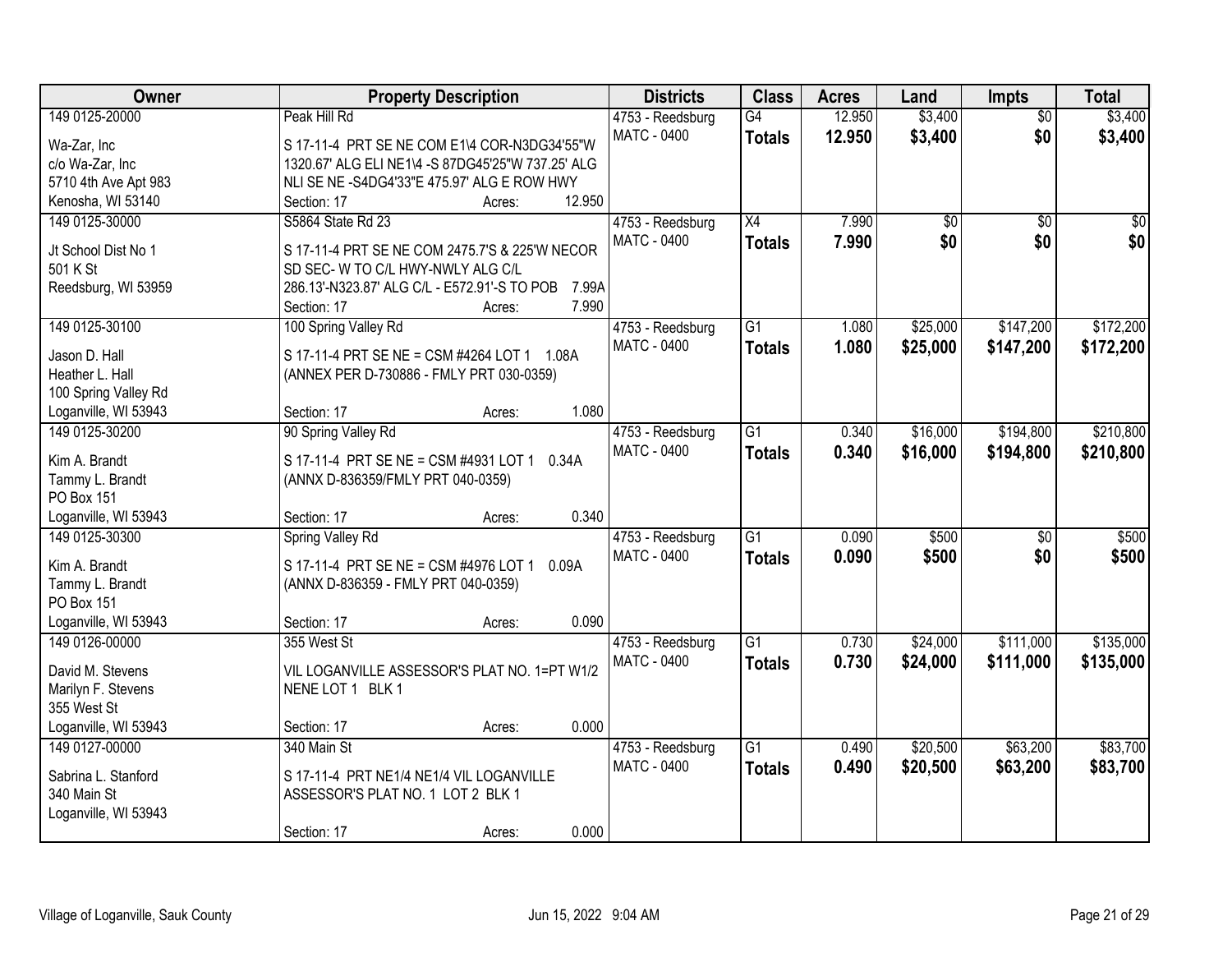| <b>Owner</b>                                                  |                                                                                           | <b>Property Description</b> |       | <b>Districts</b>                       | <b>Class</b>                     | <b>Acres</b>   | Land                 | <b>Impts</b>         | <b>Total</b>         |
|---------------------------------------------------------------|-------------------------------------------------------------------------------------------|-----------------------------|-------|----------------------------------------|----------------------------------|----------------|----------------------|----------------------|----------------------|
| 149 0128-00000                                                | 350 Main St                                                                               |                             |       | 4753 - Reedsburg                       | $\overline{G1}$                  | 0.290          | \$14,500             | \$77,100             | \$91,600             |
| Gyneth M. Erdmann<br>W1980 Bristol Rd<br>Columbus, WI 53925   | VIL LOGANVILLE ASSESSOR'S PLAT NO 1=PT W1/2<br>NENE LOT 3 BLK 1                           |                             |       | <b>MATC - 0400</b>                     | <b>Totals</b>                    | 0.290          | \$14,500             | \$77,100             | \$91,600             |
|                                                               | Section: 17                                                                               | Acres:                      | 0.000 |                                        |                                  |                |                      |                      |                      |
| 149 0129-00000                                                | 360 Main St                                                                               |                             |       | 4753 - Reedsburg                       | $\overline{G1}$                  | 0.290          | \$14,500             | \$71,000             | \$85,500             |
| Charles D. Stingley<br>Nicole L. Stingley<br>360 Main St      | VIL LOGANVILLE ASSESSOR'S PLAT NO 1=PT W1/2<br>NENE C.S.V4-812 LOT 1 (PT LOT4)            |                             |       | <b>MATC - 0400</b>                     | <b>Totals</b>                    | 0.290          | \$14,500             | \$71,000             | \$85,500             |
| Loganville, WI 53943                                          | Section: 17                                                                               | Acres:                      | 0.290 |                                        |                                  |                |                      |                      |                      |
| 149 0130-00000                                                | 375 West St                                                                               |                             |       | 4753 - Reedsburg                       | G1                               | 0.720          | \$24,000             | \$106,600            | \$130,600            |
| Kenneth W. Radke et al<br>c/o Kenneth W. Radke<br>375 West St | VIL LOGANVILLE ASSESSOR'S PLAT NO 1=PT W/2<br>NENE C.S.V4-812 LOT 2 (PT LOT4)             |                             |       | MATC - 0400                            | <b>Totals</b>                    | 0.720          | \$24,000             | \$106,600            | \$130,600            |
| Loganville, WI 53943-0000                                     | Section: 17                                                                               | Acres:                      | 0.720 |                                        |                                  |                |                      |                      |                      |
| 149 0131-00000                                                | 370 Main St                                                                               |                             |       | 4753 - Reedsburg                       | $\overline{G1}$                  | 0.240          | \$13,000             | \$95,700             | \$108,700            |
| Collin R. Czarnecki<br>370 Main St<br>Loganville, WI 53943    | VIL LOGANVILLE ASSESSOR'S PLAT NO 1=PT W1/2<br>NENE LOT 5 BLK 1                           |                             |       | <b>MATC - 0400</b>                     | <b>Totals</b>                    | 0.240          | \$13,000             | \$95,700             | \$108,700            |
|                                                               | Section: 17                                                                               | Acres:                      | 0.000 |                                        |                                  |                |                      |                      |                      |
| 149 0132-00000<br>Richard A. Schara<br>380 Main St            | 380 Main St<br>VIL LOGANVILLE ASSESSOR'S PLAT NO 1=PT W1/2<br>NENE LOT 6 BLK 1            |                             |       | 4753 - Reedsburg<br><b>MATC - 0400</b> | $\overline{G1}$<br><b>Totals</b> | 0.270<br>0.270 | \$14,000<br>\$14,000 | \$63,000<br>\$63,000 | \$77,000<br>\$77,000 |
| Loganville, WI 53943                                          |                                                                                           |                             |       |                                        |                                  |                |                      |                      |                      |
|                                                               | Section: 17                                                                               | Acres:                      | 0.000 |                                        |                                  |                |                      |                      |                      |
| 149 0133-00000                                                | West St                                                                                   |                             |       | 4753 - Reedsburg                       | $\overline{G1}$                  | 0.180          | \$10,000             | \$13,800             | \$23,800             |
| Kenneth W. Radke<br>Sharon A. Radke<br>375 West St            | VIL LOGANVILLE ASSESSOR'S PLAT NO 1=PT W1/2<br>NENE LOT 7 BLK 1                           |                             |       | MATC - 0400                            | <b>Totals</b>                    | 0.180          | \$10,000             | \$13,800             | \$23,800             |
| Loganville, WI 53943-0000                                     | Section: 17                                                                               | Acres:                      | 0.000 |                                        |                                  |                |                      |                      |                      |
| 149 0134-00000                                                | 395 West St                                                                               |                             |       | 4753 - Reedsburg                       | $\overline{G1}$                  | 0.180          | \$10,000             | \$113,000            | \$123,000            |
| Sandra K. Blum<br>Sandra K. Blum Le                           | S 17-11-4 PRT NE1/4 NE1/4 VIL LOGANVILLE<br>ASSESSOR'S PLAT NO 1 LOT 8 BLK 1 (S/LE SANDRA |                             |       | <b>MATC - 0400</b>                     | <b>Totals</b>                    | 0.180          | \$10,000             | \$113,000            | \$123,000            |
| 395 West St<br>Loganville, WI 53943                           | K BLUM PER D-1176262)<br>Section: 17                                                      | Acres:                      | 0.000 |                                        |                                  |                |                      |                      |                      |
|                                                               |                                                                                           |                             |       |                                        |                                  |                |                      |                      |                      |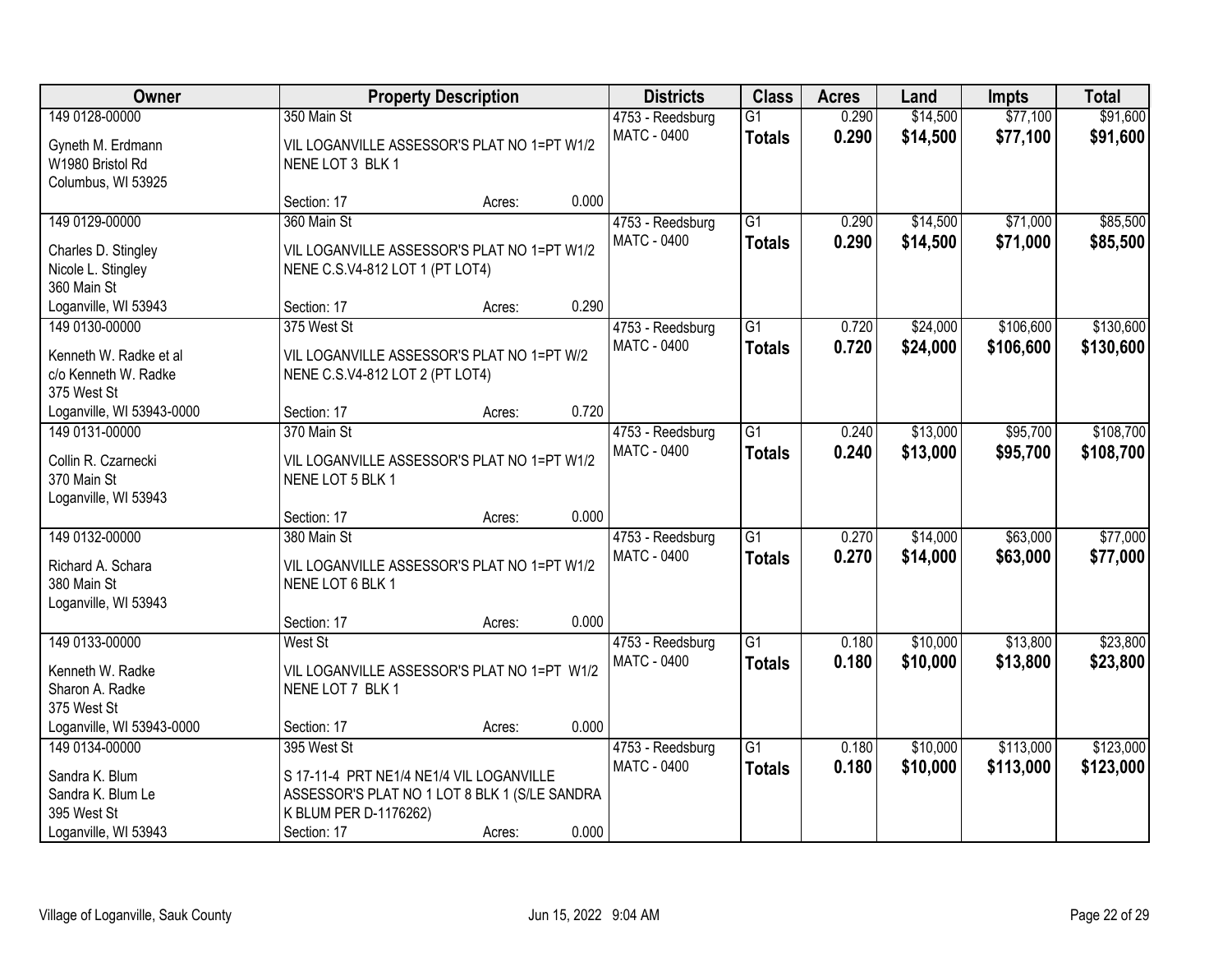| Owner                                                           |                                                                                  | <b>Property Description</b>                     |       | <b>Districts</b>                       | <b>Class</b>                     | <b>Acres</b>   | Land                 | <b>Impts</b>       | <b>Total</b>         |
|-----------------------------------------------------------------|----------------------------------------------------------------------------------|-------------------------------------------------|-------|----------------------------------------|----------------------------------|----------------|----------------------|--------------------|----------------------|
| 149 0135-00000                                                  | 390 Main St                                                                      |                                                 |       | 4753 - Reedsburg                       | $\overline{G1}$                  | 0.270          | \$14,000             | \$117,800          | \$131,800            |
| Diane A. Koenig<br>390 Main St<br>Loganville, WI 53943          | NENE LOT 9 BLK 1                                                                 | VIL LOGANVILLE ASSESSOR'S PLAT NO 1=PT W1/2     |       | <b>MATC - 0400</b>                     | <b>Totals</b>                    | 0.270          | \$14,000             | \$117,800          | \$131,800            |
|                                                                 | Section: 17                                                                      | Acres:                                          | 0.000 |                                        |                                  |                |                      |                    |                      |
| 149 0136-00000                                                  | 400 Main St                                                                      |                                                 |       | 4753 - Reedsburg                       | $\overline{G1}$                  | 0.210          | \$11,500             | \$92,100           | \$103,600            |
| David Delp Jr<br>400 Main St<br>Loganville, WI 53943            | NENE LOT 10 BLK 1                                                                | VIL LOGANVILLE ASSESSOR'S PLAT NO 1=PT W1/2     |       | MATC - 0400                            | <b>Totals</b>                    | 0.210          | \$11,500             | \$92,100           | \$103,600            |
|                                                                 | Section: 17                                                                      | Acres:                                          | 0.000 |                                        |                                  |                |                      |                    |                      |
| 149 0137-00000                                                  | 405 West St                                                                      |                                                 |       | 4753 - Reedsburg                       | $\overline{G1}$                  | 0.230          | \$12,500             | \$90,600           | \$103,100            |
| John Rose<br>405 West St<br>Loganville, WI 53943                | ASSESSOR'S PLAT NO 1 LOT 11 BLK 1                                                | S 17-11-4 PRT NE1/4 NE1/4 = V LOGANVILLE        |       | MATC - 0400                            | <b>Totals</b>                    | 0.230          | \$12,500             | \$90,600           | \$103,100            |
|                                                                 | Section: 17                                                                      | Acres:                                          | 0.000 |                                        |                                  |                |                      |                    |                      |
| 149 0138-00000                                                  | 410 Main St                                                                      |                                                 |       | 4753 - Reedsburg                       | $\overline{G2}$                  | 0.440          | \$19,500             | \$33,500           | \$53,000             |
| Gilbert H. Burmester<br>Jean E. Burmester<br>415 S Main St      | ASSESSOR'S PLAT NO 1 LOT 12 BLK 1                                                | S 17-11-4 PRT NE1/4 NE1/4 VIL LOGANVILLE        |       | <b>MATC - 0400</b>                     | <b>Totals</b>                    | 0.440          | \$19,500             | \$33,500           | \$53,000             |
| Loganville, WI 53943                                            | Section: 17                                                                      | Acres:                                          | 0.000 |                                        |                                  |                |                      |                    |                      |
| 149 0139-00000                                                  | 420 Main St                                                                      |                                                 |       | 4753 - Reedsburg<br><b>MATC - 0400</b> | $\overline{G1}$<br><b>Totals</b> | 0.770<br>0.770 | \$24,000<br>\$24,000 | \$4,400<br>\$4,400 | \$28,400<br>\$28,400 |
| Gilbert H. Burmester<br>Jean E. Burmester<br>415 S Main St      | NENE LOT 13 BLK 1                                                                | VIL LOGANVILLE ASSESSOR'S PLAT NO 1=PT W1/2     |       |                                        |                                  |                |                      |                    |                      |
| Loganville, WI 53943                                            | Section: 17                                                                      | Acres:                                          | 0.000 |                                        |                                  |                |                      |                    |                      |
| 149 0140-00000                                                  | 445 West St Unit 5-6                                                             |                                                 |       | 4753 - Reedsburg                       | $\overline{G2}$                  | 0.200          | \$11,000             | \$151,900          | \$162,900            |
| Clj Investments LLC                                             |                                                                                  | S 17-11-4 PRT NE1/4 NE1/4 = V LOGANVILLE        |       | <b>MATC - 0400</b>                     | <b>Totals</b>                    | 0.200          | \$11,000             | \$151,900          | \$162,900            |
| c/o Clj Investments, LLC                                        |                                                                                  | ASSESSOR'S PLAT NO 1 LOT 14 BLK 1 EXC COM NE    |       |                                        |                                  |                |                      |                    |                      |
| 20279 Highway Sr                                                |                                                                                  | COR - S3?28'44"E 66.35' - S88?25'47"W 168.06' - |       |                                        |                                  |                |                      |                    |                      |
| Richland Center, WI 53581                                       | Section: 17                                                                      | Acres:                                          | 0.200 |                                        |                                  |                |                      |                    |                      |
| 149 0140-10000                                                  | 430 Main St                                                                      |                                                 |       | 4753 - Reedsburg                       | $\overline{G1}$                  | 0.250          | \$13,000             | \$91,500           | \$104,500            |
| Daniel P. Gudenschwager<br>121 Viking Dr<br>Reedsburg, WI 53959 | 14 BLK 1 COM NECOR SD LT-S3DG28'44"E<br>66.35'-S88DG25'47"W 168.06' -N1DG55'53"W | VILL LOGANVILLE ASSESSOR'S PLAT NO 1= PRT LO    |       | MATC - 0400                            | <b>Totals</b>                    | 0.250          | \$13,000             | \$91,500           | \$104,500            |
|                                                                 | Section: 17                                                                      | Acres:                                          | 0.250 |                                        |                                  |                |                      |                    |                      |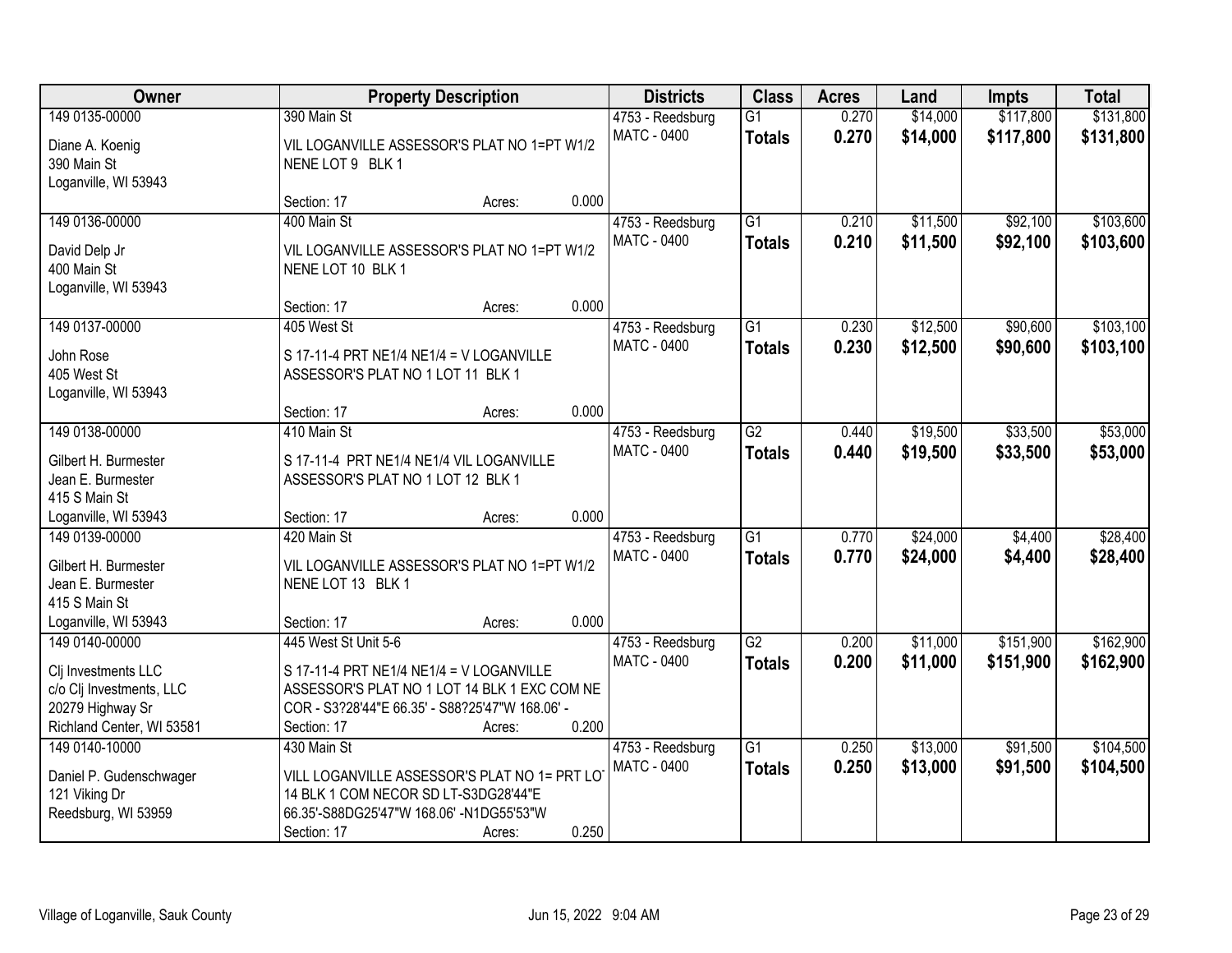| Owner                                        |                                                                                              | <b>Property Description</b> |       | <b>Districts</b>   | <b>Class</b>    | <b>Acres</b> | Land     | <b>Impts</b> | <b>Total</b> |
|----------------------------------------------|----------------------------------------------------------------------------------------------|-----------------------------|-------|--------------------|-----------------|--------------|----------|--------------|--------------|
| 149 0141-00000                               | 440 Main St                                                                                  |                             |       | 4753 - Reedsburg   | $\overline{G1}$ | 0.260        | \$13,500 | \$96,400     | \$109,900    |
| Kevin P. Mc Intyre                           | VIL LOGANVILLE ASSESSOR'S PLAT NO 1=PT W1/2                                                  |                             |       | <b>MATC - 0400</b> | <b>Totals</b>   | 0.260        | \$13,500 | \$96,400     | \$109,900    |
| S1048 E Redstone Dr                          | NENE LOT 15 BLK 1 EXC COM SWCOR                                                              |                             |       |                    |                 |              |          |              |              |
| La Valle, WI 53941                           | E134'-N01D53"W TO NLI-W TO NWCOR-S66.11' POB                                                 |                             |       |                    |                 |              |          |              |              |
|                                              | Section: 17                                                                                  | Acres:                      | 0.000 |                    |                 |              |          |              |              |
| 149 0142-00000                               | 445 West St Unit 1-4                                                                         |                             |       | 4753 - Reedsburg   | $\overline{G2}$ | 0.200        | \$7,000  | \$82,500     | \$89,500     |
|                                              |                                                                                              |                             |       | <b>MATC - 0400</b> | <b>Totals</b>   | 0.200        | \$7,000  | \$82,500     | \$89,500     |
| Clj Investments LLC                          | S 17-11-4 PRT NE1/4 NE1/4 COM SW COR LOT 15<br>BLK 1 V LOGANVILLE ASSESSOR'S PLAT NO 1 - ELY |                             |       |                    |                 |              |          |              |              |
| c/o Clj Investments, LLC<br>20279 Highway Sr | 134' - N01?55?53"W TO NLI SD LOT - WLY TO NW                                                 |                             |       |                    |                 |              |          |              |              |
| Richland Center, WI 53581                    | Section: 17                                                                                  | Acres:                      | 0.000 |                    |                 |              |          |              |              |
| 149 0143-00000                               | 455 West St                                                                                  |                             |       | 4753 - Reedsburg   | $\overline{G1}$ | 0.380        | \$17,500 | \$141,900    | \$159,400    |
|                                              |                                                                                              |                             |       | <b>MATC - 0400</b> |                 | 0.380        |          |              |              |
| Lois Kopf                                    | VIL LOGANVILLE ASSESSOR'S PLAT NO 1=PT W1/2                                                  |                             |       |                    | <b>Totals</b>   |              | \$17,500 | \$141,900    | \$159,400    |
| PO Box 141                                   | NENE C.S.V4-856 LOT 1 (PT LT16)                                                              |                             |       |                    |                 |              |          |              |              |
| Loganville, WI 53943                         |                                                                                              |                             |       |                    |                 |              |          |              |              |
|                                              | Section: 17                                                                                  | Acres:                      | 0.000 |                    |                 |              |          |              |              |
| 149 0144-00000                               | 450 Main St                                                                                  |                             |       | 4753 - Reedsburg   | $\overline{G1}$ | 0.470        | \$20,000 | \$44,500     | \$64,500     |
| Dale R. Judd                                 | VIL LOGANVILLE ASSESSOR'S PLAT NO 1=PT W1/2                                                  |                             |       | <b>MATC - 0400</b> | <b>Totals</b>   | 0.470        | \$20,000 | \$44,500     | \$64,500     |
| S6793 Spring Valley Rd                       | NENE C.S.V4-856 LOT 2 (PT LT16)                                                              |                             |       |                    |                 |              |          |              |              |
| Loganville, WI 53943-0000                    |                                                                                              |                             |       |                    |                 |              |          |              |              |
|                                              | Section: 17                                                                                  | Acres:                      | 0.000 |                    |                 |              |          |              |              |
| 149 0145-00000                               | 465 West St                                                                                  |                             |       | 4753 - Reedsburg   | $\overline{G1}$ | 0.390        | \$17,500 | \$107,500    | \$125,000    |
|                                              |                                                                                              |                             |       | <b>MATC - 0400</b> | <b>Totals</b>   | 0.390        | \$17,500 | \$107,500    | \$125,000    |
| Jamin Torres                                 | VIL LOGANVILLE ASSESSOR'S PLAT NO 1=PT W1/2                                                  |                             |       |                    |                 |              |          |              |              |
| Teresa M. Torres                             | NENE LOT 17 BLK 1                                                                            |                             |       |                    |                 |              |          |              |              |
| PO Box 156                                   |                                                                                              |                             |       |                    |                 |              |          |              |              |
| Loganville, WI 53943                         | Section: 17                                                                                  | Acres:                      | 0.000 |                    |                 |              |          |              |              |
| 149 0146-00000                               | 460 Main St                                                                                  |                             |       | 4753 - Reedsburg   | G1              | 0.500        | \$20,500 | \$127,000    | \$147,500    |
| David C. Lichte                              | VIL LOGANVILLE ASSESSOR'S PLAT NO 1=PT W1/2                                                  |                             |       | <b>MATC - 0400</b> | <b>Totals</b>   | 0.500        | \$20,500 | \$127,000    | \$147,500    |
| Donna Lichte                                 | NENE LOT 18 BLK 1                                                                            |                             |       |                    |                 |              |          |              |              |
| 460 Main St                                  |                                                                                              |                             |       |                    |                 |              |          |              |              |
| Loganville, WI 53943                         | Section: 17                                                                                  | Acres:                      | 0.000 |                    |                 |              |          |              |              |
| 149 0147-00000                               | 115 Spring Valley Rd                                                                         |                             |       | 4753 - Reedsburg   | $\overline{G1}$ | 0.440        | \$19,500 | \$100,700    | \$120,200    |
|                                              |                                                                                              |                             |       | <b>MATC - 0400</b> | <b>Totals</b>   | 0.440        | \$19,500 | \$100,700    | \$120,200    |
| Alynn J. Brantmeyer                          | VIL LOGANVILLE ASSESSOR'S PLAT NO 1=PT W1/2                                                  |                             |       |                    |                 |              |          |              |              |
| Christopher M. Luetkens                      | NENE LOT 19 BLK 1                                                                            |                             |       |                    |                 |              |          |              |              |
| 115 Spring Valley Rd                         |                                                                                              |                             |       |                    |                 |              |          |              |              |
| Loganville, WI 53943                         | Section: 17                                                                                  | Acres:                      | 0.000 |                    |                 |              |          |              |              |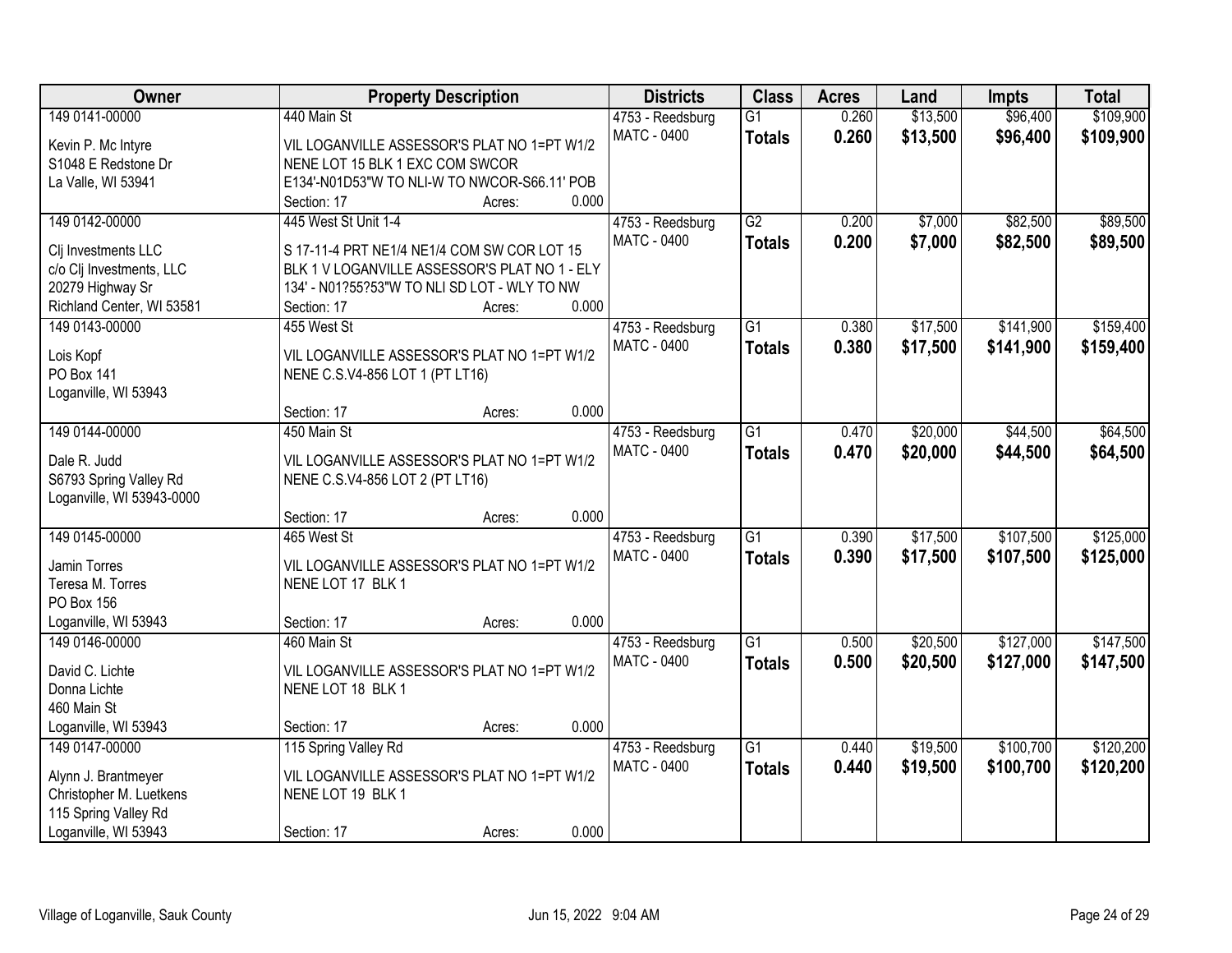| Owner                  | <b>Property Description</b>                   |        |       | <b>Districts</b>   | <b>Class</b>    | <b>Acres</b> | Land     | <b>Impts</b>    | <b>Total</b> |
|------------------------|-----------------------------------------------|--------|-------|--------------------|-----------------|--------------|----------|-----------------|--------------|
| 149 0148-00000         | 105 Spring Valley Rd                          |        |       | 4753 - Reedsburg   | $\overline{G1}$ | 0.330        | \$16,000 | \$89,000        | \$105,000    |
| Allen G. Schroeder     | VIL LOGANVILLE ASSESSOR'S PLAT NO 1 LOT 20    |        |       | <b>MATC - 0400</b> | <b>Totals</b>   | 0.330        | \$16,000 | \$89,000        | \$105,000    |
| 105 Spring Valley Rd   | BLK 1 (PRT W1/2 NE NE 17-11-4)                |        |       |                    |                 |              |          |                 |              |
| Loganville, WI 53943   |                                               |        |       |                    |                 |              |          |                 |              |
|                        | Section: 17                                   | Acres: | 0.000 |                    |                 |              |          |                 |              |
| 149 0149-00000         | West St                                       |        |       | 4753 - Reedsburg   | $\overline{G5}$ | 1.430        | \$1,000  | $\overline{50}$ | \$1,000      |
| Charles R. Muchow      | VIL LOGANVILLE ASSESSOR'S PLAT NO 1 LOT 1     |        |       | MATC - 0400        | <b>Totals</b>   | 1.430        | \$1,000  | \$0             | \$1,000      |
| Lauri A. Muchow        | BLK 2 (PRT W1/2 NE NE 17-11-4)                |        |       |                    |                 |              |          |                 |              |
| S5805 Spring Valley Rd |                                               |        |       |                    |                 |              |          |                 |              |
| Loganville, WI 53943   | Section: 17                                   | Acres: | 1.430 |                    |                 |              |          |                 |              |
| 149 0150-00000         | 390 West St                                   |        |       | 4753 - Reedsburg   | $\overline{G1}$ | 0.620        | \$22,500 | \$117,800       | \$140,300    |
| Jodi J. Whalen         | VIL LOGANVILLE ASSESSOR'S PLAT NO 1=PT W1/2   |        |       | MATC - 0400        | <b>Totals</b>   | 0.620        | \$22,500 | \$117,800       | \$140,300    |
| Michael J. Whalen      | NENE LOT 2 BLK 2                              |        |       |                    |                 |              |          |                 |              |
| PO Box 11              |                                               |        |       |                    |                 |              |          |                 |              |
| Loganville, WI 53943   | Section: 17                                   | Acres: | 0.000 |                    |                 |              |          |                 |              |
| 149 0151-00000         | West St                                       |        |       | 4753 - Reedsburg   | $\overline{G1}$ | 0.201        | \$4,000  | \$21,300        | \$25,300     |
| Gretchen E. Sauey      | VIL LOGANVILLE ASSESSOR'S PLAT NO 1 LOT 3     |        |       | <b>MATC - 0400</b> | <b>Totals</b>   | 0.201        | \$4,000  | \$21,300        | \$25,300     |
| 410 West St            | BLK 2 (PRT W1/2 NE NE)                        |        |       |                    |                 |              |          |                 |              |
| Loganville, WI 53943   |                                               |        |       |                    |                 |              |          |                 |              |
|                        | Section: 17                                   | Acres: | 0.000 |                    |                 |              |          |                 |              |
| 149 0152-00000         | 410 West St                                   |        |       | 4753 - Reedsburg   | $\overline{G1}$ | 0.400        | \$18,000 | \$223,000       | \$241,000    |
| Gretchen E. Sauey      | VIL LOGANVILLE ASSESSOR'S PLAT NO 1 LOT 4 BL  |        |       | <b>MATC - 0400</b> | <b>Totals</b>   | 0.400        | \$18,000 | \$223,000       | \$241,000    |
| 410 West St            | 2 (PRT W1/2 NENE)                             |        |       |                    |                 |              |          |                 |              |
| Loganville, WI 53943   |                                               |        |       |                    |                 |              |          |                 |              |
|                        | Section: 17                                   | Acres: | 0.000 |                    |                 |              |          |                 |              |
| 149 0153-00000         | 420 West St                                   |        |       | 4753 - Reedsburg   | $\overline{G1}$ | 0.200        | \$11,000 | \$83,600        | \$94,600     |
| Gail Gasper            | VIL LOGANVILLE ASSESSOR'S PLAT NO 1=PT W1/2   |        |       | <b>MATC - 0400</b> | <b>Totals</b>   | 0.200        | \$11,000 | \$83,600        | \$94,600     |
| 420 West St            | NENE LOT 5 BLK 2                              |        |       |                    |                 |              |          |                 |              |
| Loganville, WI 53943   |                                               |        |       |                    |                 |              |          |                 |              |
|                        | Section: 17                                   | Acres: | 0.000 |                    |                 |              |          |                 |              |
| 149 0154-00000         | 440 West St                                   |        |       | 4753 - Reedsburg   | $\overline{G1}$ | 0.240        | \$13,000 | \$76,500        | \$89,500     |
| Carla J. Cox           | VIL LOGANVILLE ASSESSOR'S PLAT NO 1 PRT BLK 2 |        |       | MATC - 0400        | <b>Totals</b>   | 0.240        | \$13,000 | \$76,500        | \$89,500     |
| William D. Cox Jr      | = CSM #3038 LOT 1 (FMLY PRT CSM #2342) 0.24A  |        |       |                    |                 |              |          |                 |              |
| 440 West St            |                                               |        |       |                    |                 |              |          |                 |              |
| Loganville, WI 53943   | Section: 17                                   | Acres: | 0.240 |                    |                 |              |          |                 |              |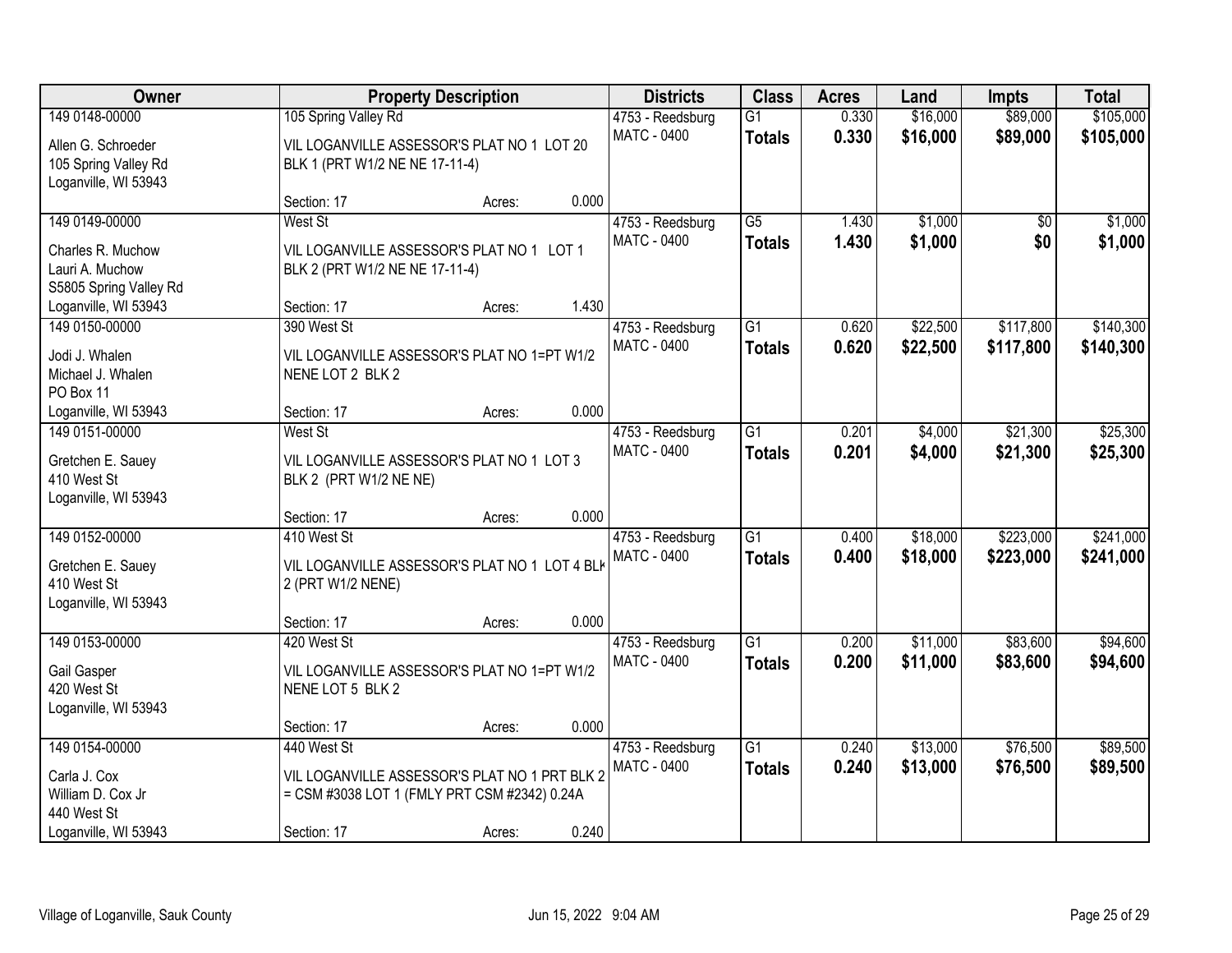| Owner                                                                            | <b>Property Description</b>                                                                                  |        | <b>Districts</b> | <b>Class</b>                           | <b>Acres</b>                     | Land           | <b>Impts</b>         | <b>Total</b>           |                        |
|----------------------------------------------------------------------------------|--------------------------------------------------------------------------------------------------------------|--------|------------------|----------------------------------------|----------------------------------|----------------|----------------------|------------------------|------------------------|
| 149 0154-10000<br>Harry J. Zastrow<br>E8469 Koch Rd                              | 460 West St<br>VIL LOGANVILLE ASSESSOR'S PLAT NO 1 PRT BLK 2<br>= CSM #3038 LOT 2 (FMLY PRT CSM #2342) 0.32A |        |                  | 4753 - Reedsburg<br><b>MATC - 0400</b> | $\overline{G1}$<br><b>Totals</b> | 0.320<br>0.320 | \$15,500<br>\$15,500 | \$62,700<br>\$62,700   | \$78,200<br>\$78,200   |
| North Freedom, WI 53951                                                          | Section: 17                                                                                                  | Acres: | 0.320            |                                        |                                  |                |                      |                        |                        |
| 149 0154-20000<br>Karen J. Hooker<br>480 West St<br>Loganville, WI 53943-0000    | 470 West St<br>VIL LOGANVILLE ASSESSOR'S PLAT NO 1 PRT BLK 2<br>= CSM #3038 LOT 3 (FMLY PRT CSM #2342) 0.32A |        |                  | 4753 - Reedsburg<br>MATC - 0400        | $\overline{G1}$<br><b>Totals</b> | 0.320<br>0.320 | \$15,500<br>\$15,500 | $\overline{50}$<br>\$0 | \$15,500<br>\$15,500   |
| 149 0155-00000<br>Karen J. Hooker<br>480 West St                                 | Section: 17<br>480 West St<br>VILL LOGANVILLE ASSESSORS PLAT PRT LT 7 BLK 2<br>= CSM #2342 LOT 1 0.32A       | Acres: | 0.320            | 4753 - Reedsburg<br>MATC - 0400        | $\overline{G1}$<br><b>Totals</b> | 0.330<br>0.330 | \$16,000<br>\$16,000 | \$93,500<br>\$93,500   | \$109,500<br>\$109,500 |
| Loganville, WI 53943-0000                                                        | Section: 17                                                                                                  | Acres: | 0.320            |                                        |                                  |                |                      |                        |                        |
| 149 0157-00000<br>Timothy V. Blue et al<br>c/o Melissa A. Blue<br>115 Roecker St | 115 Roecker St<br>S 17-11-4 PRT NE1/4 NE1/4 = ROECKER ADDITION<br>LOTS 1 & 2 0.62A                           |        |                  | 4753 - Reedsburg<br><b>MATC - 0400</b> | $\overline{G1}$<br><b>Totals</b> | 0.620<br>0.620 | \$30,000<br>\$30,000 | \$211,500<br>\$211,500 | \$241,500<br>\$241,500 |
| Loganville, WI 53943                                                             | Section: 17                                                                                                  | Acres: | 0.620            |                                        |                                  |                |                      |                        |                        |
| 149 0158-00000<br>Timothy V. Blue<br>Melissa A. Blue<br>115 Roecker St           | Roecker St<br>S 17-11-4 PRT NE1/4 NE1/4 ROECKER ADDITION<br>LOT 3 0.25A                                      |        |                  | 4753 - Reedsburg<br><b>MATC - 0400</b> | $\overline{G1}$<br><b>Totals</b> | 0.250<br>0.250 | \$20,000<br>\$20,000 | \$0<br>\$0             | \$20,000<br>\$20,000   |
| Loganville, WI 53943<br>149 0159-00000                                           | Section: 17<br>135 Roecker St                                                                                | Acres: | 0.250            | 4753 - Reedsburg                       | $\overline{G1}$                  | 0.360          | \$24,000             | \$170,500              | \$194,500              |
| <b>Gerald Roecker</b><br>Margaret Roecker<br>135 Roecker St                      | VILL LOGANVILLE ROECKER ADDITION LOT 4 0.36A                                                                 |        |                  | MATC - 0400                            | <b>Totals</b>                    | 0.360          | \$24,000             | \$170,500              | \$194,500              |
| Loganville, WI 53943                                                             | Section: 17                                                                                                  | Acres: | 0.360            |                                        |                                  |                |                      |                        |                        |
| 149 0160-00000<br>Lerna M. Wiese<br>140 Roecker St<br>Loganville, WI 53943       | 140 Roecker St<br>S 17-11-4 PRT NE1/4 NE1/4 = ROECKER ADDITION<br>LOT 5 0.39A                                |        |                  | 4753 - Reedsburg<br><b>MATC - 0400</b> | $\overline{G1}$<br><b>Totals</b> | 0.390<br>0.390 | \$24,500<br>\$24,500 | \$197,000<br>\$197,000 | \$221,500<br>\$221,500 |
|                                                                                  | Section: 17                                                                                                  | Acres: | 0.390            |                                        |                                  |                |                      |                        |                        |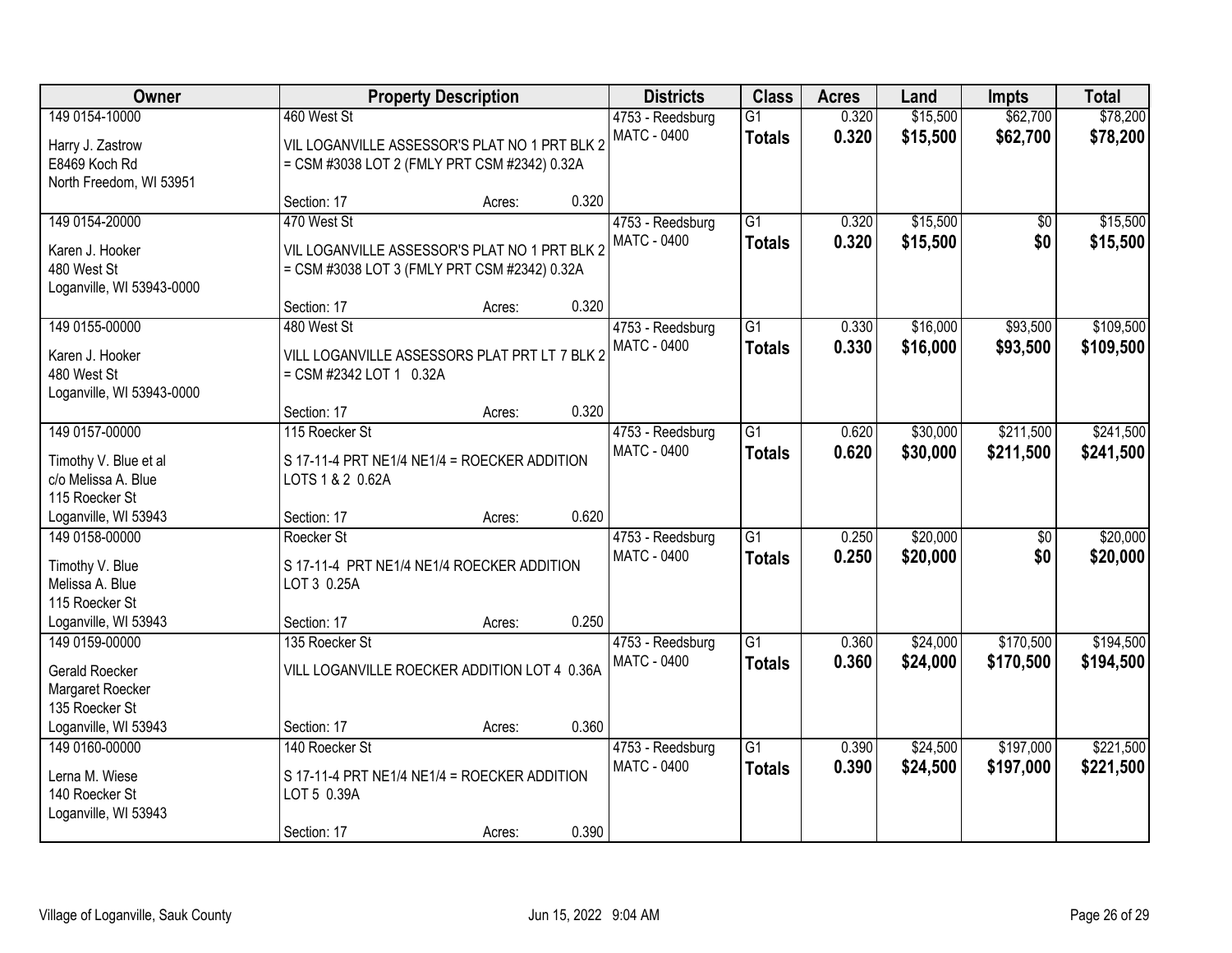| Owner                      |                                              | <b>Property Description</b> |       | <b>Districts</b>   | <b>Class</b>    | <b>Acres</b> | Land     | <b>Impts</b>    | <b>Total</b> |
|----------------------------|----------------------------------------------|-----------------------------|-------|--------------------|-----------------|--------------|----------|-----------------|--------------|
| 149 0161-00000             | 130 Roecker St                               |                             |       | 4753 - Reedsburg   | $\overline{G1}$ | 0.230        | \$19,500 | \$124,000       | \$143,500    |
| Glen C. Sersted            | VILL LOGANVILLE ROECKER ADDITION LOT 6 0.23A |                             |       | <b>MATC - 0400</b> | <b>Totals</b>   | 0.230        | \$19,500 | \$124,000       | \$143,500    |
| 130 Roecker St             |                                              |                             |       |                    |                 |              |          |                 |              |
| Loganville, WI 53943       |                                              |                             |       |                    |                 |              |          |                 |              |
|                            | Section: 17                                  | Acres:                      | 0.230 |                    |                 |              |          |                 |              |
| 149 0162-00000             | 120 Roecker St                               |                             |       | 4753 - Reedsburg   | $\overline{G1}$ | 0.230        | \$19,500 | \$210,500       | \$230,000    |
| David L. Fredrickson       | VILL LOGANVILLE ROECKER ADDITION LOT 7 0.23A |                             |       | <b>MATC - 0400</b> | <b>Totals</b>   | 0.230        | \$19,500 | \$210,500       | \$230,000    |
| Roxanne K. Fredrickson     |                                              |                             |       |                    |                 |              |          |                 |              |
| 120 Roecker St             |                                              |                             |       |                    |                 |              |          |                 |              |
| Loganville, WI 53943       | Section: 17                                  | Acres:                      | 0.230 |                    |                 |              |          |                 |              |
| 149 0163-00000             | 110 Roecker St                               |                             |       | 4753 - Reedsburg   | G1              | 0.230        | \$19,500 | \$196,500       | \$216,000    |
| Vernon H. Knuth            | VILL LOGANVILLE ROECKER ADDITION LOT 8 0.23A |                             |       | <b>MATC - 0400</b> | <b>Totals</b>   | 0.230        | \$19,500 | \$196,500       | \$216,000    |
| Joyce E. Knuth             |                                              |                             |       |                    |                 |              |          |                 |              |
| 110 Roecker St             |                                              |                             |       |                    |                 |              |          |                 |              |
| Loganville, WI 53943       | Section: 17                                  | Acres:                      | 0.230 |                    |                 |              |          |                 |              |
| 149 0164-00000             | 100 Roecker St                               |                             |       | 4753 - Reedsburg   | $\overline{G1}$ | 0.250        | \$20,000 | \$203,000       | \$223,000    |
| William J. Vandermolen     | VILL LOGANVILLE ROECKER ADDITION LOT 9 0.25A |                             |       | <b>MATC - 0400</b> | <b>Totals</b>   | 0.250        | \$20,000 | \$203,000       | \$223,000    |
| Angelina M. Vandermolen    |                                              |                             |       |                    |                 |              |          |                 |              |
| 100 Roecker St             |                                              |                             |       |                    |                 |              |          |                 |              |
| Loganville, WI 53943       | Section: 17                                  | Acres:                      | 0.250 |                    |                 |              |          |                 |              |
| 149 0165-00000             | East St                                      |                             |       | 4753 - Reedsburg   | $\overline{X4}$ | 0.200        | \$0      | $\overline{50}$ | \$0          |
| Loganville, Village of     | VILL LOGANVILLE ROECKER ADDITION OUTLOT 1    |                             |       | <b>MATC - 0400</b> | <b>Totals</b>   | 0.200        | \$0      | \$0             | \$0          |
| <b>PO Box 128</b>          | 0.20A                                        |                             |       |                    |                 |              |          |                 |              |
| Loganville, WI 53943       |                                              |                             |       |                    |                 |              |          |                 |              |
|                            | Section: 17                                  | Acres:                      | 0.200 |                    |                 |              |          |                 |              |
| 149 0166-00000             | East St                                      |                             |       | 4753 - Reedsburg   | $\overline{G1}$ | 0.053        | \$4,000  | $\overline{60}$ | \$4,000      |
| Creative Partners, Inc.    | S 17-11-4 PRT NE1/4 NE1/4 LOGANVILLE HEIGHTS |                             |       | <b>MATC - 0400</b> | <b>Totals</b>   | 0.053        | \$4,000  | \$0             | \$4,000      |
| c/o Creative Partners, Inc | CONDO UNIT A                                 |                             |       |                    |                 |              |          |                 |              |
| 4405 7th Ave               |                                              |                             |       |                    |                 |              |          |                 |              |
| Kenosha, WI 53140          | Section: 17                                  | Acres:                      | 0.000 |                    |                 |              |          |                 |              |
| 149 0167-00000             | East St                                      |                             |       | 4753 - Reedsburg   | $\overline{G1}$ | 0.053        | \$4,000  | $\overline{30}$ | \$4,000      |
| Creative Partners, Inc.    | S 17-11-4 PRT NE1/4 NE1/4 LOGANVILLE HEIGHTS |                             |       | <b>MATC - 0400</b> | <b>Totals</b>   | 0.053        | \$4,000  | \$0             | \$4,000      |
| c/o Creative Partners, Inc | <b>CONDO UNIT B</b>                          |                             |       |                    |                 |              |          |                 |              |
| 4405 7th Ave               |                                              |                             |       |                    |                 |              |          |                 |              |
| Kenosha, WI 53140          | Section: 17                                  | Acres:                      | 0.000 |                    |                 |              |          |                 |              |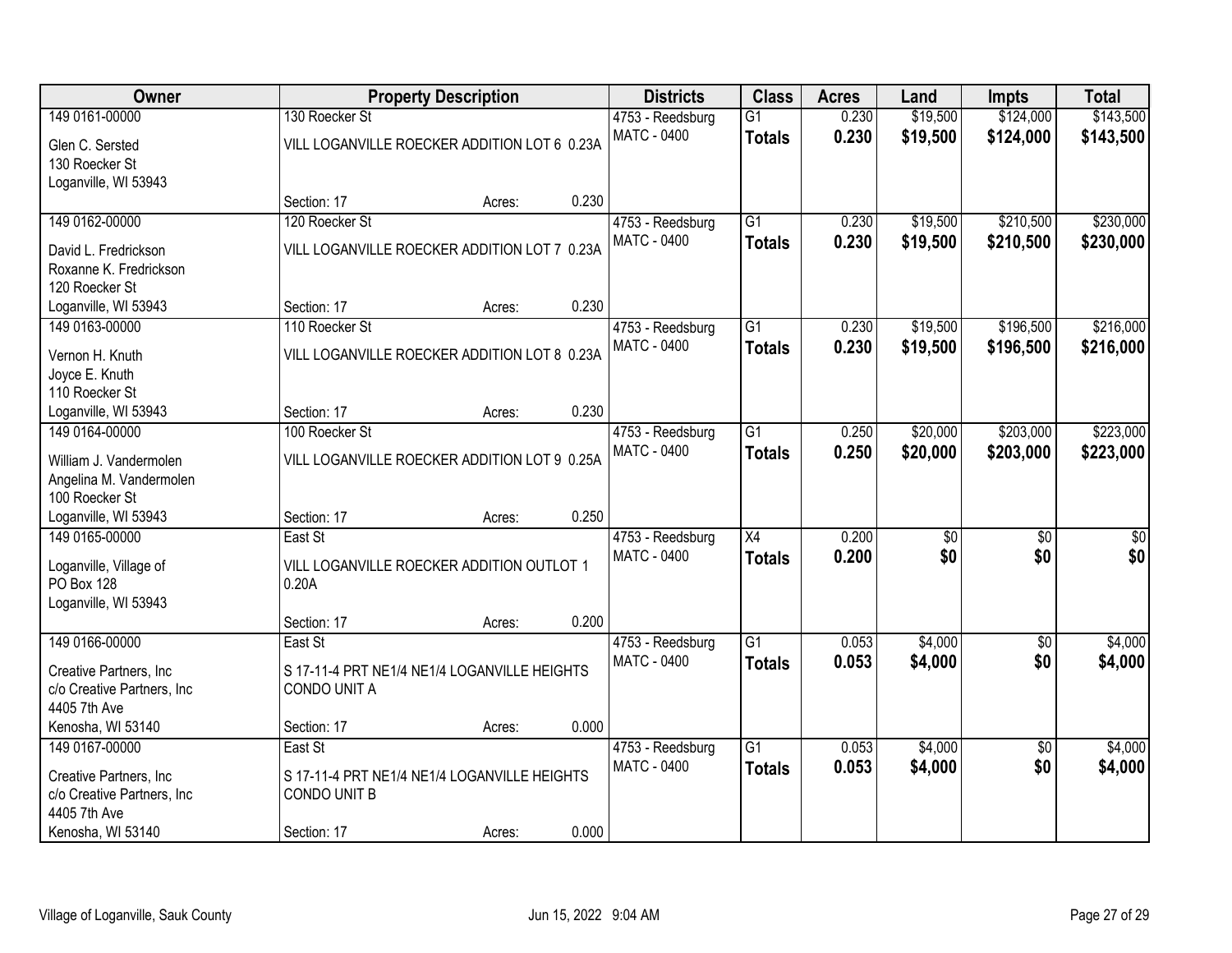| Owner                          |                                              | <b>Property Description</b> |       | <b>Districts</b>   | <b>Class</b>    | <b>Acres</b> | Land    | <b>Impts</b>    | <b>Total</b> |
|--------------------------------|----------------------------------------------|-----------------------------|-------|--------------------|-----------------|--------------|---------|-----------------|--------------|
| 149 0168-00000                 | East St                                      |                             |       | 4753 - Reedsburg   | $\overline{G1}$ | 0.053        | \$4,000 | $\overline{50}$ | \$4,000      |
| Creative Partners, Inc.        | S 17-11-4 PRT NE1/4 NE1/4 LOGANVILLE HEIGHTS |                             |       | <b>MATC - 0400</b> | <b>Totals</b>   | 0.053        | \$4,000 | \$0             | \$4,000      |
| c/o Creative Partners, Inc     | CONDO UNIT C                                 |                             |       |                    |                 |              |         |                 |              |
| 4405 7th Ave                   |                                              |                             |       |                    |                 |              |         |                 |              |
| Kenosha, WI 53140              | Section: 17                                  | Acres:                      | 0.000 |                    |                 |              |         |                 |              |
| 149 0169-00000                 | 375 East St Unit 4                           |                             |       | 4753 - Reedsburg   | G1              | 0.053        | \$4,000 | \$35,500        | \$39,500     |
|                                | S 17-11-4 PRT NE1/4 NE1/4 LOGANVILLE HEIGHTS |                             |       | <b>MATC - 0400</b> | <b>Totals</b>   | 0.053        | \$4,000 | \$35,500        | \$39,500     |
| Wa-Zar, Inc<br>c/o Wa-Zar, Inc | CONDO UNIT D                                 |                             |       |                    |                 |              |         |                 |              |
| 5710 4th Ave Apt 983           |                                              |                             |       |                    |                 |              |         |                 |              |
| Kenosha, WI 53140              | Section: 17                                  | Acres:                      | 0.000 |                    |                 |              |         |                 |              |
| 149 0170-00000                 | 375 East St Unit 5                           |                             |       | 4753 - Reedsburg   | $\overline{G1}$ | 0.053        | \$4,000 | \$30,500        | \$34,500     |
|                                |                                              |                             |       | MATC - 0400        | <b>Totals</b>   | 0.053        | \$4,000 | \$30,500        | \$34,500     |
| Creative Partners, Inc         | S 17-11-4 PRT NE1/4 NE1/4 LOGANVILLE HEIGHTS |                             |       |                    |                 |              |         |                 |              |
| c/o Creative Partners, Inc     | CONDO UNIT E                                 |                             |       |                    |                 |              |         |                 |              |
| 4405 7th Ave                   |                                              |                             |       |                    |                 |              |         |                 |              |
| Kenosha, WI 53140              | Section: 17                                  | Acres:                      | 0.000 |                    |                 |              |         |                 |              |
| 149 0171-00000                 | 375 East St Unit 6                           |                             |       | 4753 - Reedsburg   | $\overline{G1}$ | 0.053        | \$4,000 | \$30,500        | \$34,500     |
| Creative Partners, Inc.        | S 17-11-4 PRT NE1/4 NE1/4 LOGANVILLE HEIGHTS |                             |       | <b>MATC - 0400</b> | <b>Totals</b>   | 0.053        | \$4,000 | \$30,500        | \$34,500     |
| c/o Creative Partners, Inc     | CONDO UNIT F                                 |                             |       |                    |                 |              |         |                 |              |
| 4405 7th Ave                   |                                              |                             |       |                    |                 |              |         |                 |              |
| Kenosha, WI 53140              | Section: 17                                  | Acres:                      | 0.000 |                    |                 |              |         |                 |              |
| 149 0172-00000                 | 375 East St Unit 7                           |                             |       | 4753 - Reedsburg   | $\overline{G1}$ | 0.053        | \$4,000 | \$30,500        | \$34,500     |
| Creative Partners, Inc.        | S 17-11-4 PRT NE1/4 NE1/4 LOGANVILLE HEIGHTS |                             |       | MATC - 0400        | <b>Totals</b>   | 0.053        | \$4,000 | \$30,500        | \$34,500     |
| c/o Creative Partners, Inc     | CONDO UNIT G                                 |                             |       |                    |                 |              |         |                 |              |
| 4405 7th Ave                   |                                              |                             |       |                    |                 |              |         |                 |              |
| Kenosha, WI 53140              | Section: 17                                  | Acres:                      | 0.000 |                    |                 |              |         |                 |              |
| 149 0173-00000                 | 375 East St Unit 8                           |                             |       | 4753 - Reedsburg   | $\overline{G1}$ | 0.053        | \$4,000 | \$30,500        | \$34,500     |
|                                |                                              |                             |       | <b>MATC - 0400</b> | <b>Totals</b>   | 0.053        | \$4,000 | \$30,500        | \$34,500     |
| Creative Partners, Inc         | S 17-11-4 PRT NE1/4 NE1/4 LOGANVILLE HEIGHTS |                             |       |                    |                 |              |         |                 |              |
| c/o Creative Partners, Inc     | CONDO UNIT H                                 |                             |       |                    |                 |              |         |                 |              |
| 4405 7th Ave                   |                                              |                             |       |                    |                 |              |         |                 |              |
| Kenosha, WI 53140              | Section: 17                                  | Acres:                      | 0.000 |                    |                 |              |         |                 |              |
| 149 0174-00000                 | 395 East St Unit 9                           |                             |       | 4753 - Reedsburg   | $\overline{G1}$ | 0.053        | \$4,000 | \$30,500        | \$34,500     |
| Creative Partners, Inc.        | S 17-11-4 PRT NE1/4 NE1/4 LOGANVILLE HEIGHTS |                             |       | MATC - 0400        | <b>Totals</b>   | 0.053        | \$4,000 | \$30,500        | \$34,500     |
| c/o Creative Partners, Inc     | CONDO UNIT I                                 |                             |       |                    |                 |              |         |                 |              |
| 4405 7th Ave                   |                                              |                             |       |                    |                 |              |         |                 |              |
| Kenosha, WI 53140              | Section: 17                                  | Acres:                      | 0.000 |                    |                 |              |         |                 |              |